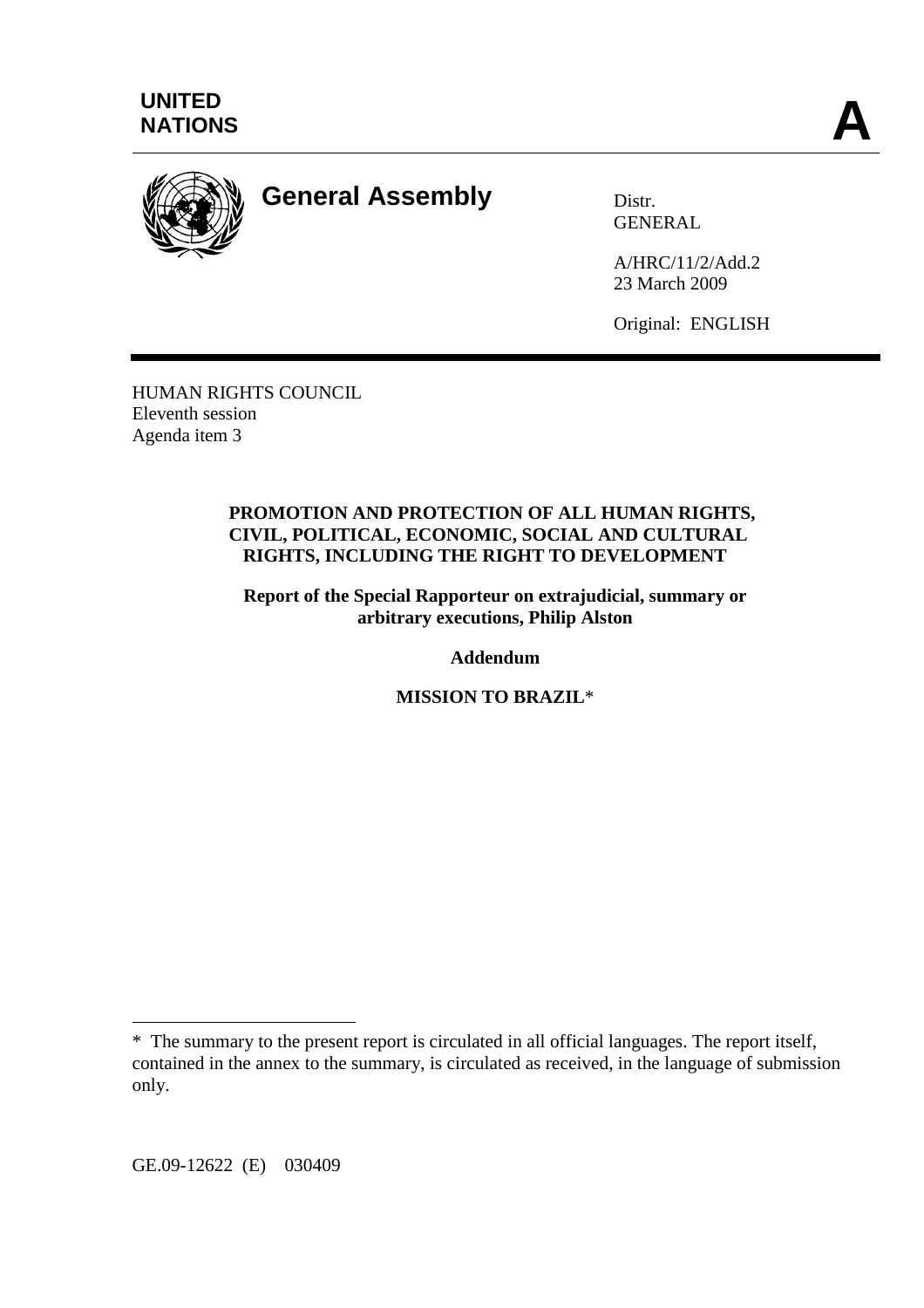#### **Summary**

 Brazil has one of the highest homicide rates in the world, with over 48,000 people killed each year. Murders by gangs, inmates, the police, death squads and hired killers regularly make headlines in Brazil and around the world. Extrajudicial executions and vigilante justice are supported by a sizable proportion of the population, who fear high crime rates and who perceive that the criminal justice system is too slow to prosecute criminals effectively. Many politicians, keen to curry favour with a fearful electorate, have failed to demonstrate the political will necessary to curb executions by the police.

 This attitude must change. States have an obligation to protect their citizens by preventing and punishing criminal violence. This obligation, however, goes together with the State's duty to ensure respect for the right to life of all citizens, including that of criminal suspects. There is no conflict between the right of all Brazilians to security and freedom from criminal violence and the right not to be arbitrarily shot by the police. Murder is not an acceptable or effective crime-control technique.

 In the present report, the Special Rapporteur on extrajudicial, summary or arbitrary executions argues for a new approach and recommends reforms directed at the civil police, the military police, police internal affairs, forensics, ombudsmen, public prosecutors, the judiciary and the prison administration. The scope of the reforms required is daunting, but reform is both possible and necessary.

 The people of Brazil did not struggle valiantly against 20 years of dictatorship or adopt a federal Constitution dedicated to restoring respect for human rights to make Brazil free for police officers to kill with impunity in the name of security.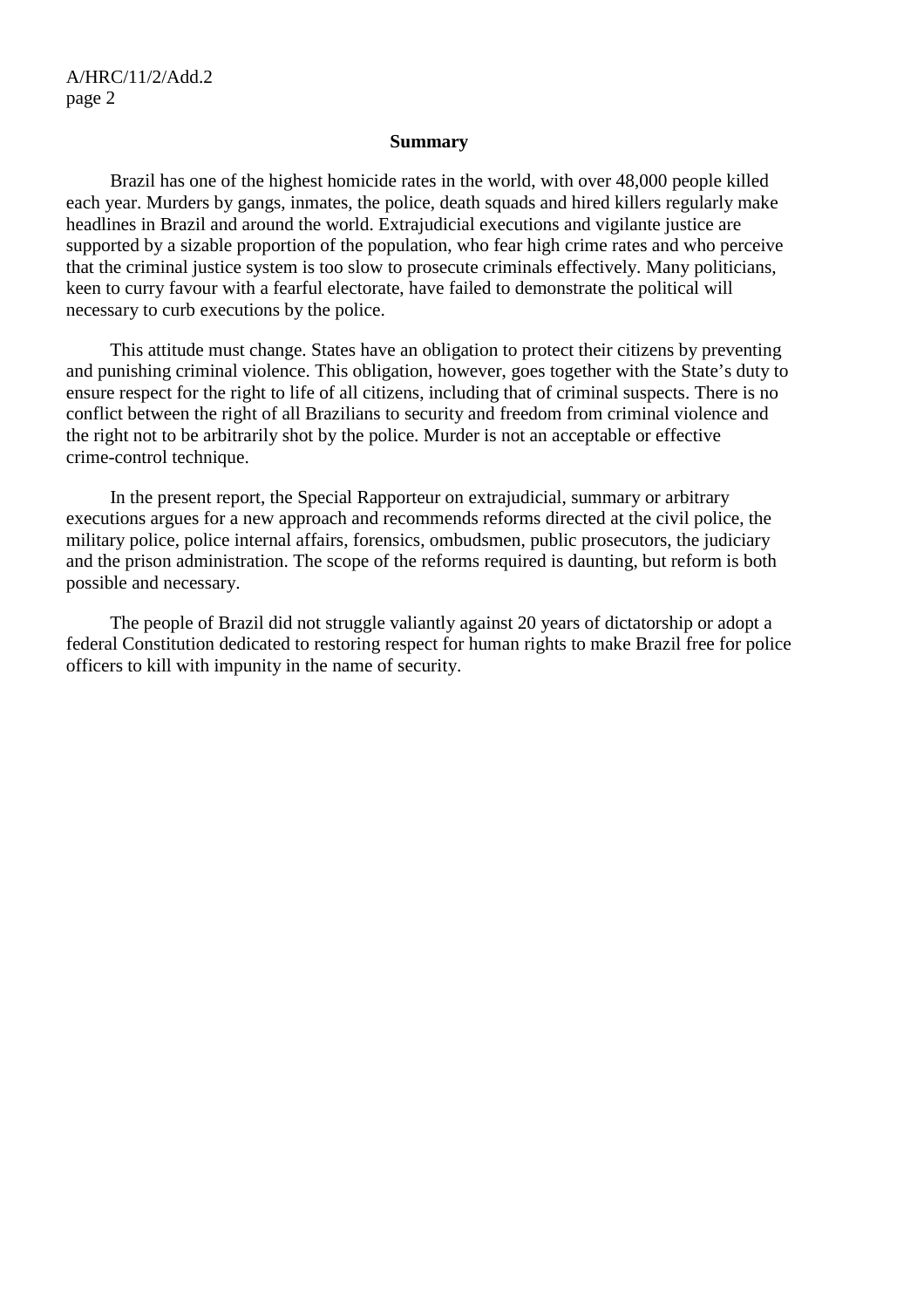#### **Annex**

## **REPORT OF THE SPECIAL RAPPORTEUR ON EXTRAJUDICIAL, SUMMARY OR ARBITRARY EXECUTIONS, PHILIP ALSTON, ON HIS MISSION TO BRAZIL (4-14 NOVEMBER 2007)**

#### **CONTENTS**

|             |                                          |                                                            | Paragraphs | Page |
|-------------|------------------------------------------|------------------------------------------------------------|------------|------|
| I.          |                                          |                                                            | $1 - 2$    | 5    |
| II.         | BACKGROUND AND INTERNATIONAL LEGAL       |                                                            | $3 - 4$    | 5    |
| III.        |                                          |                                                            | $5 - 40$   | 6    |
|             | A.                                       |                                                            | $5 - 6$    | 6    |
|             | <b>B.</b>                                |                                                            | $7 - 8$    | 7    |
|             | $\mathcal{C}$ .                          |                                                            | $9 - 29$   | 8    |
|             | D.                                       | Extrajudicial executions by off-duty police: death squads, | $30 - 40$  | 17   |
| IV.         | PRISONS AND EXTRAJUDICIAL EXECUTIONS IN  |                                                            | $41 - 48$  | 23   |
|             | A.                                       |                                                            | 41         | 23   |
|             | <b>B.</b>                                |                                                            | $42 - 46$  | 23   |
|             | C.                                       |                                                            | $47 - 48$  | 26   |
| $V_{\cdot}$ | COMBATING IMPUNITY: THE CRIMINAL JUSTICE |                                                            | $49 - 67$  | 26   |
|             | A.                                       |                                                            | $49 - 50$  | 26   |
|             | <b>B.</b>                                |                                                            | $51 - 53$  | 27   |
|             | $C_{\cdot}$                              | Forensic evidence and State institutes of forensic         | $54 - 56$  | 27   |
|             | D.                                       |                                                            | $57 - 60$  | 28   |
|             | E.                                       |                                                            | $61 - 63$  | 29   |
|             | F.                                       |                                                            | $64 - 67$  | 30   |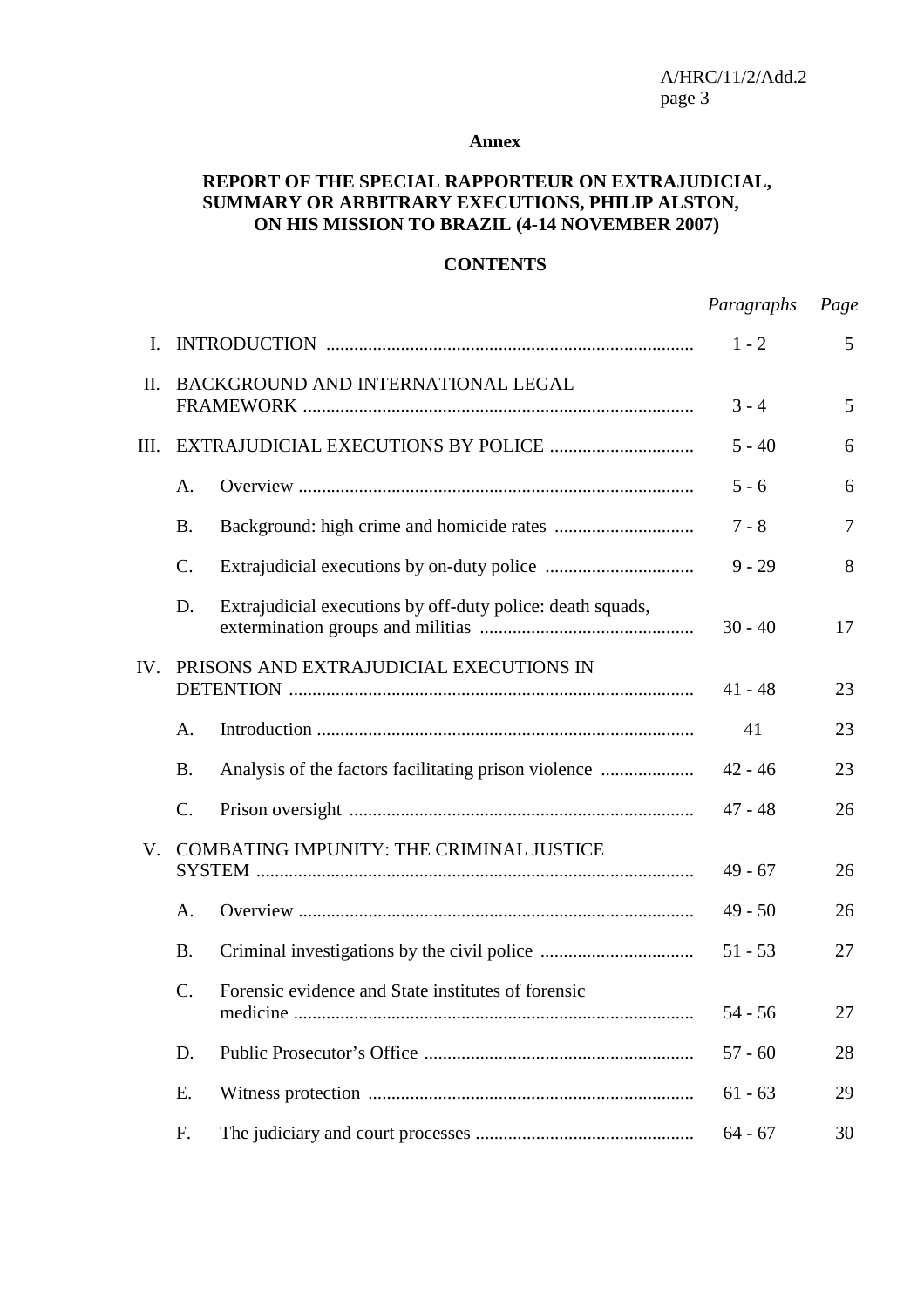# **CONTENTS (***continued***)**

|                 |                                              |  | Paragraphs | Page |  |  |  |
|-----------------|----------------------------------------------|--|------------|------|--|--|--|
| VL.             | POLICE ACCOUNTABILITY: INTERNAL AND EXTERNAL |  | $68 - 75$  | 31   |  |  |  |
|                 | A.                                           |  | $69 - 72$  | 32   |  |  |  |
|                 | <b>B.</b>                                    |  | $73 - 75$  | 32   |  |  |  |
| VII.            |                                              |  | $76 - 100$ | 34   |  |  |  |
|                 | A.                                           |  | $77 - 81$  | 34   |  |  |  |
|                 | <b>B.</b>                                    |  | $82 - 83$  | 34   |  |  |  |
|                 | $\mathcal{C}$ .                              |  | $84 - 90$  | 34   |  |  |  |
|                 | D.                                           |  | $91 - 93$  | 36   |  |  |  |
|                 | E.                                           |  | 94         | 36   |  |  |  |
|                 | F.                                           |  | 95         | 36   |  |  |  |
|                 | G.                                           |  | $96 - 98$  | 36   |  |  |  |
|                 | H.                                           |  | $99 - 100$ | 37   |  |  |  |
| <b>Appendix</b> |                                              |  |            |      |  |  |  |
|                 |                                              |  |            |      |  |  |  |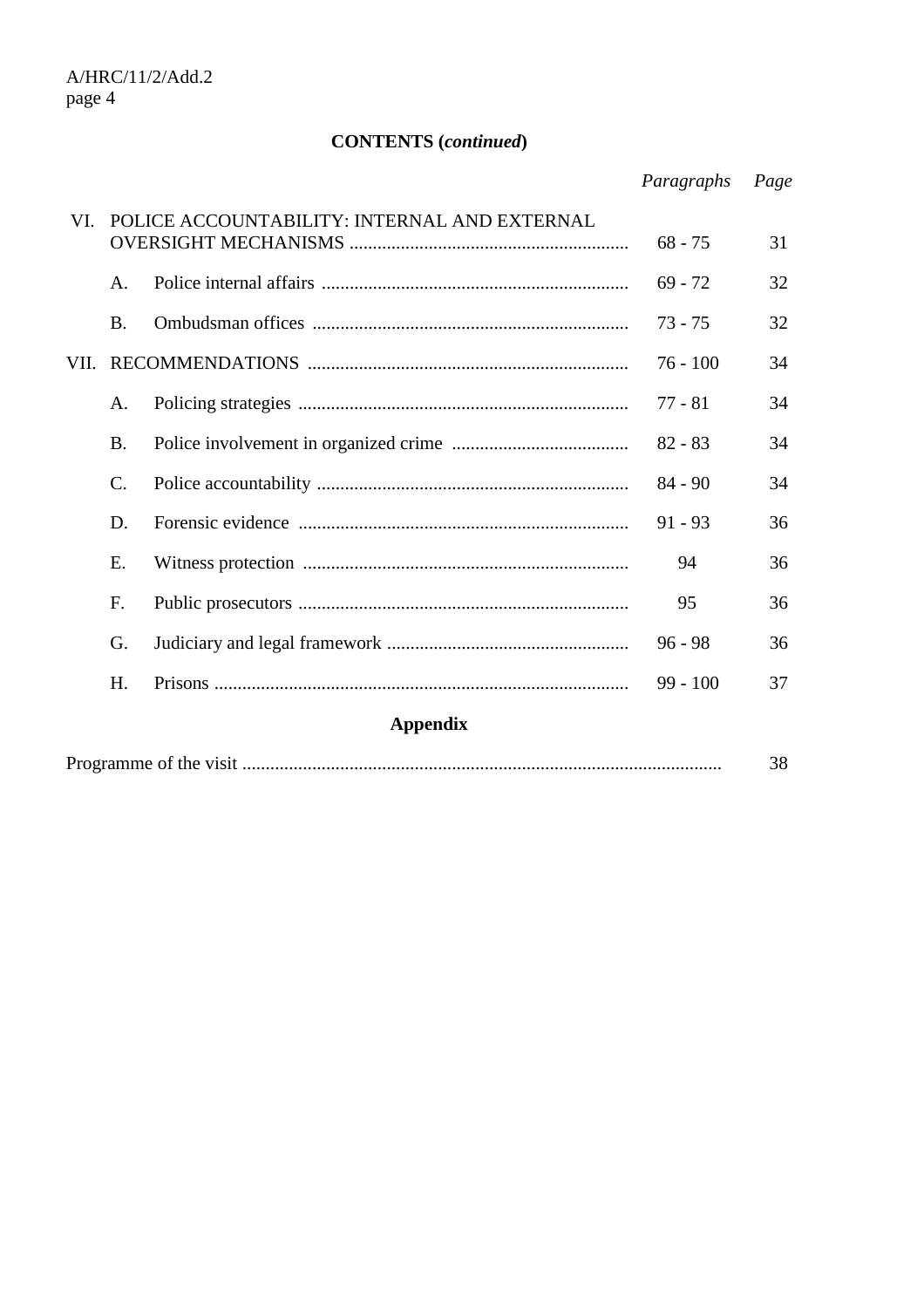## **I. INTRODUCTION**

1. Extrajudicial executions are rampant in certain parts of Brazil. The problems include executions by on-duty police, executions by off-duty police operating in death squads, militias or as hired killers, and killings of inmates in prisons. This report analyses the forms, causes and dynamics of those executions and reviews the role of the criminal justice system and police oversight mechanisms in permitting impunity for executions. The report proposes concrete and specific measures to reduce the incidence of executions, and to promote accountability when executions do take place.

2. I visited Brazil from 4 to 14 November 2007, and traveled to São Paulo, Rio de Janeiro, Pernambuco, and Brasilia. I met with a very wide range of actors - witnesses to human rights violations, families of victims, civil society representatives, and many federal and state Government officials.<sup>1</sup> The success of my mission owes much to the full cooperation extended to me by the Government, especially the Federal authorities.

## **II. BACKGROUND AND INTERNATIONAL LEGAL FRAMEWORK**

3. From 1965 to 1985 Brazil was under a military dictatorship. Basic rights were suspended and real or perceived opponents of the regime were subjected to arbitrary detention, torture, disappearance, or extrajudicial execution.<sup>2</sup> In 1988, a new federal constitution established democratic rule, and entrenched the rights to life, liberty, equality and security.**<sup>3</sup>** Soon after, Brazil became a party to most of the international human rights treaties, including the International Covenant on Civil and Political Rights (ICCPR).**<sup>4</sup>** The ICCPR and other applicable treaties require the State to both "respect and ensure" the right of each person not to be "arbitrarily deprived" of life.**<sup>5</sup>**

**3** Constitution of Brazil, Art. 5.

<sup>4</sup> After transition, Brazil became a party to the Covenant on Economic, Social and Cultural Rights (CESCR), the Convention on the Elimination of Racial Discrimination (CERD), the Convention on the Elimination of Discrimination against Women (CEDAW), the Convention against Torture and Other Cruel, Inhuman or Degrading Treatment (CAT), and the Convention on the Rights of the Child (CRC). Since January 2007, Brazil has been a party to the Optional Protocol to the CAT. Brazil is not yet a party to the Optional Protocol to the ICCPR, and should begin the process of acceding to the Protocol so that the UN Human Rights Committee may receive and consider communications from individual Brazilians with respect to violations of the rights protected by the ICCPR.

<sup>5</sup> ICCPR, Arts. 2(1), 6(1); see also American Convention on Human Rights, Arts. 1(1), 4(1). In other words, human rights law both *prohibits* governments from committing extrajudicial

<sup>&</sup>lt;sup>1</sup> For complete information on the Special Rapporteur's mission, see appendix to the present report.

**<sup>2</sup>** See Secretaria Especial dos Direitos Humanos da Presidência da República, *Direito à Memória e à Verdade - Comissão Especial sobre Mortos e Desaparecidos Políticos* (2007).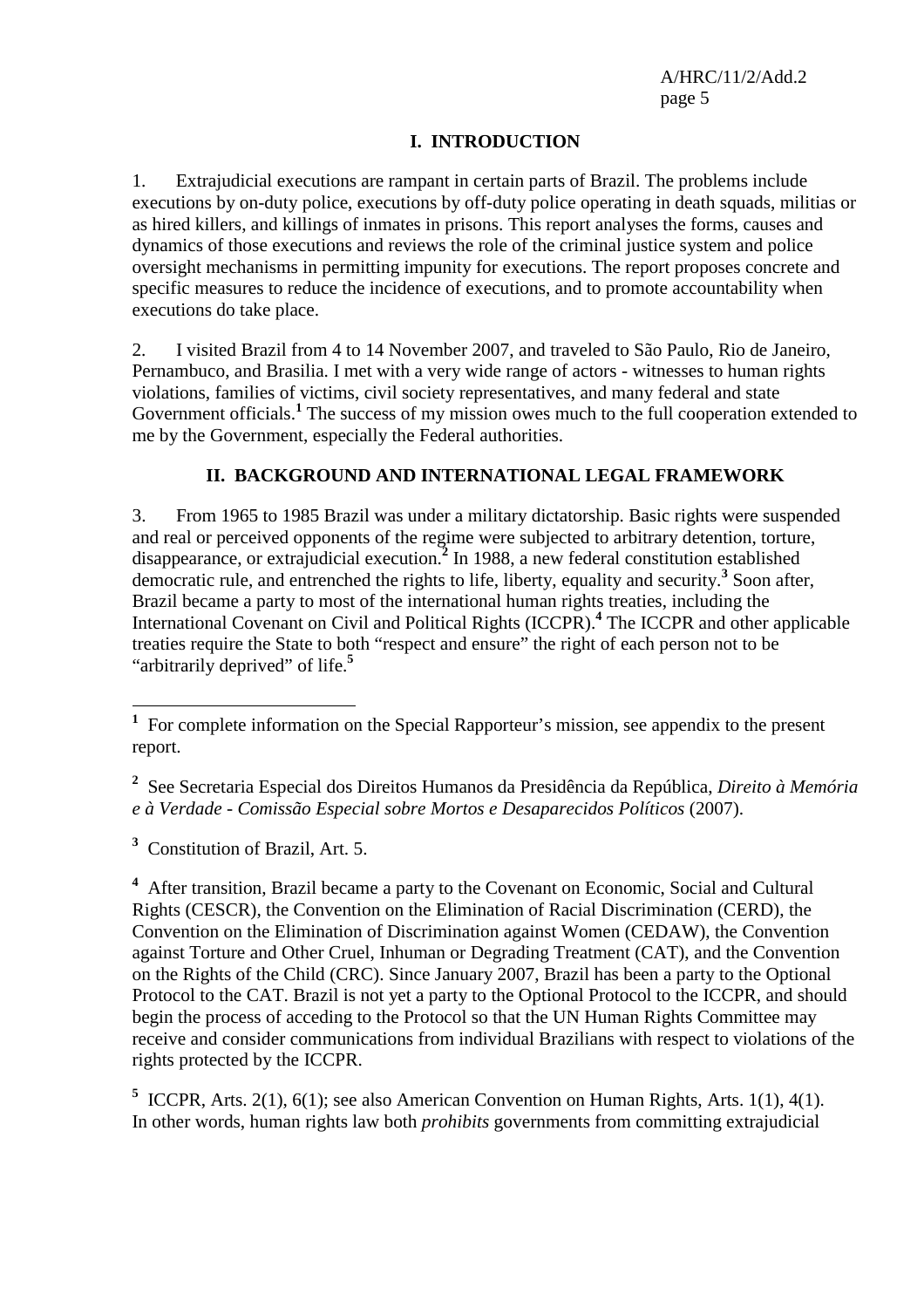4. All Brazilians are concerned with the threats to human security brought by criminality, but a clear understanding of the legal framework illustrates that human security is a part of, and not in competition with, human rights. In the Brazilian context in particular, my findings show that the issues of ending human rights abuses by the police and ensuring effective crime prevention by the police are tightly linked. A key reason for the ineffectiveness of the police in protecting citizens from these gangs is that they too often engage in excessive and counterproductive violence while on-duty and participate in what amounts to organized crime while off-duty.

## **III. EXTRAJUDICIAL EXECUTIONS BY POLICE**

#### **A. Overview**

5. Members of the police forces too often contribute to the problem of extrajudicial executions rather than to its solution. In part, there is a significant problem with on-duty police using excessive force and committing extrajudicial executions in illegal and counterproductive efforts to combat crime. But there is also a problem with off-duty police themselves forming criminal organizations which also engage in killings.

6. Policing responsibilities are divided between the federal and state Governments.**<sup>6</sup>** While the Federal Police are responsible for preventing and investigating crimes against indigenous peoples and, in some instances, crimes constituting human rights violations, state police forces are the key actors in issues arising under my mandate. In each state, the Governor commands two police forces. The Military Police are responsible for patrolling the streets, and arresting those caught committing a crime. The Civil Police are responsible for conducting criminal investigations. Governors typically exercise their command powers through a Public Security Secretariat which coordinates the efforts of the two forces.

**6** Constitution of Brazil, Art. 144.

 $\overline{a}$ 

executions and *requires* them to protect their people from killers. On the one hand, human rights law is violated when agents of the State - such as police officers or soldiers - arbitrarily deprive individuals of their lives. Police officers may shoot to kill only when it is clear that an individual is about to kill someone (making lethal force proportionate) and there is no other available means of detaining him or her (making lethal force necessary). (A/61/311, paras. 33-45; see also Basic Principles on the Use of Force and Firearms by Law Enforcement Officials, Principle 9; Code of Conduct for Law Enforcement Officials, Art. 3.) On the other hand, murders by private persons will, in most situations, constitute simple crimes and not give rise to any State responsibility. Nevertheless, the State is obligated to exercise due diligence in preventing such crimes. (E/CN.4/2005/7, paras. 65-76.) To meet that obligation, the State must effectively investigate, prosecute, and punish perpetrators. When such efforts prove ineffective, the State must take whatever measures are necessary to make them effective.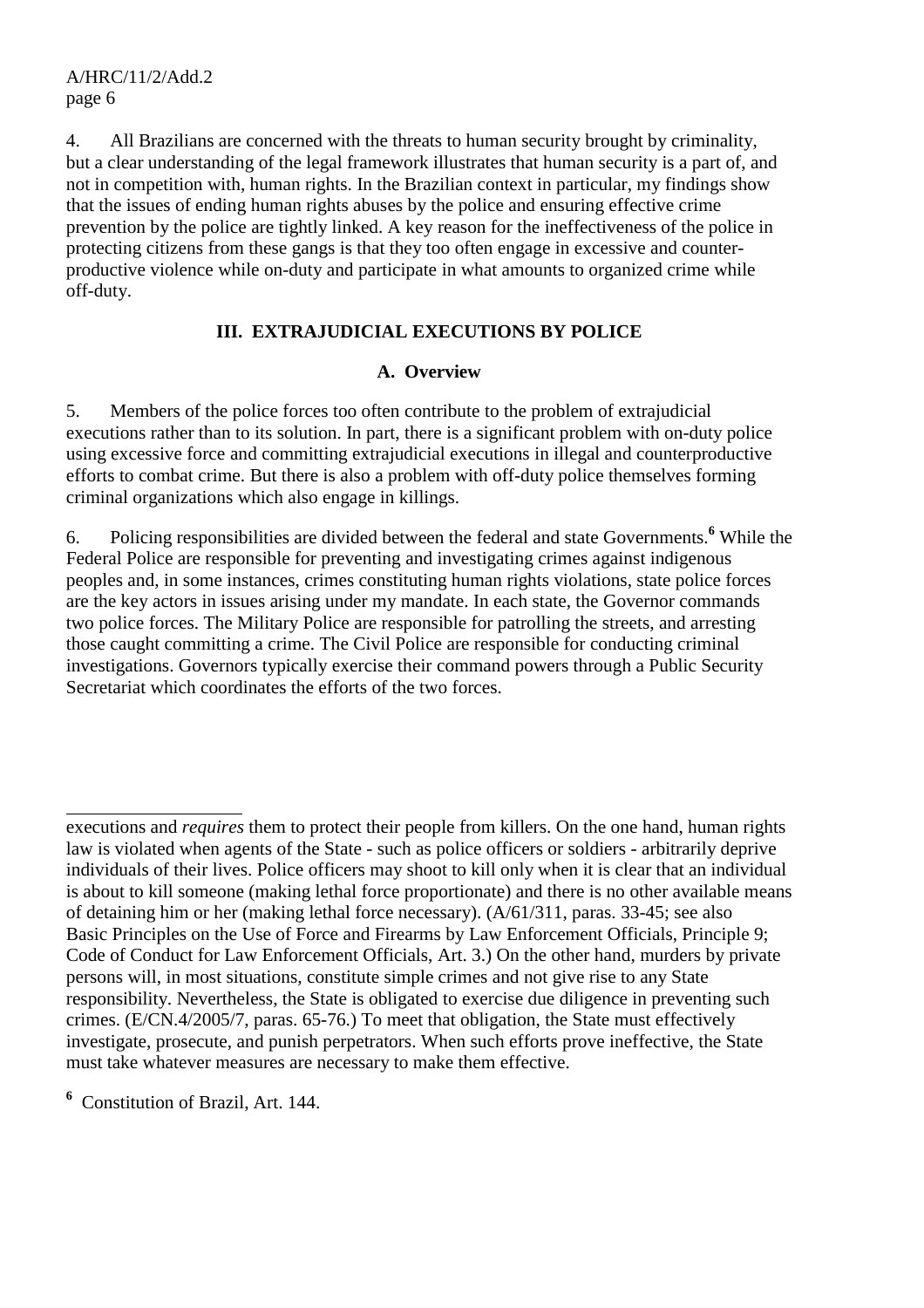#### **B. Background: high crime and homicide rates**

7. Policing in Brazil takes place within a context of significant organized crime, gang control of entire communities, drug and weapons trafficking, and high levels of violent street crime.**<sup>7</sup>** Gangs and traffickers have become so powerful that in large cities such as Rio de Janeiro, São Paulo and Recife, they exercise control over favelas, threatening and extorting residents and businesses, imposing their own "laws", and requiring residents to protect them from police. Gangs engage in lethal violence against enemy factions, making everyday security for favela residents volatile. In some areas of Rio de Janeiro, gang control is so absolute, and legitimate state presence so absent, that police can only enter under threat of armed confrontation with traffickers. In São Paulo, one gang, First Command of the Capital (*Primeiro Comando da Capital*, PCC) was able to bring the state to a standstill in May 2006, organizing prison riots, attacks and murders across the state. The May 2006 violence caused widespread fear across Brazil, and drew international attention to the country's need for more effective crime control.

8. Brazil has notoriously high homicide rates. Homicide is the leading cause of death for persons aged 15 to 44 years, and the victims are overwhelmingly young, male, black, and poor. Between 1980 and 2002, the homicide rate (per 100,000 residents) nearly tripled - to a peak in 2002 of 30.4. The figures dropped slightly the following years, to 28.3 in 2004, 27 in 2005, and 25 in 2006, but remain well above the world average.**<sup>8</sup>** Nationwide, nearly 70% of murders involve firearms. In response, Brazil passed stricter gun control laws in 2003,<sup>9</sup> which have been credited with reducing firearm deaths in the subsequent years.**<sup>10</sup>**

<sup>&</sup>lt;sup>7</sup> For example, rates of robberies per 100,000 have also been rising steadily in Rio de Janeiro since 1991, (under 600 per 100,000 in 1991, to over 1,200 per 100,000 in 2006).

**<sup>8</sup>** The World Health Organisation estimated that in 2000 the world homicide rate was 8.8 per 100,000: World Health Organization, *World Report on Violence and Health* (2002), p. 10. (This rate excluded war-related deaths).

<sup>&</sup>lt;sup>9</sup> Disarmament Statute, Law No 10, 826/03. The law made it an offence to carry a gun without a permit, raised the age to 25 at which a permit could be obtained, and required all guns to be registered.

**<sup>10</sup>** The homicide rates for Rio de Janeiro, 40.7 in 2006, and Pernambuco, 53 in 2005, are markedly higher than the national average. (It is important to note that official homicide statistics do not include all deaths. In Rio de Janeiro, for example, on-duty killings by on-duty police officers are not included in the state "homicide" rates. If they were, the homicide rates in Rio de Janeiro and Pernambuco (where such killings are included) would be on par with each other: Governo do Estado de Pernambuco, Secretaria de Defesa Social, Gerência de Análise Criminal e Estatícia, Relatório No 366/2007/GACE/SDS-PE, "Informações Sobre Violência Envolvendo Policiais em Pernambuco", Recife, 30 de novembre de 2007, p. 4. The number of persons who have "disappeared" is also not included in the homicide statistics. In Rio de Janeiro, 4,562 persons were recorded to have disappeared in 2006. While some of these people are doubtless alive, a significant proportion were presumably killed and their bodies disposed of.) In contrast, the homicide rate in São Paulo has fallen over the last 6 years by over 50%. (The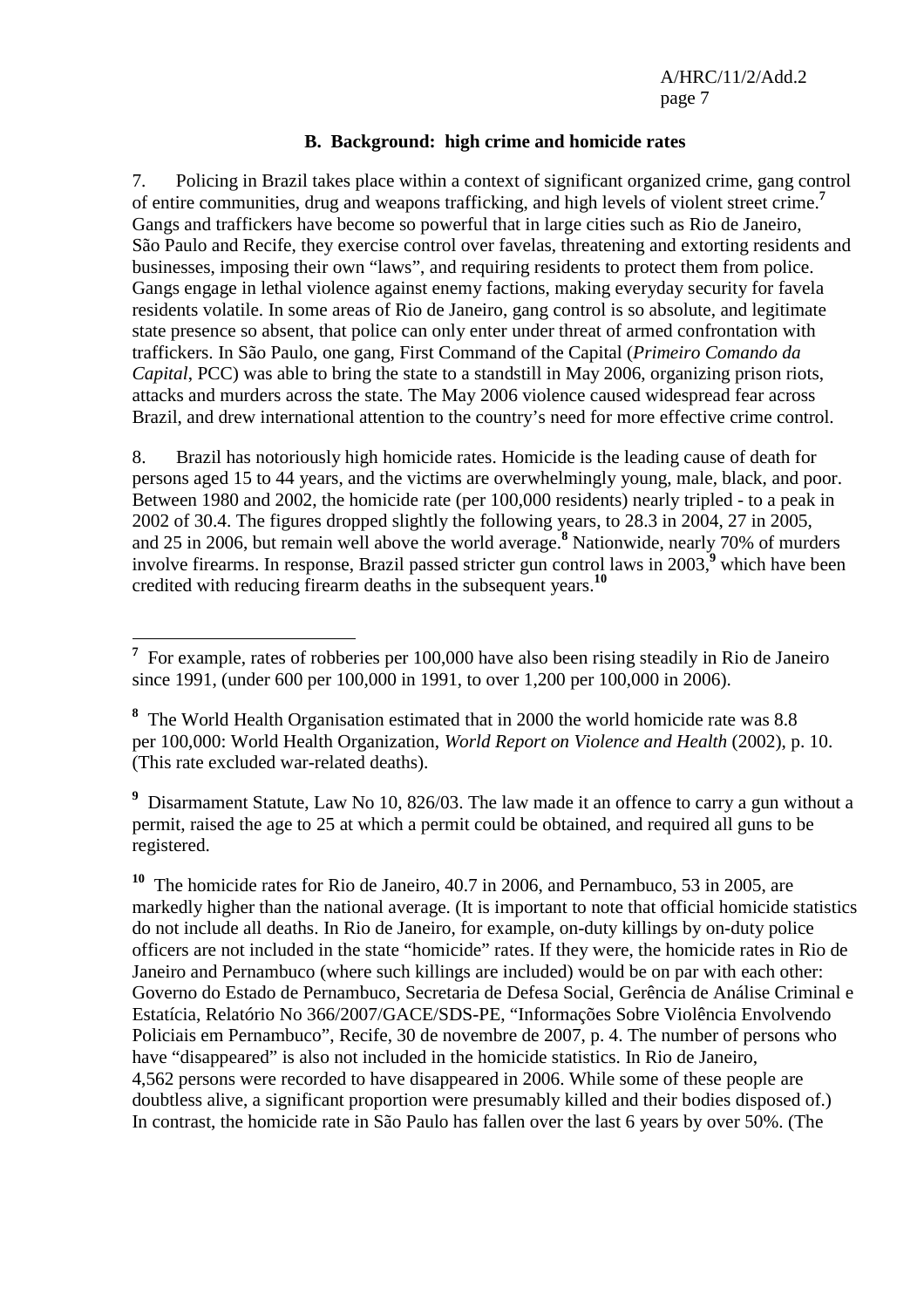$\overline{a}$ 

## **C. Extrajudicial executions by on-duty police**

9. On-duty police are responsible for a significant proportion of all killings in Brazil.**<sup>11</sup>** While São Paulo's official homicide rate has reduced in recent years, the number of killings by police has actually increased over the last three years, with on-duty police in 2007 killing one person a

reported homicides in São Paulo are as follows: 2000 (12,638); 2001 (12,475); 2002 (11,854); 2003 (10,953); 2004 (8,753); 2005 (7,076); 2006 (6,057.) See Government of São Paulo, "Resposta à ONU - Homicídio doloso", p. 2.) Senior Government officials and civil society have attributed this reduction to a number of factors. One of these is increased investment in police intelligence and resulting increased arrests. (To September 2007, for example, there were 77,000 arrests, 10,000 more than the same period in the prior year. The state invested in a communications network to link Military and Civil Police information, a geographic information system so that crimes could be tracked by area, criminal photographs database, computer software linking police report information with bank records, telephone records, and residence.) Another factor is new gun control legislation. (In São Paulo, confiscations of illegal weapons rose from 6,539 in the first quarter of 1996 to 11,670 in 1999. From 2003-2004, firearm deaths dropped by 19% in São Paulo.) Other factors include Government and civil society investment in social programs and services to communities; reduction of bar opening hours; retraining for police; and increased use of alternative justice measures. While the trend is promising, São Paulo's homicide rate still remains well above early 1990s levels.

 High crime and homicide rates affect the entire populace, but they disproportionately affect the poorer classes, particularly those in favelas. There is a strong negative correlation between average income and the homicide rate in an area. In some cities the homicide rate in poor areas is 4.5 times that of wealthy areas. (In the city of Rio de Janeiro, for example, the poor areas of Zona Norte 2 and Baixada had homicide rates per 100,000 between 2000-2005 of 56.8 and 55.2 respectively, while the wealthy area of Zona Sul had a rate of 12.6 per 100,000. See Instituto de Segurança Pública (ISP-RJ).) While the middle and upper classes can seek to protect themselves through gated communities and private security guards, favela residents live in areas largely devoid of state power, and face daily violence. Favela residents are then further disadvantaged socially and when seeking employment. They are tainted with the crime associated with their area of residence. This "criminalization of poverty" is so pervasive that even Rio de Janeiro's Secretary for Public Security publicly expressed the view that "a gunshot in Copacabana [a wealthy neighborhood] is one thing" but "a gunshot in Coréia, in the Complexo do Alemão [favelas] is another". (Italo Nogueira, "Para secretário, tiro em Copacabana 'é uma coisa' e, no Alemão, 'é outra'", *Folha de São Paulo* (24 October 2007).) This attitude permeates the state response to criminal violence, which has often been to adopt aggressive military style policing of poor neighborhoods, or to fail to take serious action against police who kill suspected criminals and other citizens. In many areas, as detailed below, police are themselves a major cause of insecurity for residents, and are responsible for many killings.

**<sup>11</sup>** In fact, the real homicide rate for many states in Brazil, including Rio de Janeiro and São Paulo, is significantly higher than official statistics suggest because on-duty killings by police are excluded from the homicide statistics.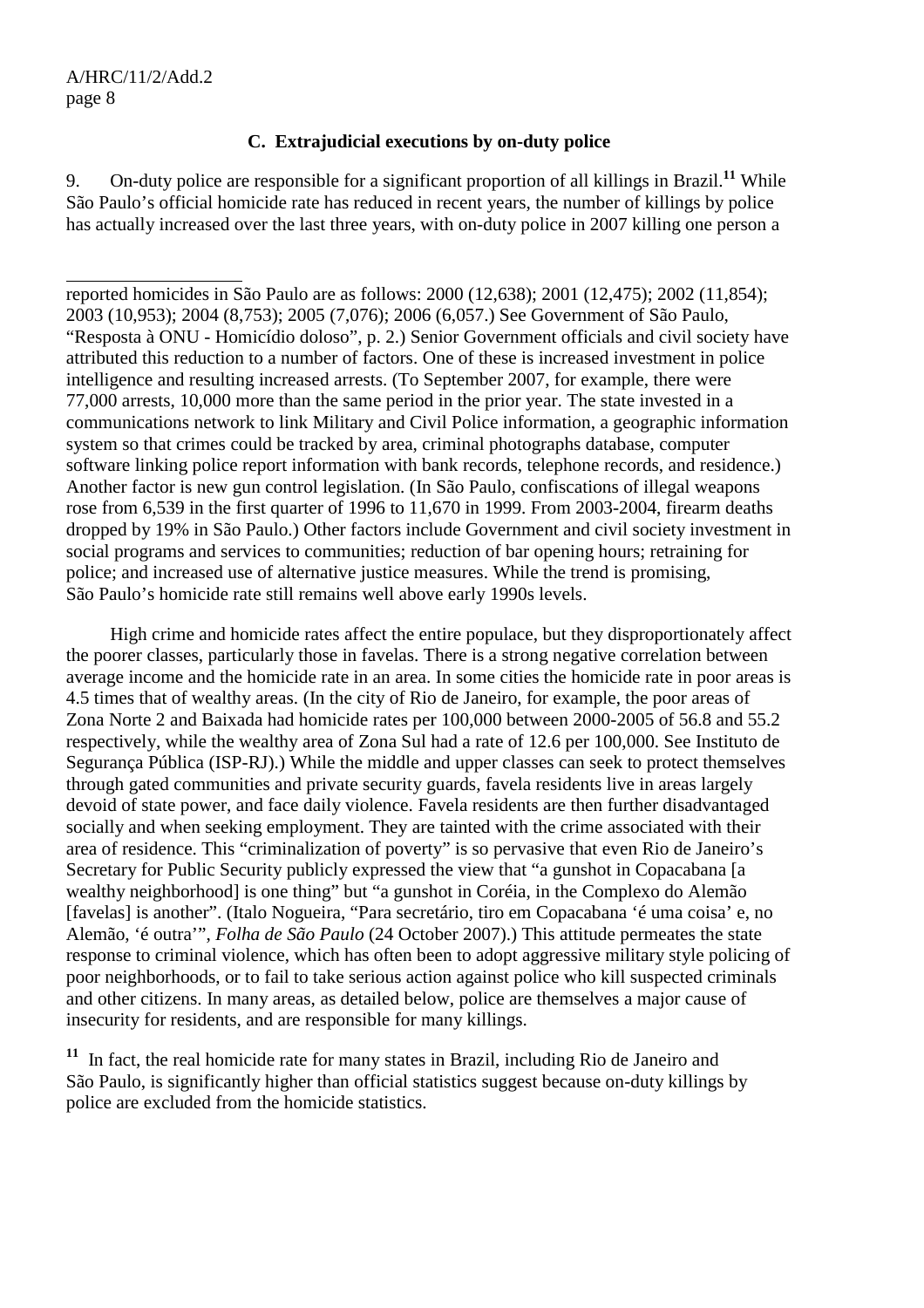day.**<sup>12</sup>** In Rio de Janeiro, on-duty police are responsible for nearly 18% of the total killings,**<sup>13</sup>** and kill three people every day. Extrajudicial executions are committed by police who murder rather than arrest criminal suspects, and also during large-scale confrontational "war" style policing, in which excessive use of force results in the deaths of suspected criminals and bystanders.

#### **1. May 2006 violence in São Paulo**

10. The 12-20 May 2006 violence began when the PCC gang organized simultaneous prison riots across São Paulo.**<sup>14</sup>** The gang held inmates' families hostage at the prisons, and extended the violence beyond the prison system and across the state, spreading fear throughout São Paulo. The PCC attacked public buildings, burned buses, and murdered over 40 law enforcement officials and prison guards. Police responded by killing 124 suspected gang members and criminals.

 $\overline{a}$ 

**<sup>14</sup>** The PCC was formed in 1993, originally presenting itself as a prisoners' rights group, in response to poor prison conditions and particularly the killing of 111 prisoners by São Paulo Military Police on 2 October 1992 in what has become known as the "Carandiru Massacre". Over time, the gang became increasingly violent, engaging in armed confrontation with rival gangs (particularly the Third Capital Command), drug and weapons trafficking, and organized prison rebellions. At the time of the May 2006 violence, it was widely reported in the press that the PCC violence was organised to protest the planned transfer of key PCC members to solitary confinement in the Presidente Venceslau prison, although the reasons for the violence have never been clearly determined.

 Government officials acknowledged that the use of mobile phones by prisoners continues to be widespread due to corruption and the failure to adequately search visitors. Mobile phone use by inmates allows state-wide riots to be coordinated, and for incarcerated organized crime leaders to continue their activities. State authorities have acknowledged the importance of curbing mobile phone use, have introduced metal detectors, and have made it a criminal offence for a public official to smuggle a phone into prison. However, given the continuing availability of mobile phones in prisons, additional measures should be considered. Notably, the government should continue to increase the numbers of detectors available, and consider purchasing technology that would block mobile phone signals within prisons.

**<sup>12</sup>** In 2005, there were 278 cases of "resistance followed by death". In 2006, there were 495 (the increase is largely accounted for by the large numbers of resistance cases recorded in May). In 2007, up to October, 311 cases were recorded. See: Government of São Paulo, "Resposta à ONU - resistência seguida de morta", p. 1.

**<sup>13</sup>** According to official statistics, there were 6,133 murders (not including killings by police) in Rio de Janeiro in 2007. There were 1,330 citizens killed by police. The total number of killings was 7,463. In 2006, the percentage of killings by police was 14% (there were 6,323 murders, and 1,063 citizens killed by police (7,386 total)). See: Rio de Janeiro, Public Security Institute (Instituto de Segurança Pública), 19 March 2008.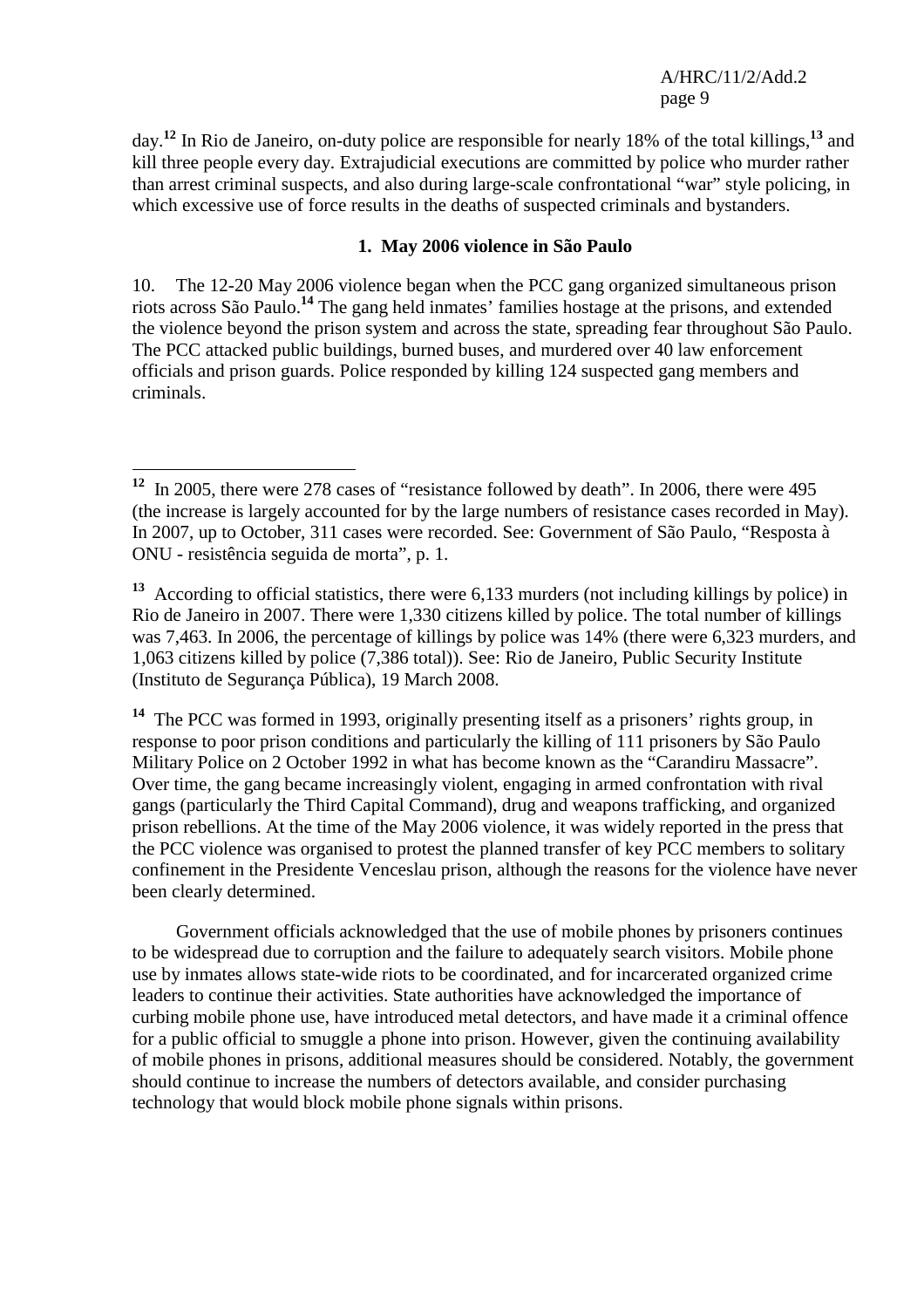11. The 124 killings were not registered and investigated as homicides, but each was instead registered by the police as a "resistance followed by death" (*resistência seguida de morte*).**<sup>15</sup>** The practice of recording killings by police in this way was increasingly adopted by police during the 1990s and, although not mandated by law, is now standard practice across Brazil. The resistance classification is intended to indicate that the person was killed while committing the crime of resisting arrest or resisting other lawful orders of police.**<sup>16</sup>** As explained to me by police and Government representatives, it is intended to indicate that police had to use necessary and proportionate lethal force in response to an attack or threat from the person killed.

12. However, the classification of whether a killing is lawful or not is generally determined by the police officer who submits a form declaring the case to be one of resistance. A detective at the appropriate Civil Police station makes the first formal classification, relying primarily on the report of the involved policeman. In the May 2006 cases, a number of resistance deaths were reported to the wrong precinct, suggesting collusion in impunity between specific Military Police battalions and Civil Police stations.**<sup>17</sup>** I received many credible allegations that police often failed to secure the scene of the incident adequately, making the gathering and assessment of reliable evidence very difficult. This was strongly denied by the police.**<sup>18</sup>** However, I received extensive evidence that crime scenes were routinely tampered with. This evidence included detailed accounts of police taking corpses to hospital, ostensibly for the purposes of "first aid", but in circumstances in which the victim was clearly already deceased.

13. The killing is supposed to be investigated by the Civil Police, but limited resources, and a strong *esprit-de-corps* mean that such investigations are rarely carried out properly or at all. The policeman involved in the killing is often the only witness from whom a statement is taken. Reconstruction of the crime scene by detectives rarely takes place. Poor evidence gathering by police then makes it nearly impossible for public prosecutors to obtain sufficient information to challenge the resistance classification. In practice, use of the resistance category makes the

 $\overline{a}$ **<sup>15</sup>** "Resistance followed by death" (*resistência seguida de morte*) is the term used in São Paulo. The same concept is employed throughout Brazil, though sometimes it is expressed in slightly different words. In Rio de Janeiro, the authorities refer to "acts of resistance" (*autos de resistência*) cases.

**<sup>16</sup>** The crime of "resistance" (*resistência*) is to "oppose the execution of a legal act, through violence or threats against an official competent to execute [the legal act] or one assisting [such an official]" (Penal Code, Art. 329). It is normally punishable with between 2 months and 2 years of imprisonment. If the resistance effectively prevents the execution of the legal act, then it is punishable with 1-3 years imprisonment.

**<sup>17</sup>** I was told of a number of killings that were registered in Police District 1, although the incidents occurred outside of that district.

**<sup>18</sup>** São Paulo police representatives told me that of 3,600 homicides (which exclude resistance killings) from January to September 2007, there were no registered crime scene disturbances at all.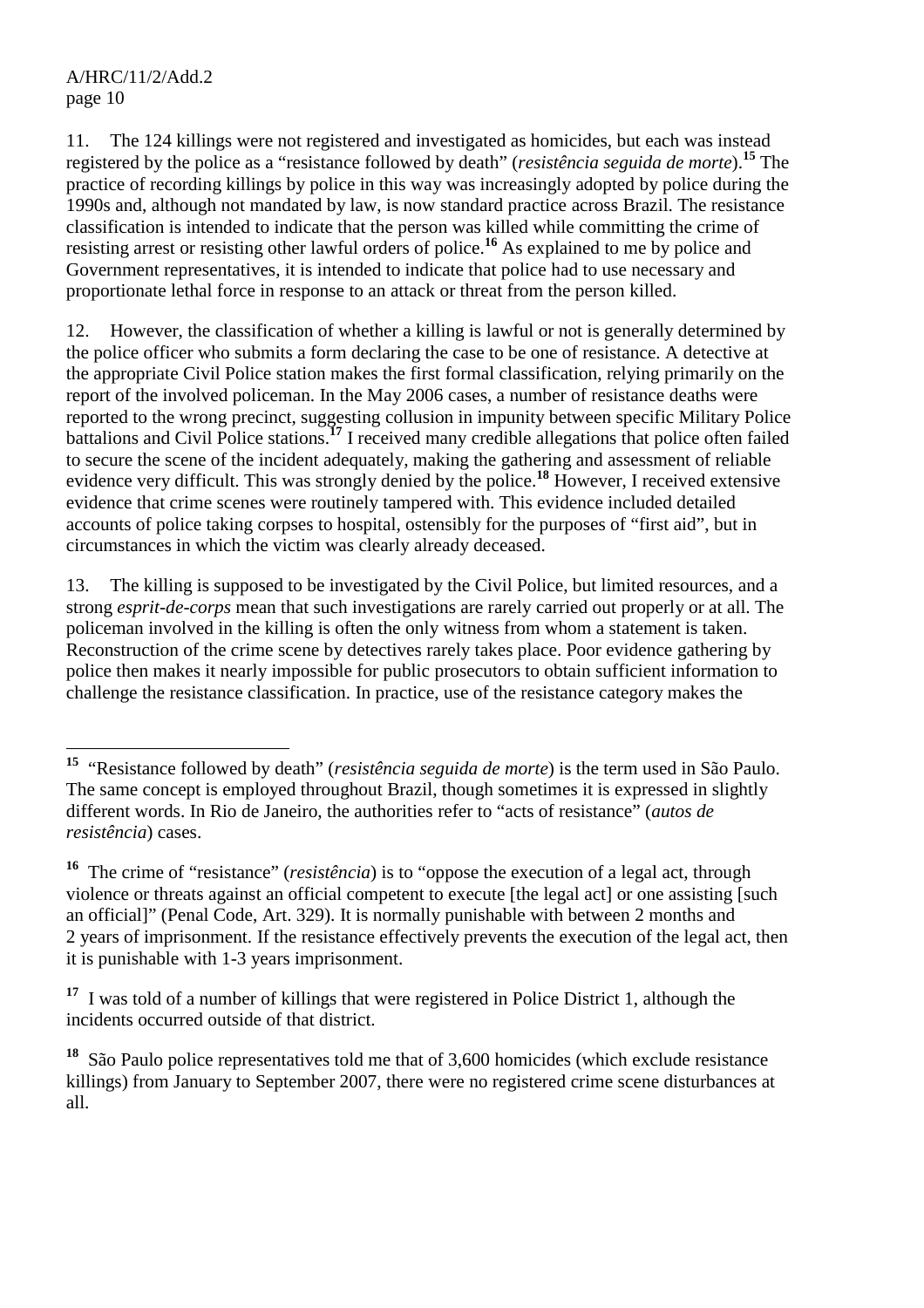deceased's criminal history a key issue and effectively reverses the burden of proof. A serious murder investigation is unlikely unless the family can demonstrate that the deceased had "legitimate employment" and can attract media attention to the case.

14. An independent commission of inquiry report on the 124 "resistance" deaths estimates that 60-70% were in fact executions.**<sup>19</sup>**

15. This report will discuss a number of reforms that are needed to reduce the level of killing by the police. However, the starting point for serious reform must be to abolish the police practice of registering killings as "acts of resistance". Any killing by the police should be registered in the same way as any other killing, and thoroughly investigated. The present system constitutes a *carte blanche* for police killings.

# **2. "War" on crime and large-scale police operations in Rio de Janeiro**

16. Senior state Government officials and law enforcement authorities in Rio de Janeiro discuss policing as a "war" against gangs and drug traffickers. During 2007 and early 2008, police mounted a number of large-scale operations involving hundreds of men supported by armoured vehicles and attack helicopters, to "invade" and take back favelas controlled by gangs.**<sup>20</sup>** One of these operations, the police invasion of the Complexo do Alemão area of Rio de Janeiro on 27 June 2007, illustrates why such an approach might be tempting in theory but in practice is murderous and self-defeating.

17. The absence of the state in favelas like the  $Complexo<sup>21</sup>$  has allowed gangs to take over neighborhoods, acting as what some refer to as a "parallel state power" - controlling or providing

 $\overline{a}$ 

**<sup>20</sup>** The state of Rio de Janeiro reported to me that 4 large-scale operations were mounted in 2007 (numbers of police involved in each operation were: 120; 230; 460; 1,280). In total, 6 police were wounded in the 4 operations, and 2 killed. A total of 36 residents were killed, 78 wounded, and 36 traffickers arrested.

<sup>21</sup> Like many favelas, the Complexo has largely been left without state services, a fact frankly acknowledged to me by representatives from the state Government. For a population of 180,000, the Complexo has only three city schools, 60 teachers, and three health centres. Just 13 public officials work there. There are no government-run cultural institutions, no police stations and no community policing programs. The absence of the state is brought into sharp relief when one compares these numbers with those of other Rio de Janeiro areas. In the municipality of Japeri for example, although it has just 96,200 residents, there are 10 health centres, 27 city schools, 1,918 public officials, and 1,092 teachers. (Governo do Rio de Janeiro, "Programa de Urbanização de Favelas" (November, 2007).)

<sup>&</sup>lt;sup>19</sup> The report documents multiple shots fired from a close distance, a high proportion of shots to the head and vital organs, and entry wounds on a downward trajectory, indicating that the victim was kneeling or lying when shot. Additionally, no police were killed during any of the resistance deaths, further suggesting that violent confrontations with criminals did not occur. Ricardo Molina de Figueiredo, "Relatório Preliminar" (13 Julho 2006).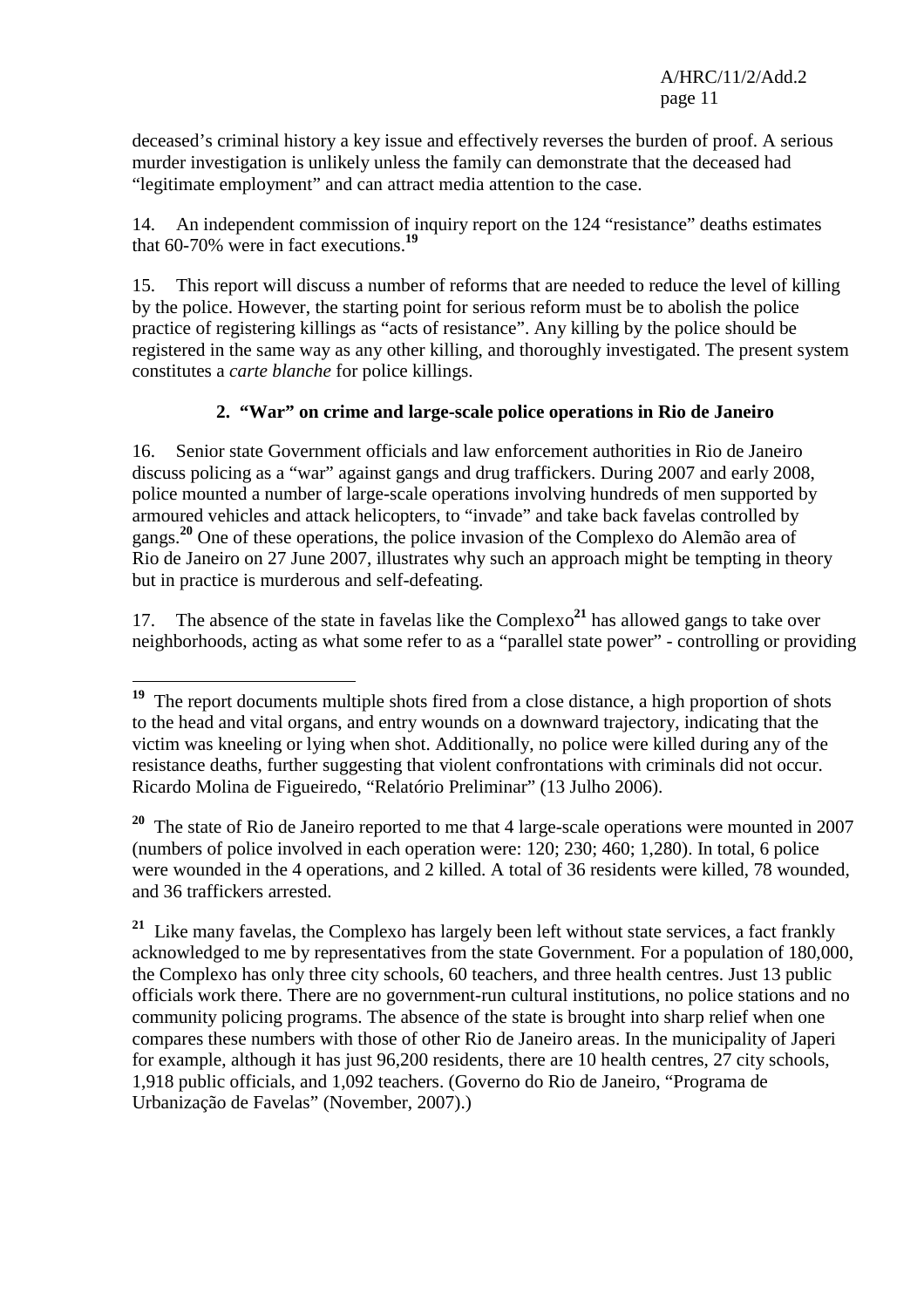basic services such as transport, gas and cable, hosting festivals and parties, taxing residents, and punishing rule-breakers. Gang violence is often motivated by economic interests. If a monopoly on criminal activity and a near monopoly on violence can be established within a particular area, an organization can: (a) effectively demand protection fees from businesses and "taxes" from residents; (b) prevent residents from informing the police of their activities, and thereby safely hide themselves, drugs, and ammunition; and (c) impose on the residents any other rules that will facilitate their criminal activities. The Red Command (*Comando Vermelho*) gang has controlled the Complexo for many years, and is an unusually extreme case of the substitution of gang control for legitimate government authority. The rules set by the gang are repressive, and their enforcement brutal - punishment for residents can involve being incinerated in what is known as the "microwave".

18. In an attempt to take back the Complexo from gang control, on 27 June 2007, the state Government mounted a large-scale invasion of the area, involving 1,280 Civil and Military Police and 170 National Public Security Force (FNSP)<sup>22</sup> members. The invasion began in the morning, led by members of the Special Police Operations Battalion<sup>23</sup> in armoured vehicles. Other Civil and Military Police followed, while police attempted to remove barriers - concrete pipes, abandoned cars, etc. - that had been placed at key entrances to the neighbourhood. The area is composed of 17 favelas spread across steep hills, and police attempted to take the higher ground, eventually occupying approximately 60% of the area. But police moved slowly through the area over the course of the day - the Secretary for Public Security told me that in the first four hours they were only able to move forward 400 metres due to barriers and confrontation. Residents with whom I spoke described hearing gun shots and observing the gradual approach of police to their own streets. Many told me that they were unable to leave their homes all day for fear of being caught in the shooting. Meanwhile, the FNSP forces had assumed positions on the edges of the favela to act as a "suffocation" force, responsible for preventing gang members from escaping the favela and for preventing gangs from neighboring areas entering and joining the fight. At the time of my visit, the FNSP continued to maintain checkpoints on the perimeter, but the only law enforcement presence within the community consisted of a few small outposts of members of the Military Police.

19. I questioned the Rio de Janeiro Secretary of Public Security and senior members of the Civil and Military Police as to the purpose of this huge confrontation. I was informed that the Complexo was one of 19 centres of criminality in Rio de Janeiro, a place from which drugs

<sup>22</sup> **<sup>22</sup>** The *Força Nacional de Segurança Pública* (FNSP) was created by presidential decree 5.289 on 29 November 2004. The National Secretariat for Public Security, which is part of the federal Ministry of Justice, is responsible for coordinating the force, which is composed of police from around the country, and which can only be deployed in a state at the express request of that state's governor.

**<sup>23</sup>** The *Batalhão de Operações Policiais Especiais* (BOPE) are an elite battalion of the Military Police.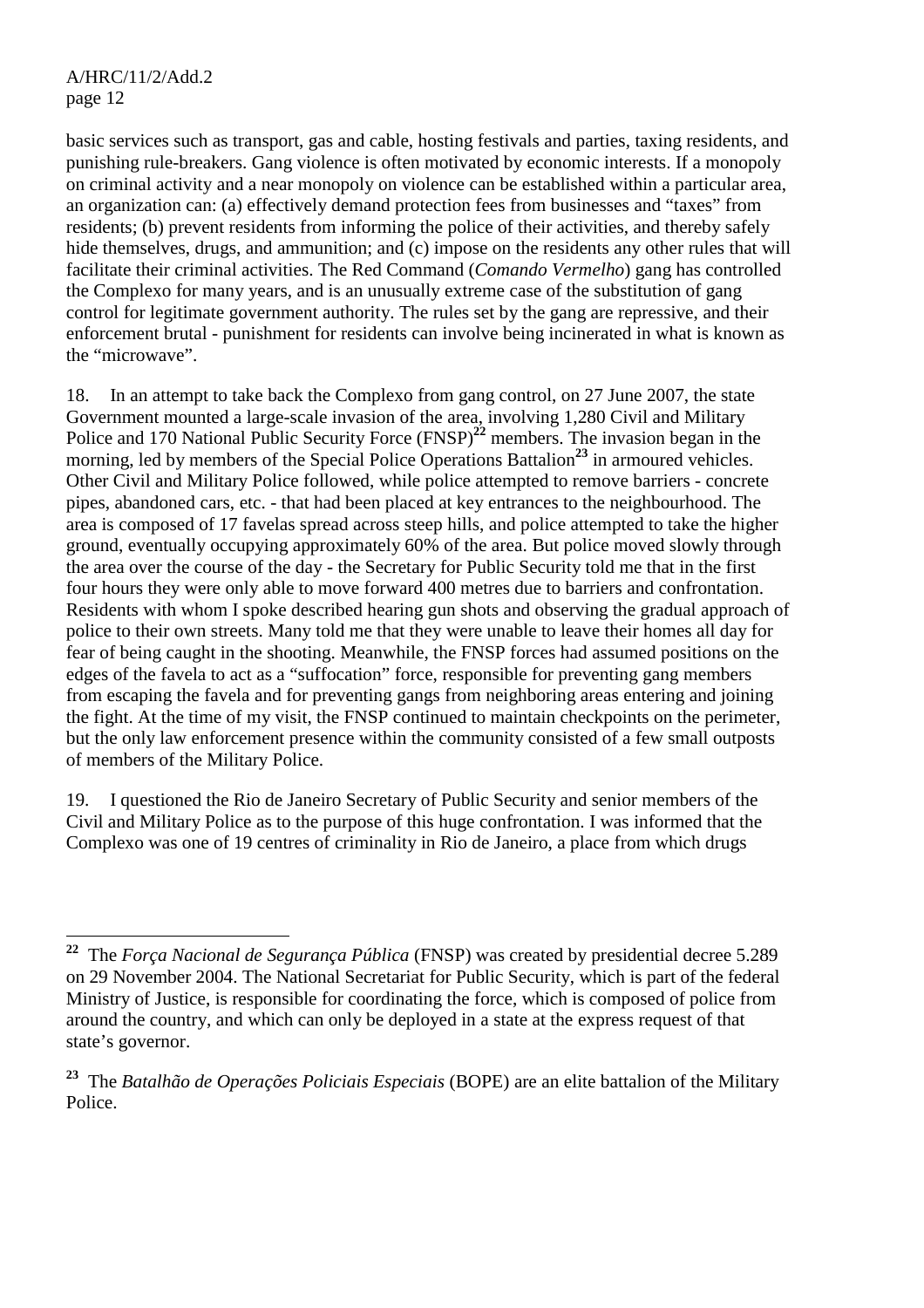and guns were distributed to gang members operating in other neighborhoods. The primary motivation was said to be to seize those arms and drugs, and to arrest key gang members. A secondary motivation was to open the way for the establishment of government services to the community. Other sources suggested that a possible motivation may have been to capture key gang members who were reportedly meeting in the Complexo that morning; or that the operation was designed to ensure safety ahead of the Pan-American Games, which opened two weeks later. I asked numerous state Government officials and police why the neighborhood was invaded at that particular time, but I was simply told that "intelligence" dictated the timing and manner of the operation.

20. In evaluating the operation in Complexo do Alemão, two questions stand out. First, what were the crime prevention benefits of the operation - did the operation in fact seize weapons and drugs, arrest gang leaders, and open the community to state services? Second, did the operation harm the community's residents? These questions are especially important because most state Government officials with whom I spoke in Rio de Janeiro considered the operation a success, and a model for future police action.**<sup>24</sup>**

21. In fact, from a crime control perspective, the operation was a failure. Police confiscated 2 machine guns, 6 handguns, 3 rifles, 1 sub-machine gun, 2,000 cartridges, 300 kilograms of drugs, and unspecified amount of explosives. Thus there were more people killed than guns confiscated. And the day after the operation, there was only a *de minimis* police presence inside the favela. The gang was still there and still in control. It is not surprising that a one-day long, large, slow sweep through a neighborhood long neglected by the state failed to result in significant arrests or seizures, much less in the end of gang control. Large operations over large areas are difficult to keep secret in advance and are immediately exposed as they enter a community. This gives criminals great opportunity to escape, along with their weapons and

 $\overline{a}$ 

**<sup>24</sup>** In fact, after my visit, I was informed of a number of other large-scale police operations involving deaths. On 30 January 2008, an operation was mounted in Jacarezinho and Mangueira neighborhoods, and involved approximately 200 police, two helicopters and two armoured cars. Six people were killed, six arrested, and a small amount of drugs and weapons were seized. On April 3 2008, an operation took place in the Coréia and Vila Aliança favelas. Two hundred police were used, supported by armored vehicles and one helicopter. Eleven civilians were killed, including three killed from shots fired from the helicopter. Seven suspected criminals were arrested. Another large scale operation took place on 15 April 2008, by 180 police in the Vila Cruzeiro and other favelas in the Complexo da Penha area. Nine civilians were killed, and 7 bystanders wounded by stray bullets. Fourteen men were arrested. After this operation, military police commander Colonel Marcus Jardim was reported in the press as comparing the dead men to insects: "The [police are] the best remedy against dengue. Not a single fly resists … it's the best social bug spray" ("Ação do Bope deixa 9 mortos e 7 feridos", *O Estado do S. Paulo*, 16 April 2008). Security Secretary of Rio de Janeiro, Mr José Beltrame was reported as stating that the two April operations were a success ("Operação na Vila Cruzeiro termina com nove mortos, seis feridos e 14 presos", *O Globo*, 15 April 2008).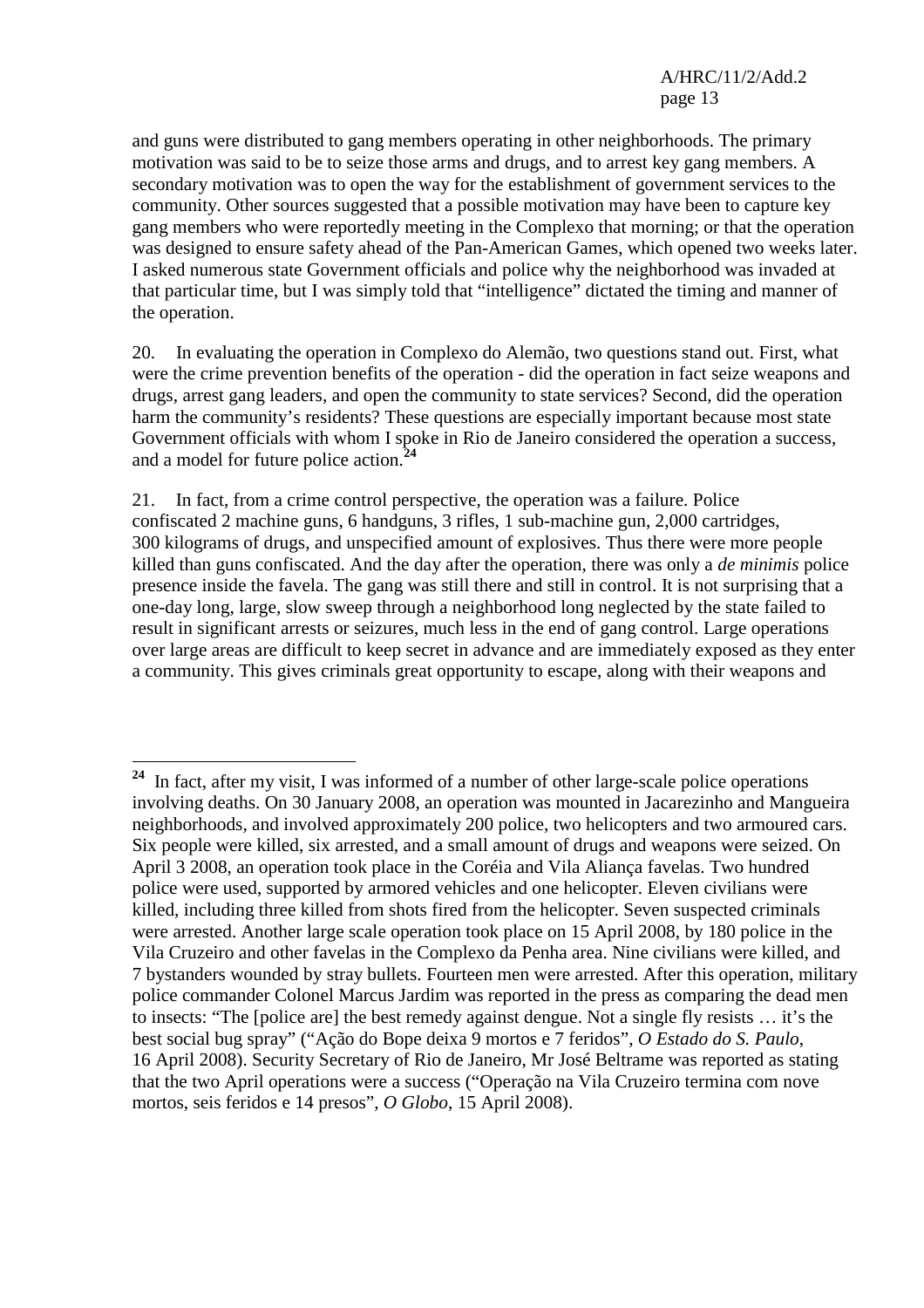drugs. The combined effects of poor intelligence - which was inevitable given the absence of a police presence in the area - and enormous advance warning to the members of criminal organizations are obvious in the paucity of arrests and the failure to seize large quantities of firearms or drugs.**<sup>25</sup>**

22. Nineteen were killed and at least 9 wounded during the 8 hour operation. All 19 deaths were recorded as "resistance" deaths.<sup>26</sup> But there is compelling evidence that at least some of those killed were extrajudicially executed. I received credible accounts from residents and family members of victims that victims were shot in the back whilst walking away from police, or dragged out of homes unarmed and executed, or disarmed and then shot in the head. Residents and families also testified that police invaded their homes, threatened them, damaged and stole property, and were physically abusive. Some of those subsequently independently investigating allegations of police abuse - including members of the Brazilian Bar Association**<sup>27</sup>** as well as victims' families - reported receiving death threats and warnings to cease their investigations.**<sup>28</sup>**

23. Two independent studies strongly support the witness and victims' families accounts of executions. One was by the Human Rights Commission of the Brazilian Bar Association

**<sup>26</sup>** The numbers of killings by police registered as "*autos de resistência*" in Rio de Janeiro has risen sharply since 1997: 1997 (300), 1998 (397), 1999 (289), 2000 (427), 2001 (592), 2002 (900), 2003 (1195), 2004 (983), 2005 (1098), 2006 (1063), 2007 (1,330).

**<sup>27</sup>** See Ordem dos Advogados do Brasil, Seção do Rio de Janeiro, Comissão de Direitos Humanos e Acesso à Justiça, *Notitia Criminis*, Exmo. Sr. Dr. Sub-Procurador Geral de Direitos Humanos do Ministério Público do Estado do Rio de Janeiro.

**<sup>28</sup>** Since my visit, I have also learned that prominent human rights activist and lawyer João Tancredo (who has been working on behalf of some of the families of Complexo do Alemão victims) survived an assassination attempt on 19 January 2008. The bullet-proof car he was traveling in was shot at four times when he returning home from a meeting with the parents of victims of alleged police violence in the Furquim Mendes favela.

 $\overline{a}$ <sup>25</sup> The state of Rio de Janeiro reported that the total drug and weapons confiscated for all 4 large-scale operations in 2007 were: 107 weapons (including antiaircraft machine guns, pistols); 43 explosive devices; 20,016 ammunition cartridges; 2,730 kg of cannabis; 441 kg of cocaine. And more broadly, despite the aggressive state-wide policies and a dramatic rise in the numbers of people killed in 2007 by police in Rio de Janeiro (25.1% more than in 2006), there was a 5.7% reduction in drug seizures, a 16.9% reduction in arms confiscations by police, and a 13.2% reduction in arrests from 2006 to 2007. (Rio de Janeiro, Public Security Institute (Instituto de Segurança Pública), 19 March 2008. The numbers reported by the State of Rio de Janeiro are: drug seizures (10,793 in 2006; 10,176 in 2007); arms confiscations (13,312 in 2006; 11,062 in 2007); arrests (16,543 in 2006; 14,355 in 2007).)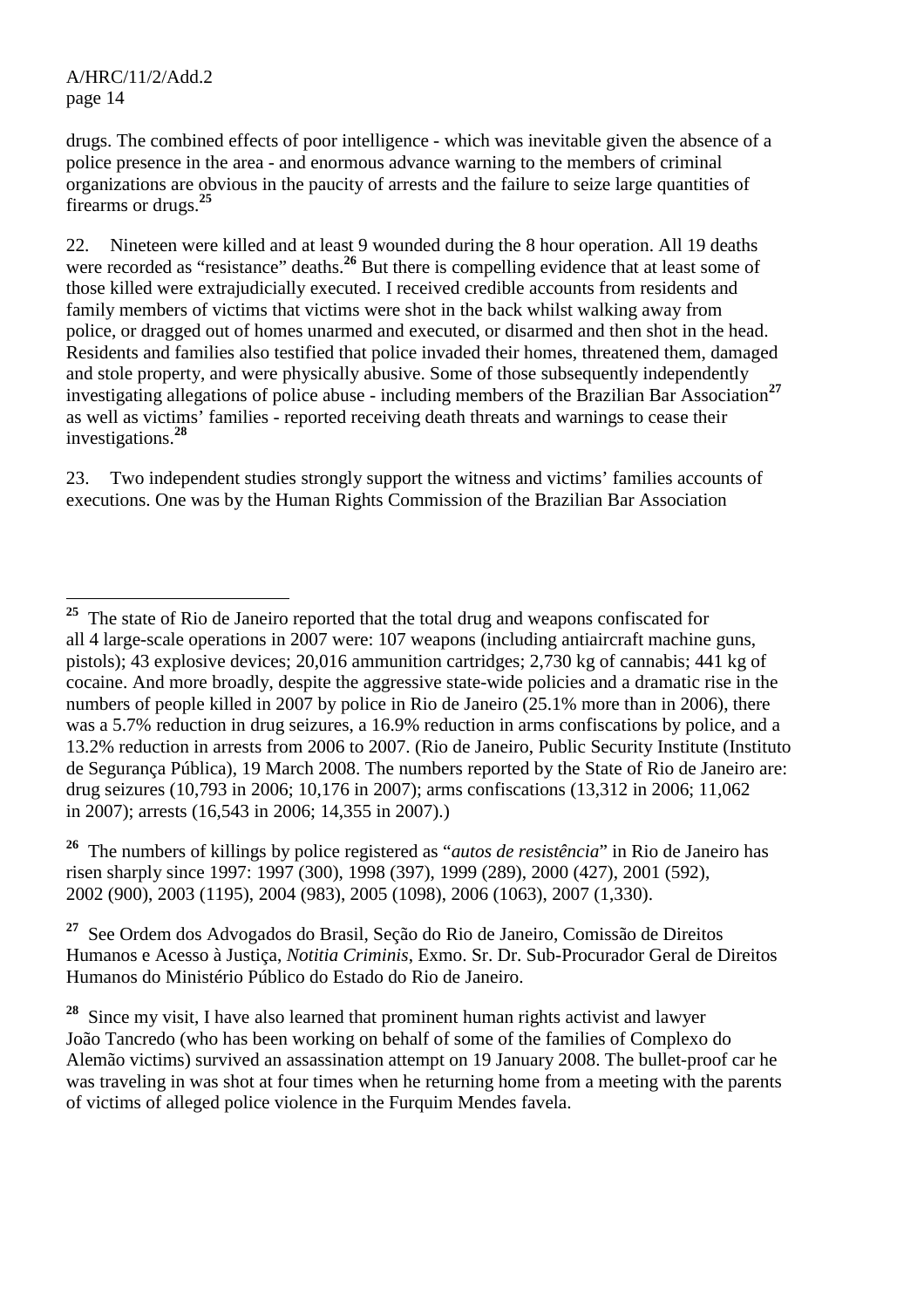(Rio de Janeiro division)**<sup>29</sup>** and the other by experts appointed by the Human Rights Special Secretary of the Federal Government.**<sup>30</sup>** Both found that the original autopsy reports contained serious deficiencies and had not been carried out in accordance with international standards.**<sup>31</sup>**

24. The expert reports found strong evidence of extrajudicial executions. Of 19 killed, 14 showed signs of 25 gunshot entry wounds in the back of their bodies. Six victims showed signs of 8 entry wounds in the head and face. Five victims showed signs of point-blank shots.**<sup>32</sup>** This information, together with the high number of shots per victim (over 3), the fact that different guns were used to shoot the same victim, and analysis of the sequence and trajectory of shots, led the experts to infer that a number of the victims had been executed. But, given the many deficiencies in the original forensic analysis, both reports stated that it was impossible to conclude definitively whether the victims were executed.

25. I asked Rio de Janeiro officials to respond to these findings. They attacked the experts' credentials, and told me that the experts lacked the constitutional authority to carry out such investigations. I requested, but did not receive, a scientifically based state response to the experts' report. I also asked the responsible Civil Police what investigations had been carried out to ascertain whether each killing was in fact the result of justifiable and necessary use of force. But they were unable to provide me with any evidence that they had conducted serious investigations into any of the killings. In fact, I was told that they assume that Military Police officers registering a resistance case are telling the truth. The principal response I was given was that each of the 19 deceased had criminal records. It is difficult to understand how this could have been known by the police when they killed the individuals. Moreover, the claims were

**<sup>30</sup>** Presidência da República, Secretaria Especial does Direitos Humanos, Comissão Permanente de Combate à Tortura e à Violência Institucional, "Encaminha relatório sobre mortes violentas no Morro do Alemão" (14 November de 2007) and "Relatório Técnico Visita de Cooperação Técnica - Rio de Janeiro (RJ) Julho de 2007".

**<sup>31</sup>** Especially the United Nations Principles on the Effective Prevention and Investigation of Extra-Legal, Arbitrary and Summary Executions (1989). The original reports were poorly prepared, and failed to describe injuries adequately. The victims had arrived at the forensics institute naked. Thus their clothing could not be examined nor gun powder analysis carried out. X-rays had not been taken to locate the bullets still in victims' bodies, and the crime scenes were not preserved.

<sup>32</sup> A "tattooing" or "stippling" effect on the skin around a bullet entry wound is caused by gunpowder residue on the skin, and can be used to analyse the muzzle to target distance.

 $\overline{a}$ **<sup>29</sup>** See Ordem dos Advogados do Brasil, Seção do Rio de Janeiro, Comissão de Direitos Humanos e Acesso à Justiça, *Notitia Criminis*, Exmo. Sr. Dr. Sub-Procurador Geral de Direitos Humanos do Ministério Público do Estado do Rio de Janeiro; and "Expert Report on the Complexo do Alemão Affair: Expert Opinion on the Reports of Corpse Examinations issued by the Legal Medicine Institute (IML), as a result of the 19 deaths at the "Complexo do Alemão" on June 27, 2007" (10 July 2007).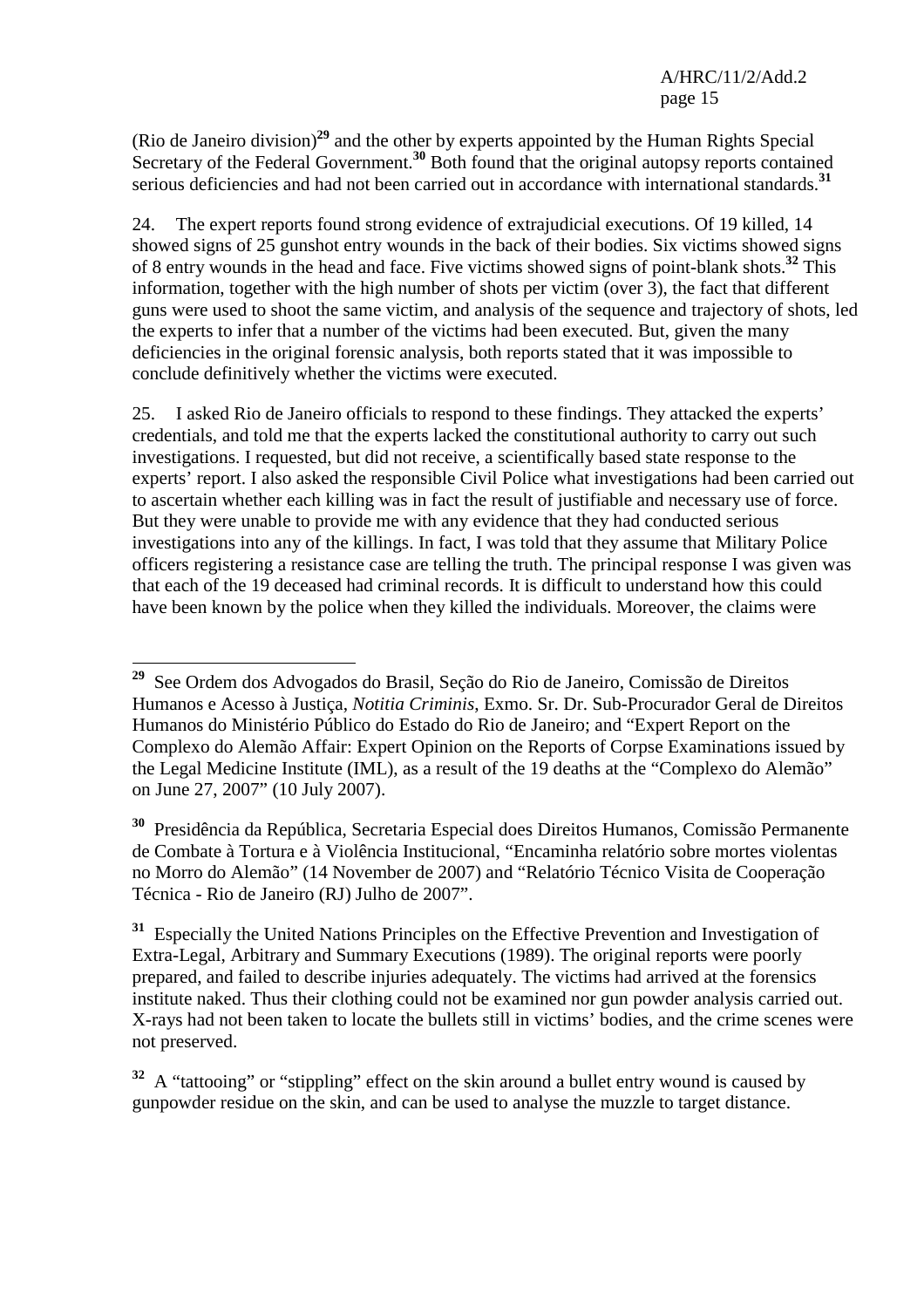firmly denied by families of several victims, including that of a 14 year old boy, David Souza de Lima, who was shot 4 times in the back. The assertion by police of victims' criminality is an extremely telling and worrying "justification" for killings. A victim's criminal record says absolutely nothing about whether they were killed in self-defence, or whether the police used justifiable force. The appropriate response to a criminal act is arrest, not execution.

26. The degree to which the killing of "criminals" is tolerated and even publicly encouraged by high level Government officials goes a long way to explaining why the numbers of killings by police are so high, and why they are so inadequately investigated. Current Secretary for Public Security José Mariano Beltrame commented that, while police did their best to avoid casualties, one could not "make an omelet without breaking some eggs".**<sup>33</sup>** Such public statements, and the military-style methods used in mega-operations, have led favela residents to become increasingly cynical about the police. The view that police operations are planned for the very purpose of killing poor, black, young men is surprisingly mainstream. The official rhetoric of "war", the acquisition of military hardware, and violent police symbols only make these views more broadly acceptable.**<sup>34</sup>**

**<sup>34</sup>** In 2002, police acquired a military-style armoured vehicle, known colloquially as the *caveirão*, or "big skull", so named because the BOPE's emblem - a skull impaled on a sword, backed by two pistols - is displayed on the side of the vehicle. It can carry 12 armed officers, and has a modified turret and rows of firing positions along each side of the vehicle. By 2006, Rio had 10 of the vehicles. The vehicle is equipped with loudspeakers, and I received testimony from favela residents and civil society that police used the loudspeakers to threaten residents. The *caveirão* causes significant fear in the community. Given the intensity of criminal violence in Rio de Janeiro, armoured vehicles may be useful policing tools in the short-term since police should not be required to work at undue risk to their own lives. Armoured vehicles - when used properly - can improve police safety. However, their use should be restricted to circumstances in which it is indispensable in order to protect the lives of police. To reduce abuse their use should be monitored, and each deployment carefully recorded with audio and visual equipment installed on the inside and outside of the vehicle.

 $\overline{a}$ **<sup>33</sup>** Bia Barbosa, "OEA recebe denúncia contra megaoperação no Complexo do Alemão", Carta Mayor, 25 July 2007. These views have considerable public support, because many people have little faith in the normal work of the police and other components of the criminal justice system. Fifty percent of Brazilians state that they do not even report crimes to the police because it would be a "waste of time". (See William C Prillaman, "Crime, Democracy, and Development in Latin America", Centre for Strategic and International Studies, Policy Papers on the Americas, Volume XIV, Study 6 (June 2003), p. 9. A Brazilian Judges' Association surveys show that citizens lack faith in the judiciary and consider it corrupt, slow, and mysterious. (AMB, Pesquisa qualitativa "Imagem do Poder Judiciário", Brasília, 2004, p. 61.) In a context of soaring crime rates, widespread citizen fear and insecurity, lack of faith in the police, and lack of trust in the judicial system, it is perhaps not surprising that many Brazilians support 'tough" law and order approaches and the extrajudicial execution of suspected criminals: a 2002 Rio de Janeiro survey found that 47% supported the killing of murderers and thieves by police. See William C. Prillaman, "Crime, Democracy, and Development in Latin America", Centre for Strategic and International Studies, Policy Papers on the Americas, Volume XIV, Study 6 (June 2003), p. 14.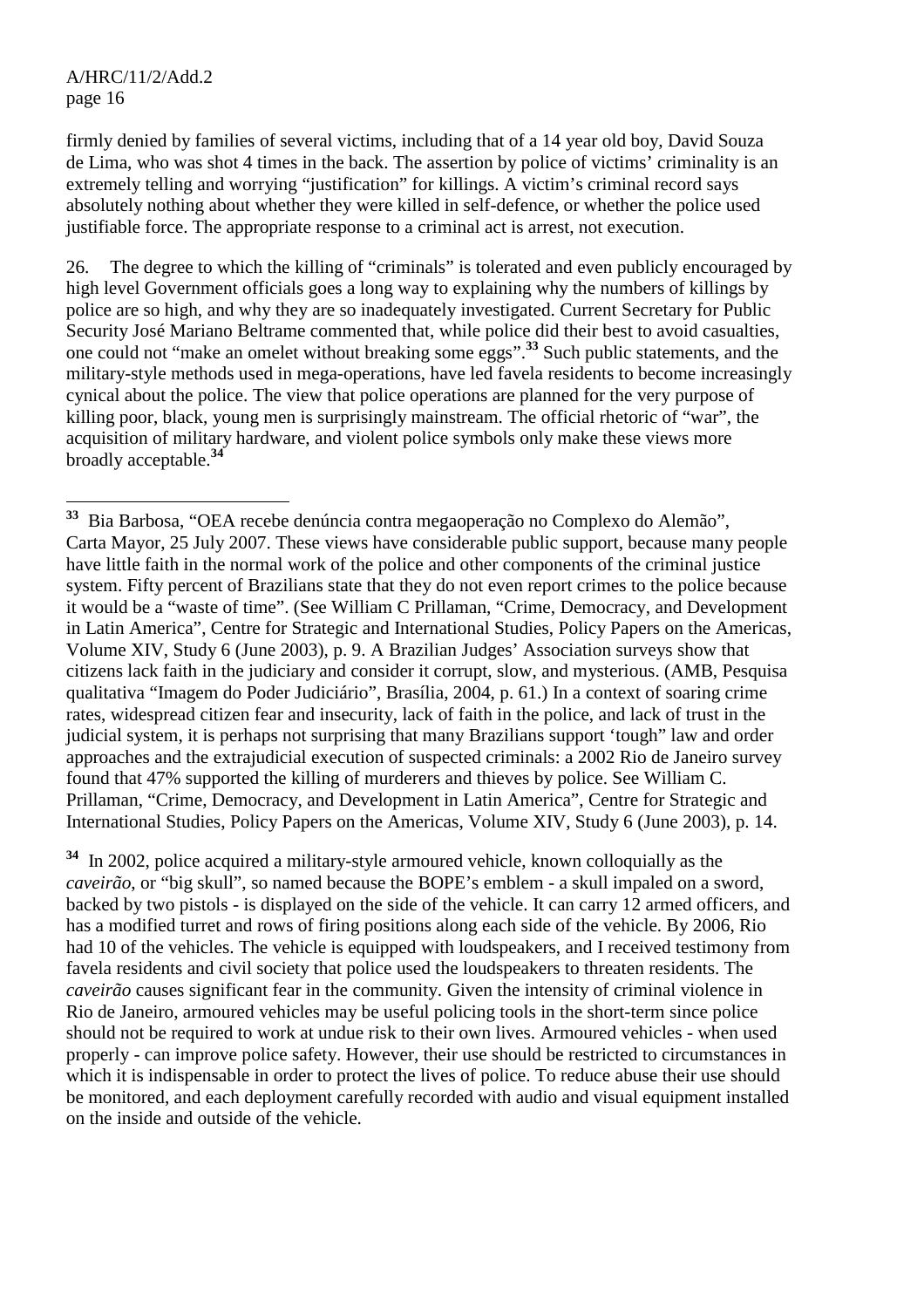#### **3. Policing gang controlled areas: lessons learned from the Complexo do Alemão operation**

27. The large operations of 2007 were ineffective in most respects. They endangered the residents of the communities in which the operations took place, failed to contribute to dismantling criminal organizations, and had a very limited effect on the quantity of drugs, weapons, and other contraband in the city or state at large. Given the striking failure of the "war" approach, the primary motivation for such policies seems to be the state Government's wish to appear "tough on crime". Some senior police officers, parliamentarians, and civil society advocates are highly critical of this "war" approach to policing. But they have largely been silenced by apparently strong middle class approval of confrontation tactics. Fortunately, more effective and less militaristic policing in Rio de Janeiro is possible.

28. An acceptable policing strategy cannot ignore or discount the need to protect individuals living within the communities controlled by criminal organizations. A clear lesson from the Complexo operation is that police operations to remove a criminal organization from a particular area must be followed by a sustained police presence. If the police withdraw, many of the very same gang members will return, as operations are unlikely to arrest the entirety of the local criminal organization. Even if the operation did arrest all or most of the gang members within that community, failure to maintain a police presence will permit members of the gang from other areas, or members of other gangs, to move in. If control returns to the gangs, the operation is likely to have left residents in great danger. One of the key reasons that people are killed by criminal organizations is that they are believed to be collaborating with the police or rival gangs. In many communities in Brazil, being labeled a "snitch" is tantamount to being sentenced to death. When one gang controls a community over time, its residents at least know the rules and how to act to survive. But when control changes hands, the residents face an impossible challenge: they must conduct themselves in a manner that will not be perceived as resistant to the current group's control (which will likely result in death today), but they must also conduct themselves in a manner that will not be perceived as collaborating with that group when control subsequently swings to another group (which would likely result in death tomorrow). The police should not gratuitously inflict this further punishment on the residents already so unfortunate as to have their communities be controlled by criminal organizations.

29. By attempting to re-establish government control over a large area almost instantaneously, large-scale operations are not only too ambitious but contain the seeds of their own failure. Police dashing through a community are unable to develop a sufficient understanding of the local criminal structures as to be able to reliably identify and arrest the organization's members. This is certainly the case when the level of government presence and thus of reliable intelligence was previously very low, as in the Complexo. This ignorance engenders fear and frustration and is likely to lead some policemen and units to commit acts of indiscriminate violence.

#### **D. Extrajudicial executions by off-duty police: death squads, extermination groups and militias**

30. In addition to killings by on-duty police, there are a significant number of groups throughout Brazil, composed largely of off-duty government agents who engage in a range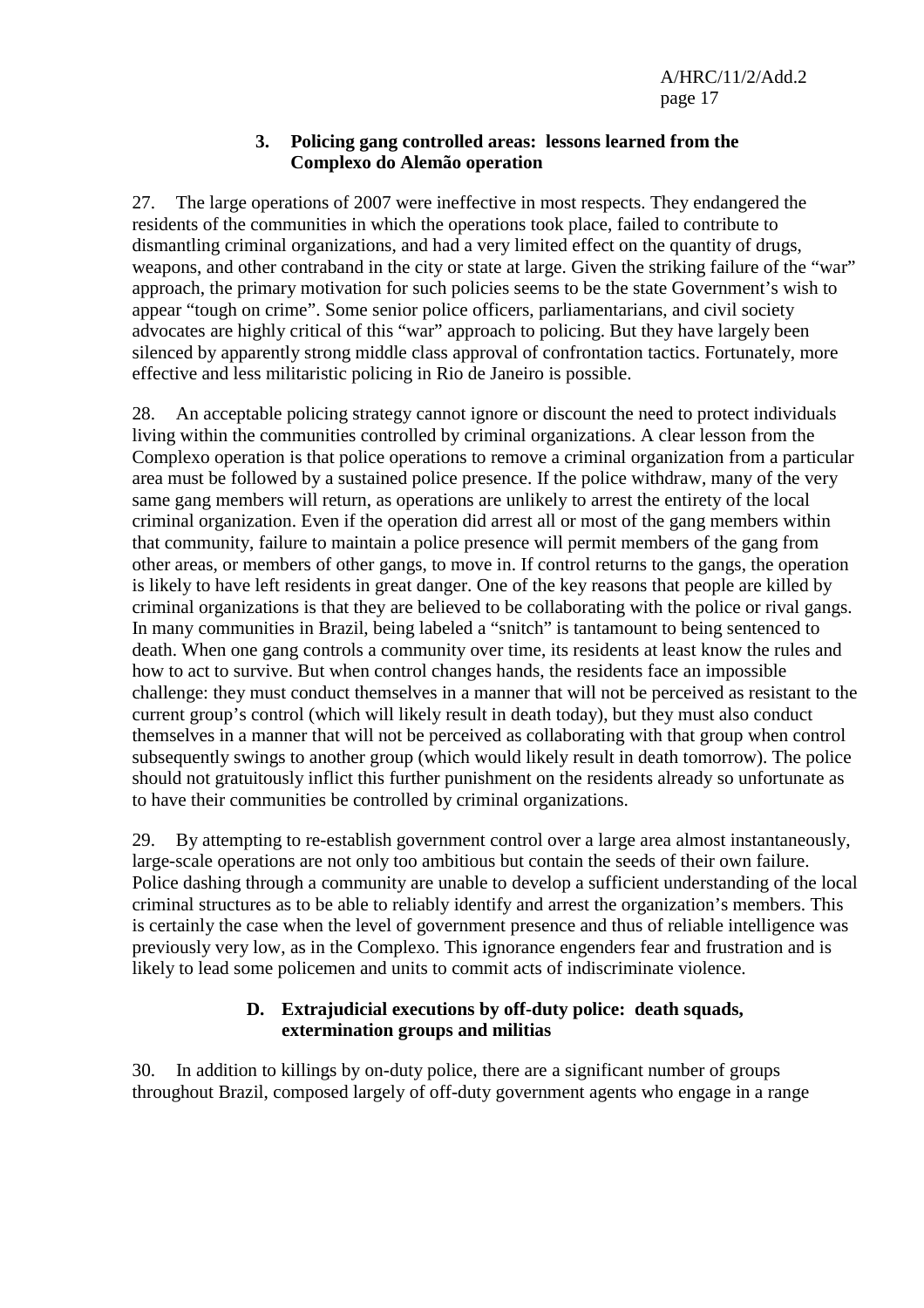of criminal activities, including extrajudicial executions. Some of these groups (militias or para-policing operations) are similar to gangs in that they seek to control entire favelas through extortion and the use of force. Others (death squads, extermination groups) act as vigilantes, using executions as an off-duty "crime control" technique, or act as hired killers to supplement their low salaries.

# **1. Second jobs and corruption: a pathway to organized crime**

31. Participation in organized criminal groups should be seen as the most extreme end of a continuum of illegal police actions that begins with corruption and the holding of second jobs. It is openly acknowledged by senior Government officials, police, and police commanders that the prohibited practice of police working second jobs**<sup>35</sup>** - primarily as security guards - is widespread.

32. While efforts are being made in Pernambuco, in São Paulo and Rio de Janeiro, it was clear to me that nothing at all was being done to address this problem.**<sup>36</sup>** In fact, the head of a military battalion in Rio de Janeiro frankly admitted to me that he not only knew that his officers were taking illegal second jobs, but that he encouraged them to do so.**<sup>37</sup>** The motivation for working second jobs is straightforward: police are very poorly paid.**<sup>38</sup>** Working a second job is also facilitated by the policing shift structure in which police may work for 12 to 24 hours, and then take 24 hours to several days off. Unregulated private security jobs, especially in the context of high rates of organized crime and violence, means that working as a security guard can easily involve police using force in their second job, or being hired to "collect" money for an employer, or to protect an illegal gambling or trafficking racket. A telling statistic is that, in Rio de Janeiro

 $\overline{a}$ **<sup>35</sup>** The relevant regulations are state-specific. In Rio de Janeiro, it is a disciplinary infraction for a member of the Military Police to have other paid employment. *Regulamento Disciplinar da Polícia Militar do Estado do Rio De Janeiro*, Decreto No. 6.579 (5 March 1983), Art. 14(1); Annex I, para. 120.

**<sup>36</sup>** In Pernambuco, the Governor told me that when he took office in January 2007, he discovered that the police were overly entangled with private interests and that there were even written contracts between police and shopping centers and stores to provide security. His Government was taking steps to break these contracts.

<sup>&</sup>lt;sup>37</sup> In Rio de Janeiro, the numbers of police disciplined for holding second jobs is virtually nil: 2005 - 1 corporal arrested; 2006 - 3 corporals, 4 privates, and 1 sergeant reprimanded; 2007 - 1 inspector of police suspended.

**<sup>38</sup>** Rio de Janeiro Military Police have the lowest rate of police pay in the country. In 2006, entry-level Military Police in Rio de Janeiro received just \$ 718 Reais per month (approximately \$ 450 USD). The Federal Government has in part attempted to address low remuneration by offering training scholarships (Bolsa Formação) to qualifying police earning under \$ 1,400 Reais per month.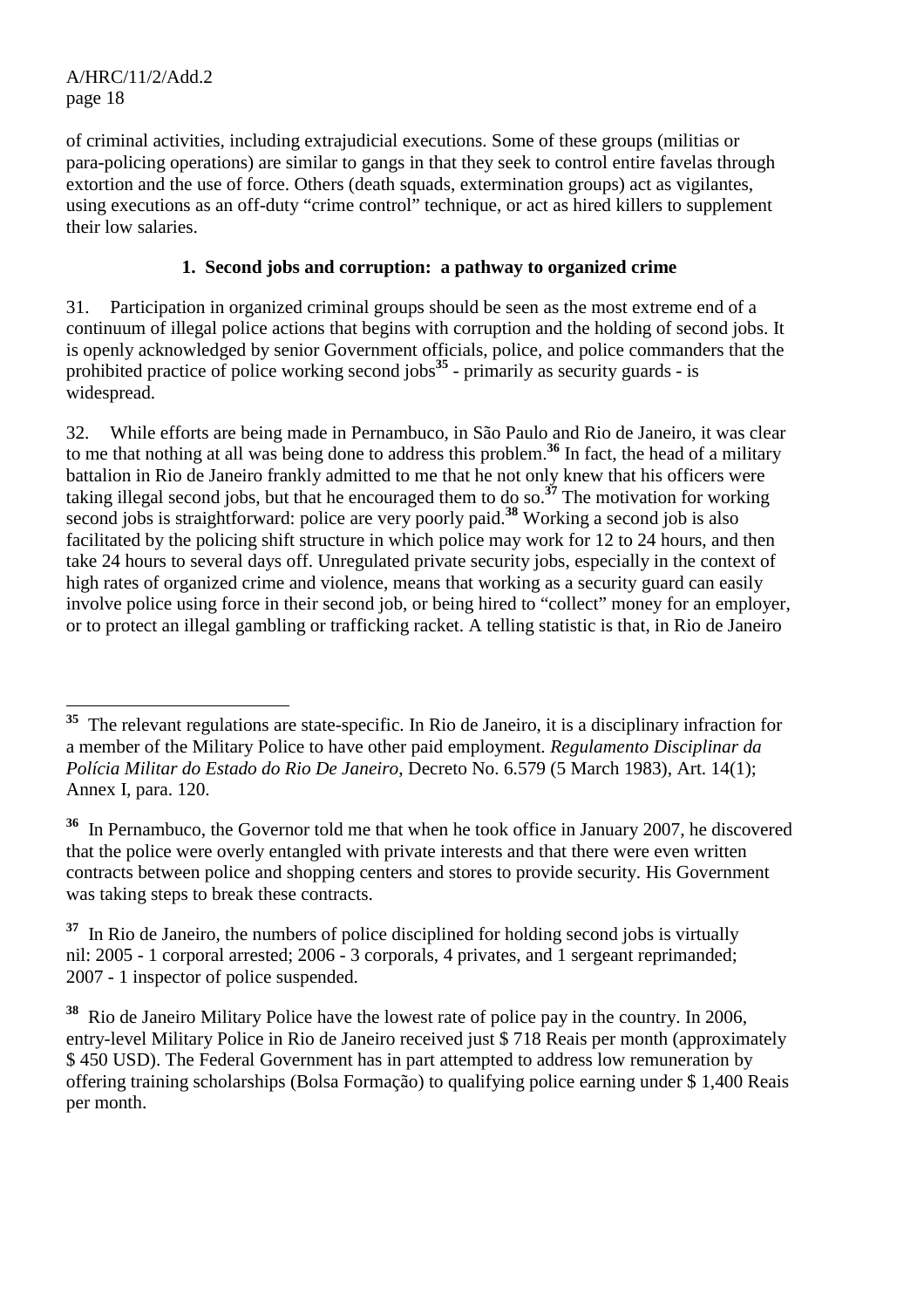in 2007, nearly four times as many police were killed while off-duty as while on-duty.**<sup>39</sup>** The evidence I saw pointed not to the explanation proffered by some security officials to the effect that police are targeted because of their on-duty activities, but rather to the conclusion that they are killed because of the dangerous and often illegal nature of their second jobs.

33. Many police are also engaged in corruption and extortion to varying degrees.**<sup>40</sup>** Corruption and second jobs cause harm in themselves, but high-level tolerance of them also contributes to a culture of impunity in which police know they can operate outside the law. Importantly, it also creates a context in which police can choose to collaborate or compete with organized crime groups, thereby increasing the likelihood that police will become involved in militia and death squad activity.

#### **2. Militias and para-policing**

34. As reported to me by police investigators, public prosecutors, civil society, and residents of militia-controlled areas, militias are groups composed of police, ex-police, firefighters, prison guards, and private citizens, who attempt to "take over" geographical areas, and engage in extra-state "policing". Like gangs, their motivations for such control are often economic militias extort shop owners, and control the supply of gas, cable and transport services. Militias also seek to justify their control by contending that they are "protecting" residents from violent gangs and traffickers. However, for residents, rule under a militia is often just as violent and insecure as rule under a gang. Militias extrajudicially execute suspected traffickers while forcing them out of the area, execute other suspected criminals, intimidate residents, and threaten and kill those who speak out against the militia or are perceived to have allegiances to other groups vying for control.

35. Militias operate throughout Brazil but have become a particular problem in Rio de Janeiro over the last 3 years, where it is estimated that approximately 92 of the 500 Rio de Janeiro city favelas are now controlled by such groups. In particular, I received detailed information on the

 $\overline{a}$ **<sup>39</sup>** According to official statistics, in the state of Rio de Janeiro, in 2007, 119 members of the police were killed while off-duty while 32 were killed while on-duty. (In 2006, the numbers were 93 off-duty and 29 on-duty.) See: Rio de Janeiro, Public Security Institute (Instituto de Segurança Pública), 19 March 2008.

**<sup>40</sup>** In Pernambuco, I was given detailed information about the relationship between police and gangs in a number of communities. In one favela, every weekend police would come to the community to collect money from the traffickers. The leader of each gang generally has a number of "directors" in charge of the different types of trafficked drugs. The police would come to negotiate with "directors" (who in turn negotiate with their leader) on payments. Refusals to pay the police are met with death threats and murder. The weapons and drugs confiscated by police are regularly fed back into the trafficking system. Police "arrest" traffickers for the purposes of making money - demanding a bribe in return for the criminal's freedom. When the gangs do not have sufficient funds to pay for one of their members, the gangs collect small sums from each resident to pay the police fee.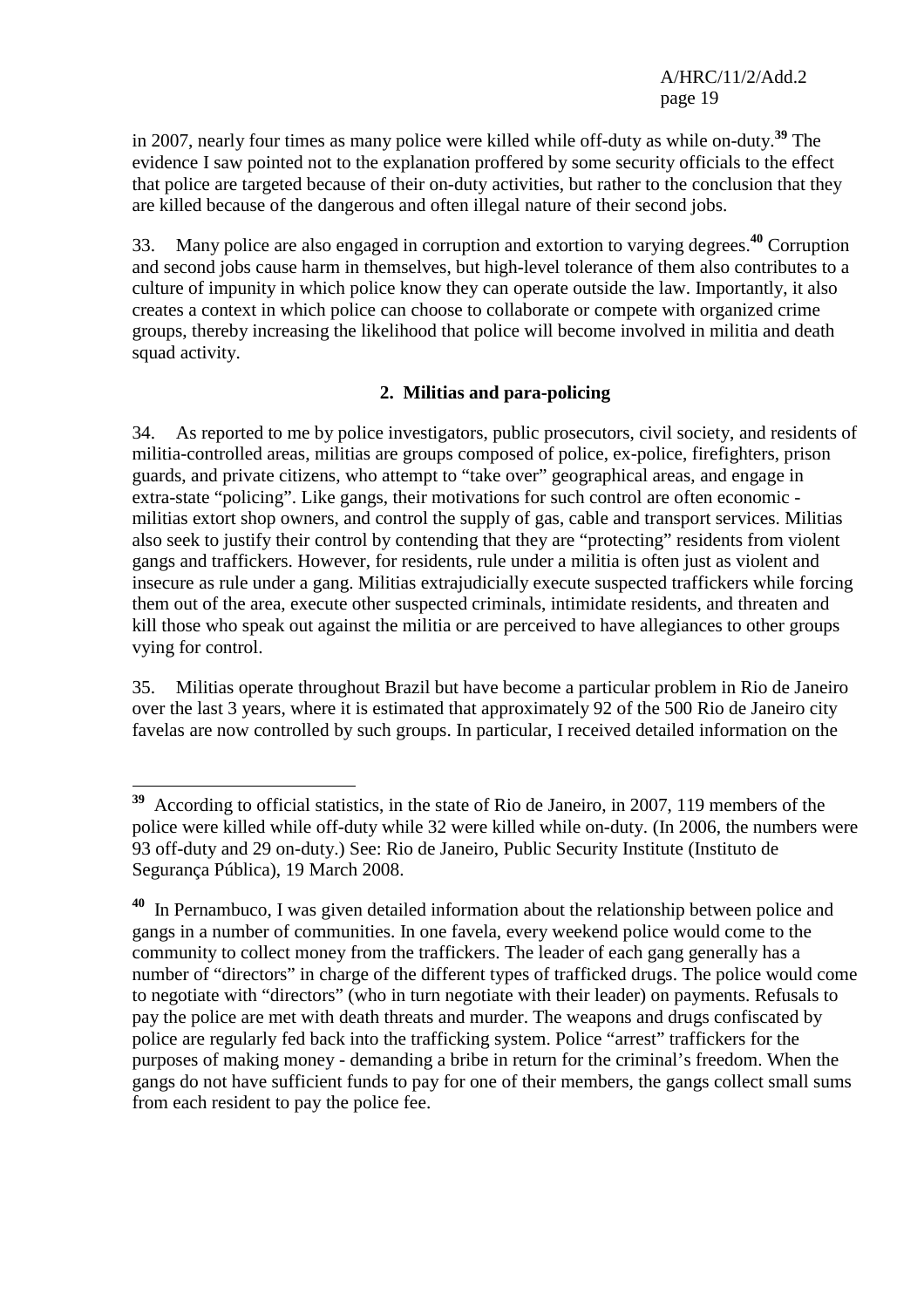militia activities in the Kelson's community, a neighborhood of 6,000. My sources included long-term residents, local NGOs, Civil Police responsible for investigating the Kelson's militia, and the head of the Military Police battalion from which 4 police militia members had been arrested. For many years prior to 2006, the area was dominated by the drug traffickers from the Red Command gang (*Comando Vermelho*). In November 2006, a militia involving men from the  $14<sup>th</sup>$ ,  $16<sup>th</sup>$  and  $22<sup>nd</sup>$  Military Police battalions invaded Kelson's using police vehicles and equipment, and expelled the gang. The militia "policed" the area 24 hours a day, and extorted local businesses, restricted the ability of independent local shops to sell gasoline (only militia-run shops could do so), and required bus owners to pay the militia 600 Reais per week.

36. Jorge da Silva Siqueira Neto, who residents and police informed me had been installed as President of the Kelson's Residents' Association with militia cooperation, subsequently fell out with the militia and was expelled from the area. He then made public denunciations against the militia, which were covered by the press on 29 August 2007. The next day, police arrested certain police who Jorge had accused of belonging to the militia. They were released from administrative detention within several days. On 1 September 2007, with the militia's control undermined, the gang attempted to retake control of the area, but was kept out by police after heavy fighting. Jorge was kidnapped and murdered on 7 September 2007. Civil Police investigating the militia informed me that 6 members of the Military Police had been arrested for militia involvement, and a further 13 arrest warrants had been issued for non-police militia members. They stated that their investigations were ongoing but near completion. The head of the Military Police battalion told me that they were re-establishing control of the area, that police corruption and militia involvement by police in his battalion had already been investigated, and that the guilty officers had been arrested. However, I received credible accounts from residents and NGOs working in Kelson's that on 8 October 2007, some members of the Military Police received payments from the Red Command gang, allowing them to re-enter the community and that, at the time of my mission, the gang continued to operate in Kelson's.

37. Each time the control of the community changes hands, residents' lives are endangered. Those residents aligned with the group that was previously in control live in fear of retaliation from the new group, or are forced to leave.**<sup>41</sup>** The constant shifting of control makes it nearly impossible for residents to act in a way that will keep them safe in the present as well as when control changes hands in the future.

#### **3. Death squads and extermination groups**

38. Death squads, extermination groups, and vigilante groups are groups formed by police and others whose purpose is to kill, primarily for profit.**<sup>42</sup>** Such groups sometimes also justify their actions as an extralegal "crime-fighting" tool. In circumstances where the groups are hired for

 $\overline{a}$ **<sup>41</sup>** I was informed that since the militia first took control, approximately 35 families (200-250 people) have been forced to abandon their homes and leave the area.

**<sup>42</sup>** In Pernambuco, hired killers earn \$ 1,000 to \$ 5,000 Reais per killing.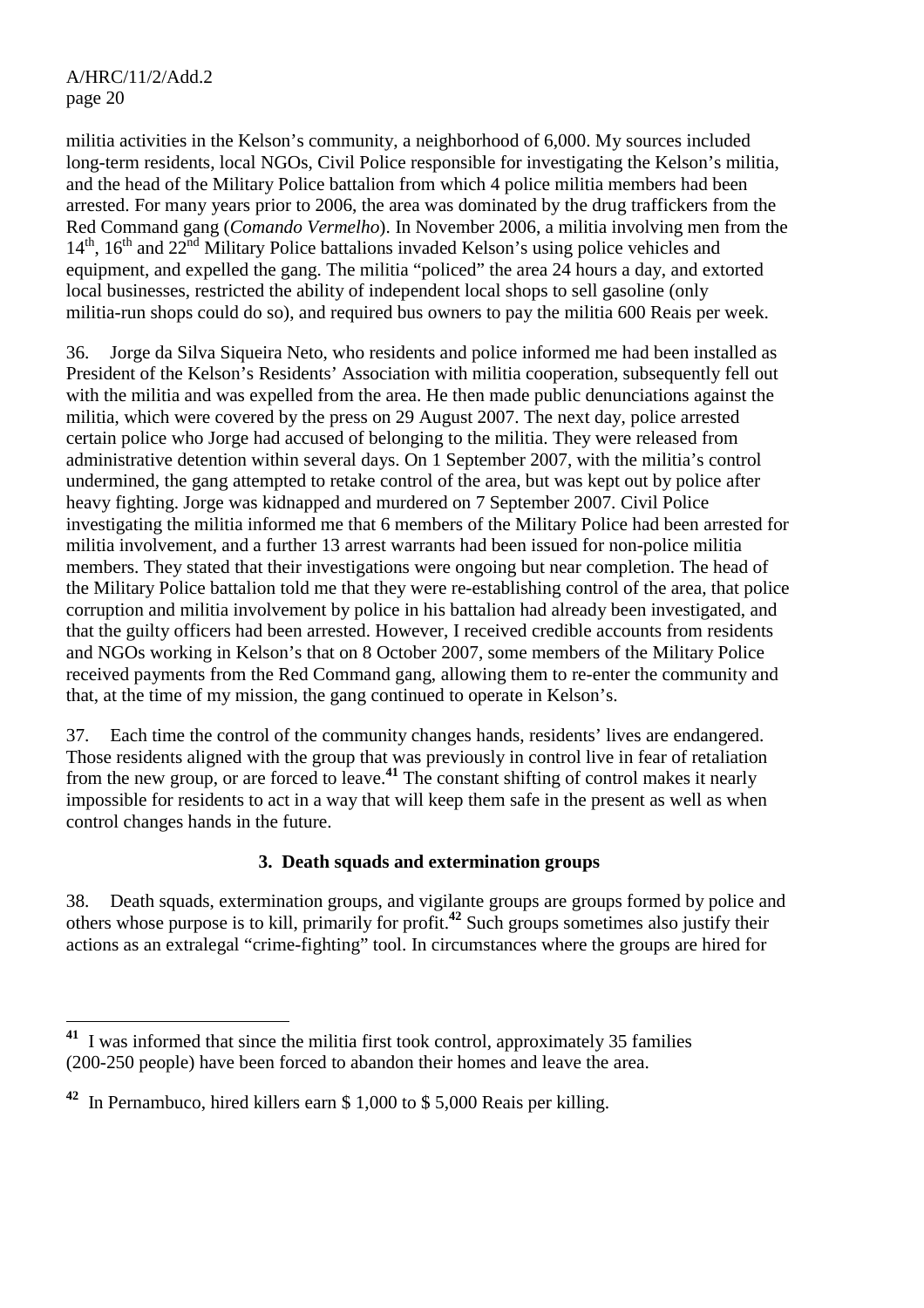profit, those who hire them are sometimes members of other criminal organizations, traffickers, or corrupt politicians, seeking to control a perceived threat, gain an advantage over a rival group, or exact revenge. Killers are also hired by those who believe that the police and the criminal justice system are unable to effectively combat crime, and so "vigilante justice" is necessary when they, or a family member, have been the victim of a crime.

39. The public prosecution service in Pernambuco estimated that approximately 70% of the homicides in Pernambuco are committed by death squads. A federal parliamentary commission of inquiry found that extermination groups are mostly composed of Government agents (police and prison guards), and that 80% of the crimes caused by extermination groups involve police or ex-police.**<sup>43</sup>** The Governor of Pernambuco also told me that his Government is aware that members of the Military Police are involved in most death squads. As the commission of inquiry report notes, it is police who have the power, information, resources, weapons, and training to most effectively run such groups.**<sup>44</sup>** The Pernambuco Government, which took office in 2007, appears committed to ending this phenomenon and has undertaken a number of promising initiatives.**<sup>45</sup>**

**<sup>44</sup>** As the commission of inquiry's report explains: "The extermination groups are composed mostly of government agents - civil and military police, penitentiary agents, in short, by personnel that are very powerful and possess the information, arms and circumstances to act. However, their composition varies: ex-police expelled from the corps owing to their participation in illegal activities; police on active-duty who use these groups as a means to augment their salaries; individuals contracted as private security; groups that participate in criminal organizations linked to drug-trafficking and other illegal activities; and groups that do not maintain specific relationships with organized crime but that exercise control over particular areas with the excuse of guaranteeing the 'security' of its residents - this type is very common in the outlying neighborhoods in the big cities. There are also organizations that contract with cowboys." *Relatório Final da Commissão Parlamentar de Inquérito do Extermínio no Nordeste.*  Criada por meio do Requerimento nº 019/2003 - destinada a "Investigar a ação criminosa das milícias privadas e dos grupos de extermínio em toda a região nordeste" - (CPI - extermínio no nordeste), pp. 25-26.

**<sup>45</sup>** Working with Federal Police and drawing on information gathered by a new integrated intelligence unit within the Public Security Secretariat, police arrested 197 people for death squad involvement during 2007. (During my visit, 34 people (police, lawyers, businessmen) were arrested and charged with participating in death squads, killing 35 people during the previous 5 month period, and suspected of killing several hundred victims over the years. One of the death squad groups was led by a former member of the Military Police. In April 2007, members of another death squad were arrested in Pernambuco, and charged with killing 200 people.) In addition, many police were suspended from duties during 2007, and charges were also laid against senior members of the Civil Police. (In 2007, 600 Military Police were

<sup>43</sup> **<sup>43</sup>** *Relatório Final da Commissão Parlamentar de Inquérito do Extermínio no Nordeste.* Criada por meio do Requerimento nº 019/2003 - destinada a "Investigar a ação criminosa das milícias privadas e dos grupos de extermínio em toda a região nordeste" - (CPI - extermínio no nordeste), p. 25.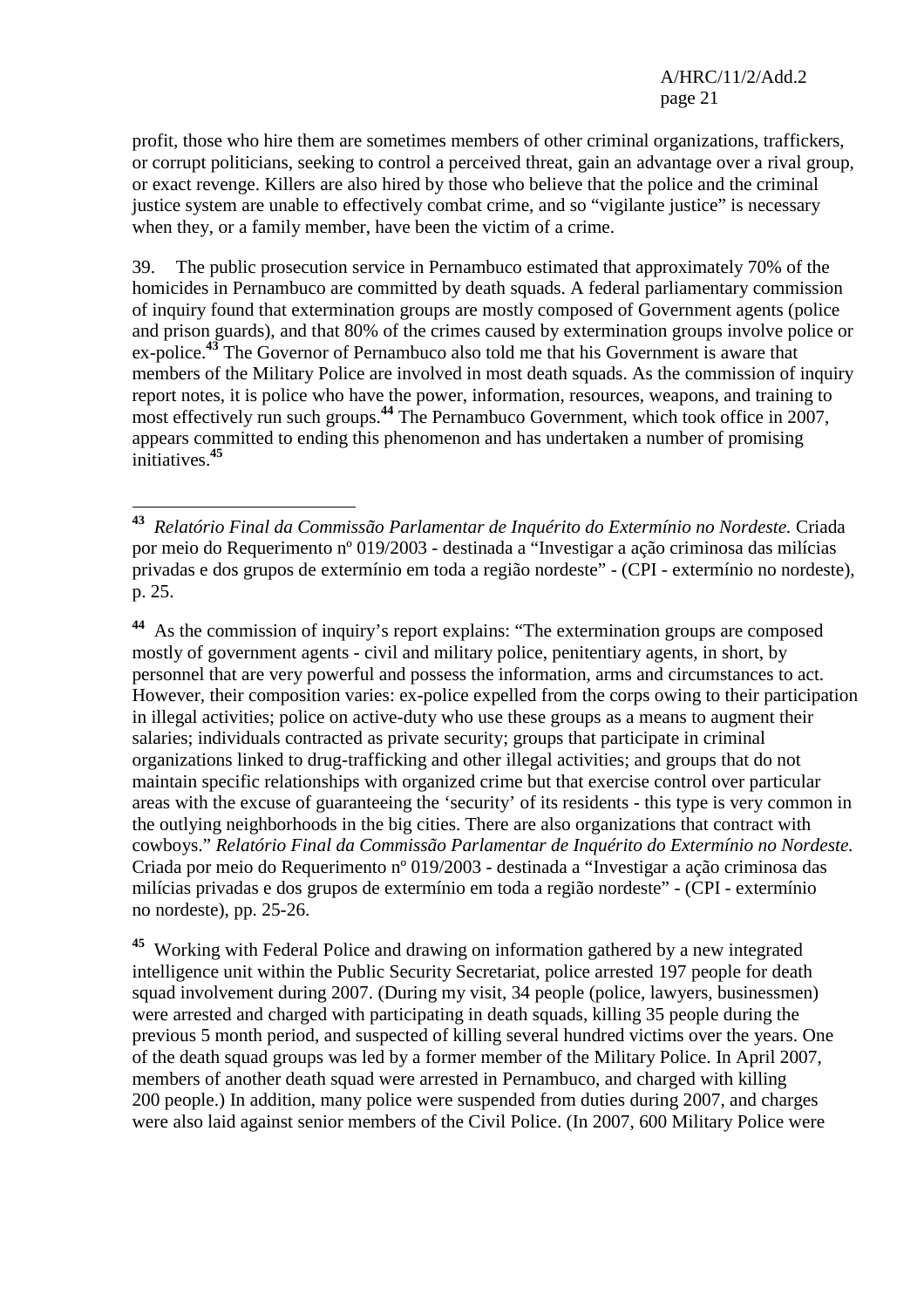$\overline{a}$ 

40. Extermination groups are also responsible for the murders of landless workers and indigenous persons in rural areas, generally in the context of disputes over land. While the numbers of landless workers or indigenous persons executed each year does not form a large proportion of Brazil's total homicides, the killings that take place serve to reinforce a broader system of repression by demonstrating the lethal consequences of defying powerful actors. The Pastoral Land Commission reports on average approximately 40 murders per year of landless workers.<sup>46</sup> In the state of Pará alone, over 770 landless workers and other human rights defenders have been killed since 1971.<sup>47</sup> These killings generally occur in retribution for the activism of landless workers or during violent evictions from land settled by landless workers.**<sup>48</sup>** The *Conselho Indigenista Missionário* (CIMI) informed me that they estimate that about 10 summary executions of indigenous persons occur each year.**<sup>49</sup>** While individual killings are a result of structural land conflict issues, complex and long-term land use and ownership issues should not

**<sup>47</sup>** Comissão Pastoral da Terra, Justiça Global, Terra de Direitos, "Violação dos direitos Humanos na Amazônia: Conflito e Violência na Fronteira Paraense" (November 2005), p. 33.

**<sup>48</sup>** For example, I received reports that on 21 October 2007, a few weeks prior to my visit, an armed militia group shot and killed Valmir Mota de Oliveira (42 years old), a leader of the *Movimento dos Trabalhadores Rurais Sem Terra* (MST), at the Via Campesina encampment at the GMO field of Syngenta Seeds, Santa Tereza do Oeste, Paraná. Five other farmers were also shot and seriously wounded. The MST leaders had been threatened for the previous 6 months by the militia, who were believed to have been employed by Syngenta.

**<sup>49</sup>** These killings either occur in the context of disputes over land that has already been demarcated to indigenous groups pursuant to the requirements of Article 231 of the 1988 Constitution, but on which others trespass for the purposes of resource exploitation, or the killings occur over land which is not yet demarcated but which an indigenous group chooses to begin to reclaim. The National Foundation for Indians (*Fundação Nacional do Índio*, FUNAI) has responsibility for indigenous policies, and policing of indigenous areas is largely the responsibility of the Federal Police. I was told by NGOs and indigenous representatives that Federal Police presence was often non-existent or minimal. In indigenous areas known to have serious land conflicts, Federal Police presence should be increased, and police who work in and near indigenous areas should receive specialist training to sensitize them to the land issues and indigenous culture.

expelled, and 16 Civil Police expelled.) Police now receive a bonus for every weapon they confiscate, and over 6,000 were confiscated in 2007. Pay rates, and health and education services for police have also been increased, and training for intelligence techniques has been provided. These efforts in Pernambuco need to continue, and other states should pursue similar initiatives.

**<sup>46</sup>** See Comissão Pastoral da Terra, "Assassinatos" at www.cptnac.com.br. In 2007, the most recent year for which there are homicide statistics, the number of homicides (28) was lower than the previous years' averages. (However, in 2007, the number of states in which murders took place increased from 8 to 14).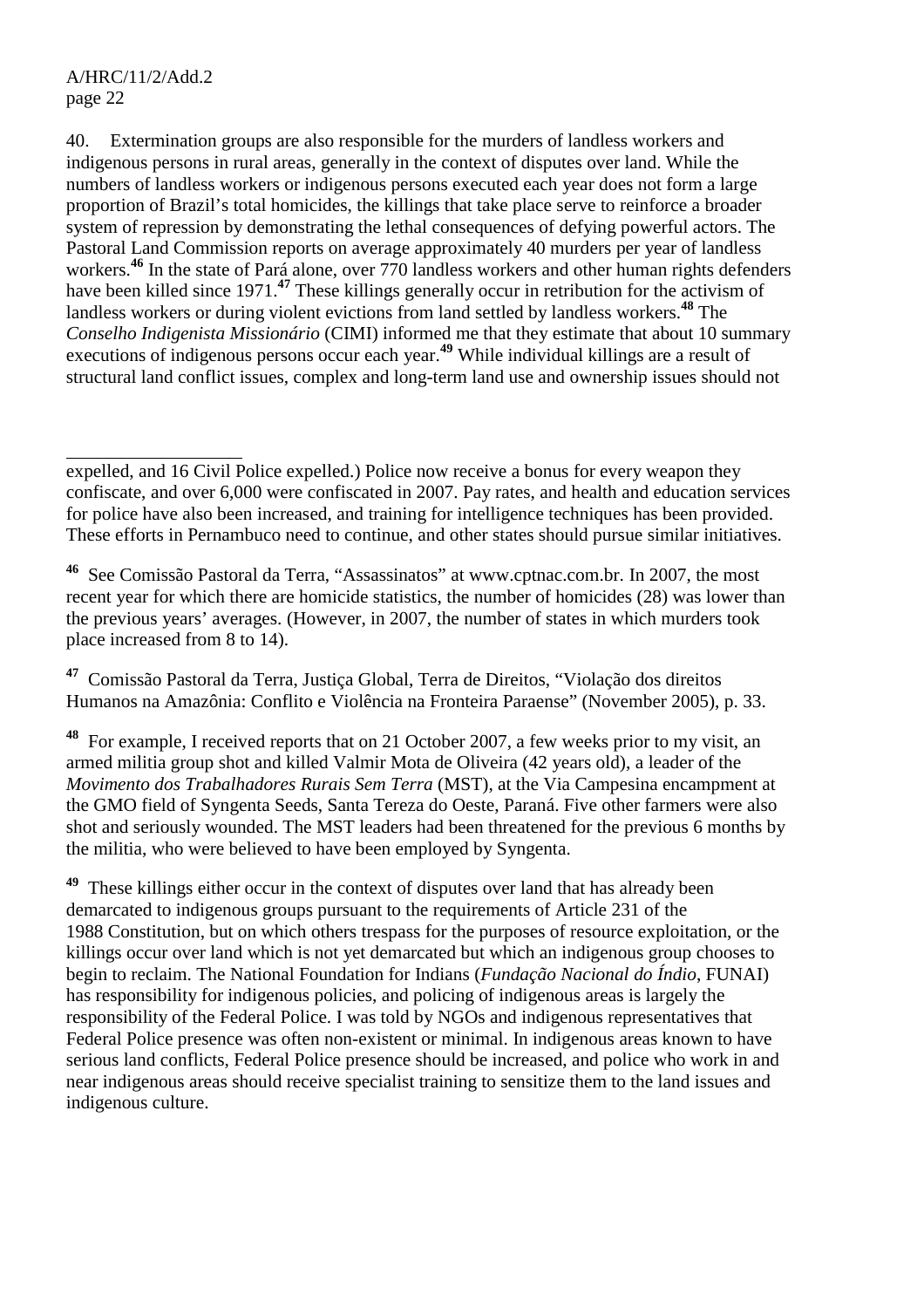be used as an excuse for failing to take immediate action to prevent, prosecute and punish extrajudicial executions in this context. Land conflicts form the context in which these murders take place. But it is not the case that executions inevitably follow from conflicts over land. Executions occur because those who order and carry out the murders know that they will get away with it. Brazil must ensure that reported death threats are investigated and the perpetrators punished.

## **IV. PRISONS AND EXTRAJUDICIAL EXECUTIONS IN DETENTION**

#### **A. Introduction**

41. Killings in state detention facilities in Brazil occur primarily in the context of prison riots and gang-related inmate violence, during which the perpetrators are inmates, prison guards, or police sent in to quell the disturbance or rebellion.<sup>50</sup> While the precise trigger for each killing is unique,<sup>51</sup> there are a number of general factors which facilitate excessive violence throughout the prison system. Significantly, these factors not only lead to inmate unrest but have encouraged the growth of a parallel gang power in prisons. The failure of the state to meet basic inmate needs and security encourages the growth of gangs by creating a power vacuum in which gangs are able to present themselves as securing benefits for inmates. This not only results in excessive prison violence, but as the events of May 2006 in São Paulo clearly demonstrate, has effects far beyond the prison walls. Broader crime control efforts must take into account the key role played by prisons in gang growth, and the failure of the prison system to curb the activities of organized crime.

#### **B. Analysis of the factors facilitating prison violence**

42. Brazil's poor prison conditions and severe overcrowding are well-documented.**<sup>52</sup>** The national prison population has risen sharply over the last decade, and the incarceration rate has

 $\overline{a}$ 

**<sup>50</sup>** Major prison riots include: In October 1992, 111 prisoners were killed when Military Police attempted to regain control of the Carandiru prison in São Paulo following a riot; one person was convicted in relation to these deaths, but his conviction was overturned in Feburary 2006. In 2001, there were riots in 29 separate facilities simultaneously in São Paulo. In 2002, 10 died and 60 escaped from the Embu das Artes jail in São Paulo. In 2003, 84 prisoners escaped from the Silvio Porto prison in Paraíba. In 2004, 14 inmates were killed and some were mutilated during an uprising at the Urso Branco prison in Rondônia. In 2004, 34 inmates died during a riot at Benfica prison in Rio de Janeiro. In 2007, 25 inmates were burned to death by other inmates at the Ponte Nova prison in Minas Gerais.

**<sup>51</sup>** For the genesis of the May 2006 riots in São Paulo, see Part III(C)(1). For another example, the August 2007 violence in Minas Gerais was reportedly a result of conflict between gangs.

**<sup>52</sup>** See, for example: Report of the Special Rapporteur on Human Rights on the question of torture (20/8 - 12/9/2000), report E/CN.4/2001/66/Add.2.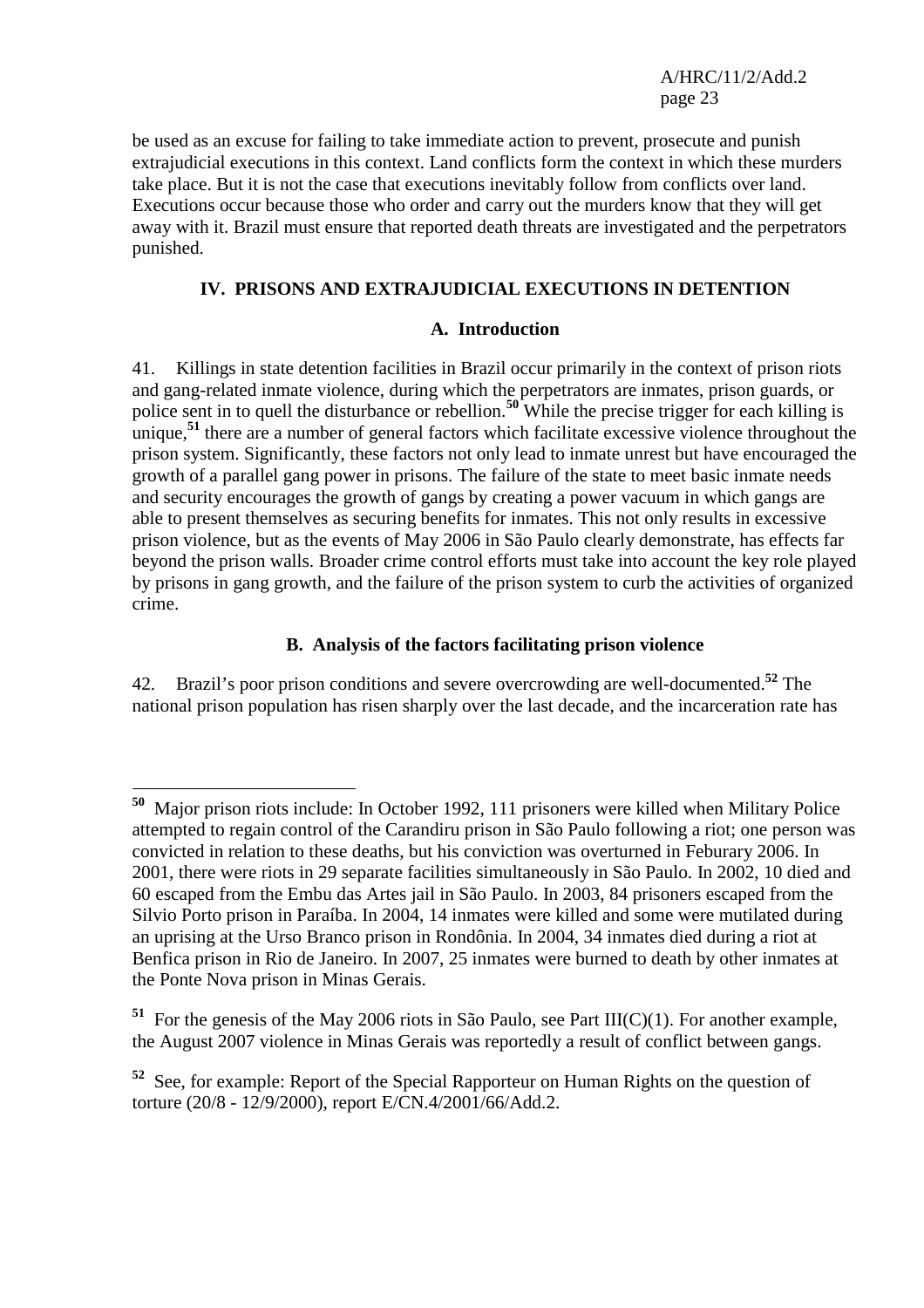$\overline{a}$ 

more than doubled.<sup>53</sup> The dramatic rise - caused by the slowness of the judicial system, poor monitoring of inmate status and release entitlement, increased crime rates, high recidivism rates, and the popularity of tougher law and order approaches favouring longer prison terms over alternative sentences - has resulted in severely overcrowded prisons. The prison system was designed to hold only 60% of the inmates actually detained nationwide,**<sup>54</sup>** and many individual prisons are two or three times over capacity.**<sup>55</sup>**

43. Senior Government officials responsible for prison administration affirmed that there are problems with physical abuse and corruption by prison guards. While I was informed by officials at one prison I visited that there were no mistreatment issues and thus no guards had been punished, this picture contrasts with that presented by those with legal authority to monitor the prison, by civil society groups, and by inmates whom I interviewed. The Judge of Penal Execution, for example, has been involved in various legal actions relating to beatings by groups

**<sup>54</sup>** (2006). Ministério da Justiça; Centro de Estudos de Segurança e Cidadania.

**<sup>55</sup>** The problem in the state of São Paulo is especially acute. São Paulo contains 20% of the nation's population but 40% of its prison population. As of 30 October 2007 there were 140,680 inmates in 143 penitentiaries (currently beyond capacity by 44,807 inmates), and a further 11,073 in police lock-ups. (See Secretaria da Administração Penitenciária Gabinete do Secretário.**)** A prison I visited in São Paulo which is a provisional detention centre for those awaiting trial or conviction is currently at three times its capacity. At 9 August 2007, it held 1,438 inmates, with a capacity for 512. (See "Relatório referente à visita realizada prisional Centro de Detenção Provisória II de Pinheiros em 9 de agosto de 2007 pelo Conselho da Comunidade da Comarca de São Paulo".) On the day I visited, 6 November 2007, it was holding 1,520 inmates. Cells equipped for eight regularly hold up to 25 inmates, who take turns sleeping on beds or the floor. Although the law provides for access to work and education, nationally, as of December 2004, only about 18% of the total number of those in prison were involved in any form of education. (UNESCO Office (Brazil), *Education for Freedom: Trajectory, Debates and Proposals of a Project for Education in Brazilian Prisons,* (March 2007), p. 34; Constitution of Brazil, Art. 208; Law no 9.394/96 (Bases and Directives for Education - Art 37 § 1), CEB Technical Opinion no 11/2000, Law no 10.172/2001 (National Education Plan), Law no 7.21-/84 (Law of Penal Execution), and CNPCP Resolution no 14/94 (Basic Regulations for the Treatment of Prisoners).) Rates in São Paulo in 2007 remained low: 17.21% of inmates had access to education; 42.34% to work; and 40.45% were involved in no activity whatsoever. (See Secretaria da Administração Penitenciária Gabinete do Secretário.) Given that the inmate population is largely young (over 50% are under 30), poor (95%), and uneducated (over 65% have less than an eighth grade education, 12% are illiterate), the lack of education and work fails to provide inmates with alternatives to crime upon release, and helps to ensure that prisons are a training ground for future criminal activity.

**<sup>53</sup>** In 1995, the inmate population was 148,760, or 93 per 100,000. By 2006, it had jumped to 401,236, or 213.8 per 100,000: See Ministério da Justiça; Centro de Estudos de Segurança e Cidadania.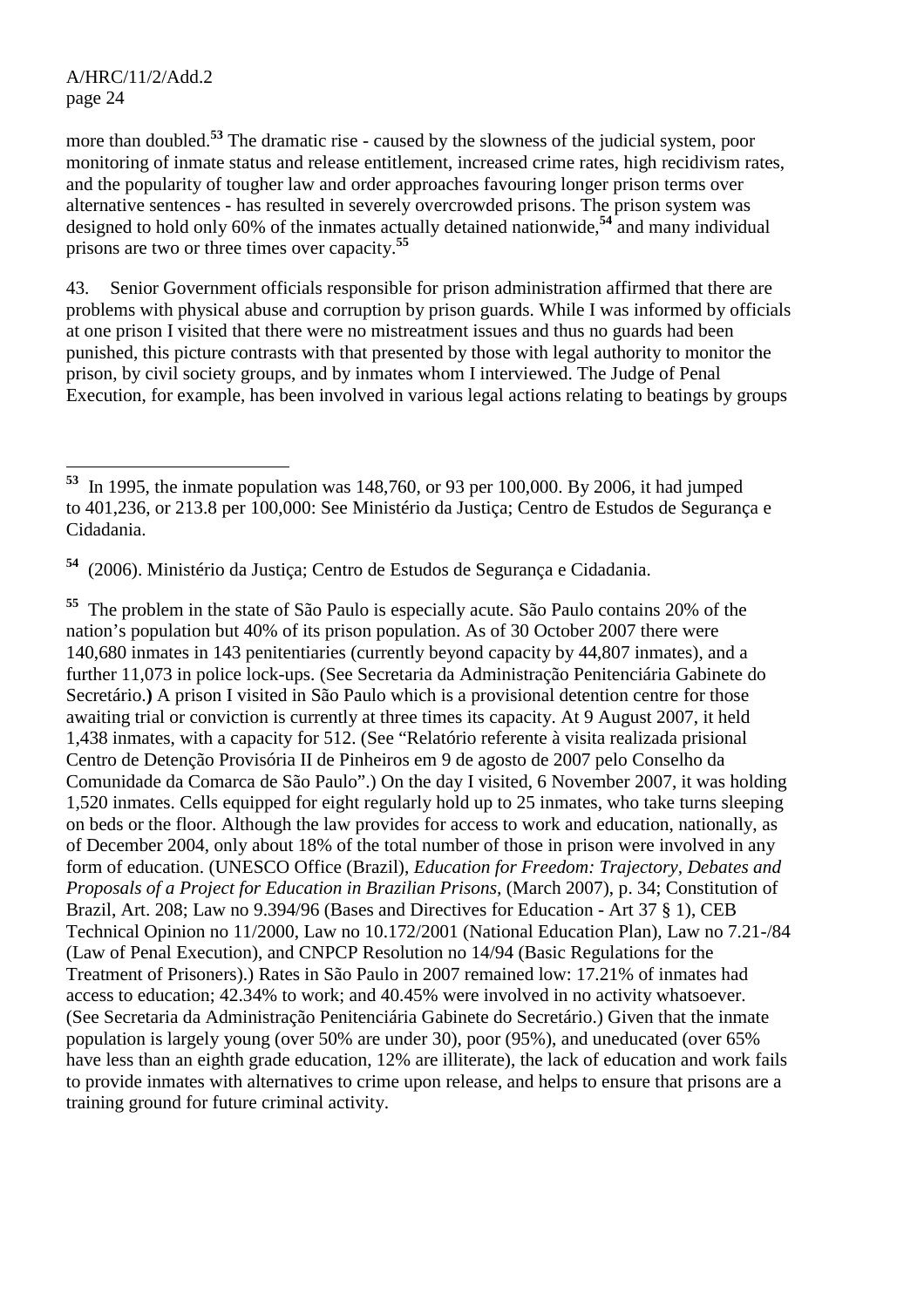of prison officials against inmates at this facility.**<sup>56</sup>** Inmates with whom I spoke had witnessed and received beatings. It is telling that the threat of retaliation for making a complaint against a prison official is so serious that prison monitors consider any such complaints likely to be true. The inmates who I interviewed were afraid to even have it known that they had spoken with me, fearing reprisals from other inmates and prison officials.

44. Delays in processing transfers, together with warden violence and poor general conditions encourage the growth of gangs in prisons, which can justify their existence to the prison population at large by purporting to act on behalf of prisoners to obtain benefits and prevent violence. Poor prison administration and conditions thus facilitate not only riots, but directly contributes to the growth of criminal gangs.**<sup>57</sup>**

45. In most prisons, the state fails to exert sufficient control over inmates, and lets gangs (or other prisoners in "neutral prisons") sort out amongst themselves matters of internal prison security. Selected inmates are often given more power over other prisoners' daily lives than guards. They assume control of (sometimes brutal) internal discipline and the distribution of food, medicine, and hygiene kits.**<sup>58</sup>** This practice often results in allowing gang-leaders to run prisons.

46. Many prisons throughout Brazil require inmates to designate which gang they belong to when they enter the prison system for the first time. Prison administrations adopted this practice as a way to better control prison populations and to reduce inter-gang conflict in prisons - one

 $\overline{a}$ <sup>56</sup> Poder Judiciário São Paulo - 1<sup>a</sup> Vara das Execuções Criminais da Comarca de São Paulo, Juiz de Direito Titular da 1ª Vara das Execuções Criminais da Comarca de São Paulo e Corregedor dos Presídios (18 October 2007).

**<sup>57</sup>** The movement of inmates through the prison system - from police lock-ups, to provisional detention centres awaiting trial or conviction, to closed prisons, to open prisons, and eventual release - is largely not recorded electronically. (Brazil's National Penitentiary Department (*Departamento Penitenciário Nacional*) has created software called "Infopen Management", through which inmates' details can be electronically stored. At present, approximately 28,000 inmates (about 7% of the total prison population) have been registered in this way.) Together with inadequate monitoring of each inmate's status, this means that inmates are frequently held in the incorrect facility. For example, inmates can be held in closed detention when the inmate is already entitled to be held in open detention and thus able to work in the community during the day. Prison monitors with whom I spoke noted that it was not uncommon for inmates to be held one year beyond the time they should have been moved or released. One inmate whom I interviewed had been detained over a year, and had already been tried, but knew nothing about his proceedings, or why he was still in provisional detention. Another inmate, arrested in late 2005, had had various hearings but was unaware of the status of the proceedings.

**<sup>58</sup>** These prisoners are known by various euphemisms, including "*faxinas*" (janitors) and "*chaveiros*" (key-holders).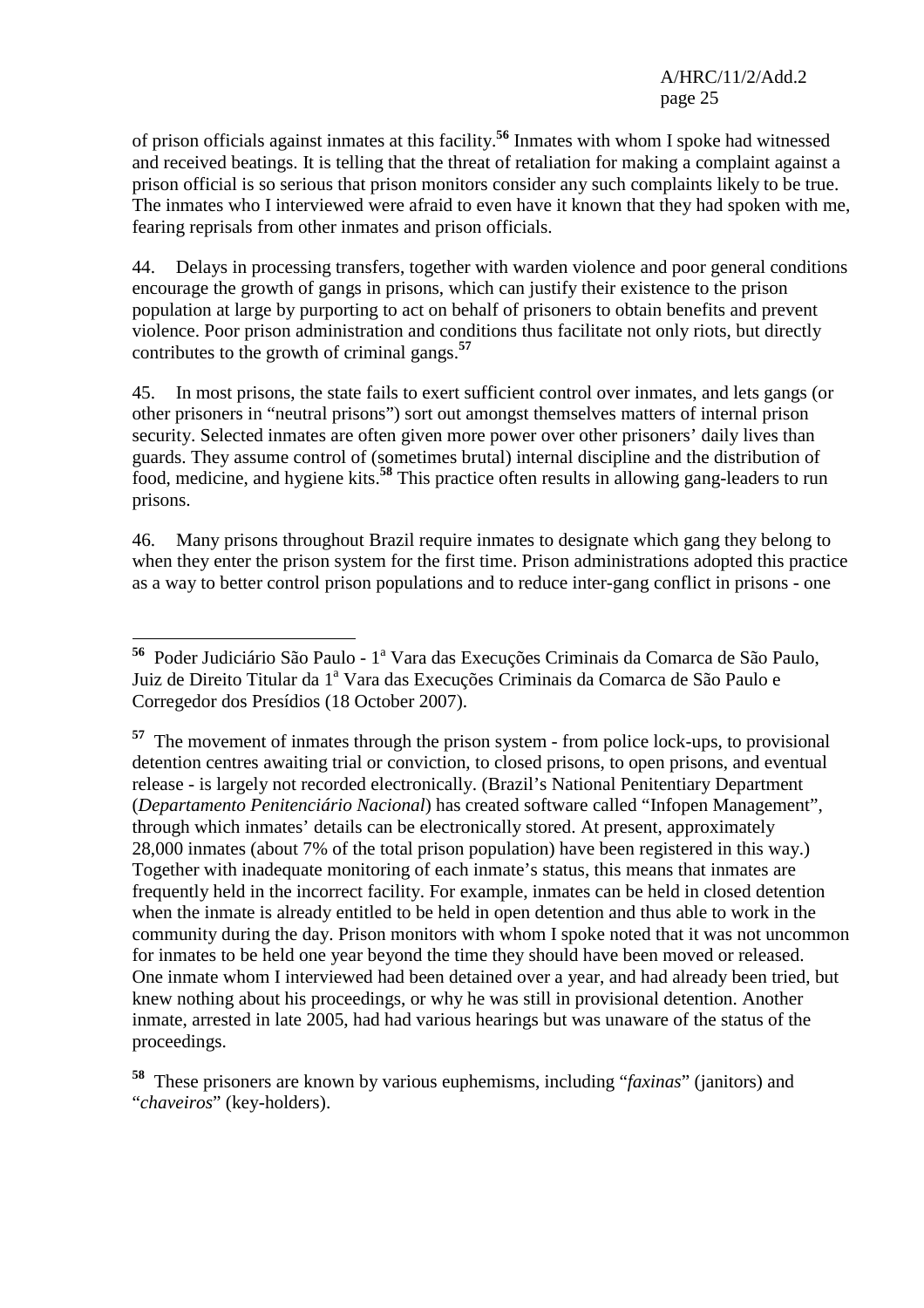particular prison or prison wing will, for example, only hold members of the Red Command gang, while another will only hold members of the Friends of Friends gang. In Rio de Janeiro, even when a new inmate has no gang affiliation whatsoever, he may be required by prison administrators to pick a gang with which to be affiliated. A prisoner who refuses is simply assigned to a gang by the prison administration. The state practice of requiring gang identification essentially amounts to the state recruiting prisoners into gangs. Ultimately, this contributes to the growth of gangs outside prison and elevates crime rates more generally. Given the power that gangs have now established in the prison system, rival gangs must clearly remain separated to avoid prison riots and deaths. But it is important to take all available steps to avoid turning common criminals into committed gang members. While in theory some states have "neutral" prisons in which prisoners without any gang affiliation may be placed, there need to be more of these, and their neutrality needs to be better preserved in practice.

#### **C. Prison oversight**

47. There are many bodies with the legal authority to investigate prison conditions, but they have not provided adequate oversight in practice. This lack of external oversight has permitted poor prison conditions and abuses of power to continue. The law provides for a number of organs to inspect and monitor prisons.**<sup>59</sup>**

48. However, inmates I interviewed had rarely seen or even heard of a visit by an external prison monitor. They were aware of rare visits by prison internal affairs, but no inmate with whom I spoke knew of a visit by a judge, prison council, or other prison oversight body. It is essential for the effectiveness of complaint mechanisms that monitoring is not only done regularly, but also that it is visible to inmates. The mere existence of an internal oversight office is grossly inadequate in a context where prisoners are too afraid to make any complaint.

# **V. COMBATING IMPUNITY: THE CRIMINAL JUSTICE SYSTEM**

#### **A. Overview**

49. The Civil Police have primary responsibility for homicide investigations. This is true whether the suspected perpetrator is a private citizen or a member of either police force. The Civil Police then refer the case to the Public Prosecutor's Office, which may initiate criminal proceedings. In homicide cases, it is a jury that pronounces the verdict and the judge who decides on the sentence. Two other institutions help to ensure the quality of the investigation and

<sup>59</sup> **<sup>59</sup>** Lei de Execução Penal, Lei No. 7.210 (adopted 11 July 1984). In practice, the key actors are the Judges of Penal Execution and the Community Councils. Judges of Penal Execution are required to inspect prisons monthly and have the power to "interdict, in all or in part, any penal establishment that is functioning under inadequate conditions or infringing the provisions of [the law]". The number of such judges is, however, insufficient to meet their extensive responsibilities. In São Paulo, for example, there is just one Judge of Penal Execution for the capital, who is responsible for monitoring 10,000 inmates in nine prisons. This makes it impossible for the Judge to adequately monitor inmate status and prison conditions.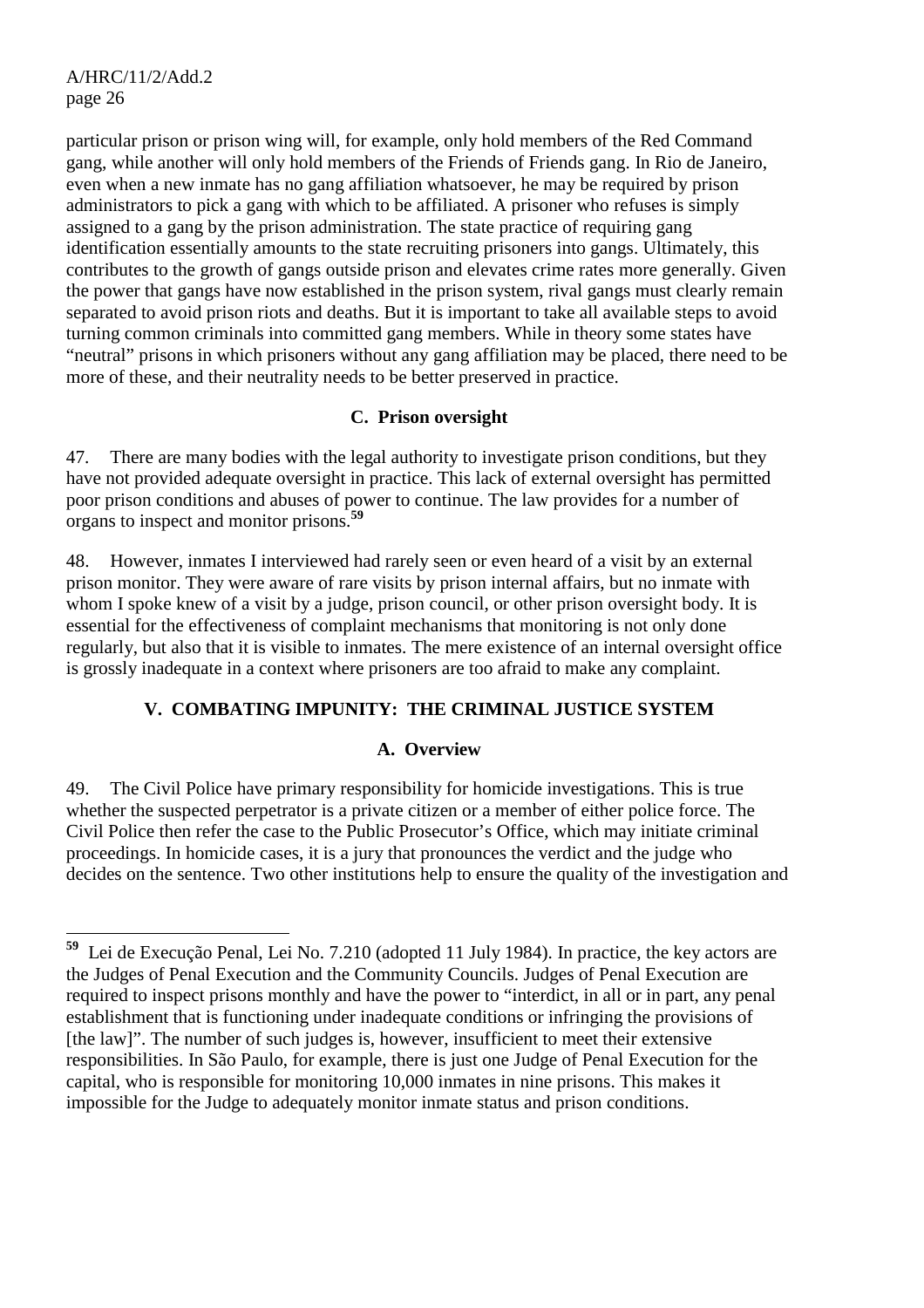the integrity of the subsequent process. A state Institute of Forensic Medicine may support the investigation by conducting an autopsy. And witness protection programs may be used to prevent suspects from intimidating witnesses.

50. While each of these institutions performs well some of the time, obtaining a conviction requires them all to work well at the same time, and this happens infrequently. For example, in Rio de Janeiro and São Paulo, only about 10% of homicides end up being tried in the courts; in Pernambuco the rate is about 3%. Of the 10% tried in São Paulo, it is estimated that about half are actually convicted. These rates are even lower for cases implicating police.

#### **B. Criminal investigations by the civil police**

51. I received many allegations that Civil Police investigations, particularly of killings by police, are often grossly inadequate. I was informed by prosecutors that police investigations are often not recorded properly, and sometimes the only evidence would be a crime scene description and a police statement. The use of DNA and ballistics evidence is rare and technical and human resources are lacking.

52. These problems are exacerbated when the case is one in which members of the Military Police report the killing as a "resistance" death. As detailed above in Part III (C) a strong *esprit-de-corps* results in Civil Police poorly investigating such cases.**<sup>60</sup>** I was repeatedly told by Civil Police that when a resistance case occurs, they assume that the Military Police were dealing with criminals, and acting in self-defence.

53. I was also given examples of police negligently or intentionally allowing cases to sit in police precincts, without passing them to prosecutors. For example, in Pernambuco, prosecutors found 2,000 cases where files had been left in police precincts and not passed on to the prosecution service. The files had been left for over 20 years - well past the period of prescription - so prosecutions are now impossible.

#### **C. Forensic evidence and State institutes of forensic medicine**

54. The state Institutes of Forensic Medicine in Brazil suffer from a lack of basic resources and are not sufficiently independent from police.**<sup>61</sup>** For example, in Rio de Janeiro, the independent expert reports on the deaths during the Complexo do Alemão operation found, upon reviewing the relevant autopsy reports prepared by the state institutes, that they were grossly deficient: basic x-ray, blood, and gun powder analysis had simply not been carried out.

**<sup>61</sup>** Positively, Brazil invested \$ 12,000,000 Reais in 2007 in equipment. However, there remains a serious lack of basic resources in many state institutes.

 $\overline{a}$ **<sup>60</sup>** Although the Civil Police and Military Police are independent institutions, members of the respective forces in a given area will routinely cooperate on ordinary cases. The relationships that develop can impede effective investigations implicating the Military Police. This problem is ameliorated when a specialized Civil Police unit with broader geographical coverage, such as the Department of Homicides and Protection of the Person (Departamento de Homicídios e Proteção à Pessoa (DHPP)) in São Paulo, takes over a case involving a killing by police.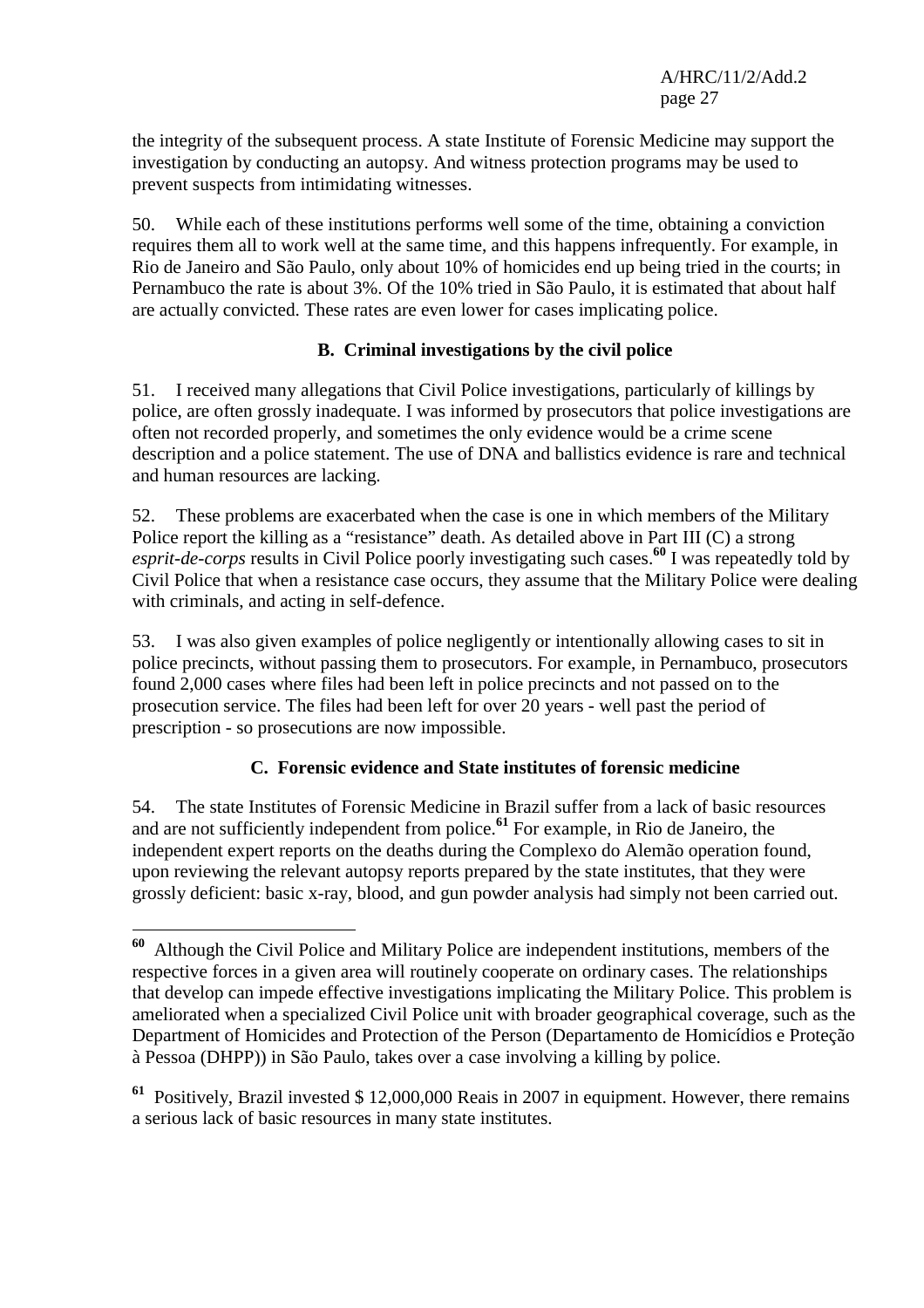55. The use of forensic evidence is critical in some cases, especially when there are no witnesses or when those that exist are afraid to testify. For these reasons, forensic evidence is especially important in killings alleged by the police to have been proportionate responses to "resistance". The only testimony available may be that of the police officer responsible for the shooting, but where reliable physical evidence is available, it may nevertheless be possible to determine that a particular shooting was an extrajudicial execution.

56. Presently, in most states, the Institute of Forensic Medicine is responsible to the state Public Security Secretariat. Given that Institutes of Forensic Medicine are intended to provide expert advice rather than to carry out government policy, their institutional autonomy and independence and the tenure of their staff should be guaranteed. Doing so would, moreover, ensure that their reports on police killings would be - and appear to be - impartial, expert determinations.

#### **D. Public Prosecutor's Office**

57. The Public Prosecutor's Office (*Ministério Público*) is a widely-respected institution in Brazil, and I was told of many examples of prosecutors who had taken action to hold to account offending police officers. The independence of the Public Prosecutor's Office from both the executive and the judiciary is provided by the Constitution, and the employment guarantees provided to individual prosecutors ensure that they have a high-level of independence in practice.**<sup>62</sup>**

58. In areas in which progress has been made against police impunity, prosecutors have generally played a key role both in pursuing criminal proceedings and ensuring evidence gathering. In some instances, prosecutors have cooperated closely with Civil Police investigations; in others, prosecutors have re-interviewed witnesses and gathered evidence on their own initiative.

59. In practice, the prosecutors' investigative role has often been discouraged by Civil Police and impeded by legal controversy over prosecutorial powers. First, Civil Police show little awareness of the value of consulting with prosecutors to make sure that the evidence they are gathering will suffice to sustain criminal charges. For this reason, they seldom inform prosecutors until they reach a stage at which the law requires them to do so. This will typically not be until 30 days after the crime took place, by when the crime scene will almost certainly be destroyed, bodies are likely to have been buried, and witnesses may have fled. Second, some have challenged the legal power of prosecutors to gather evidence, arguing that only the Civil Police have the right to conduct investigations. While this argument appears to be motivated more by institutional jealousies than constitutional analysis, the courts have not provided a definitive answer, meaning that prosecutors who gather evidence cannot be certain that it will prove admissible at trial.

<sup>62</sup> **<sup>62</sup>** It is also worth noting that the Public Prosecutor's Office has a broad range of other, non-prosecutorial powers and responsibilities with respect to protecting individual rights and exercising external control over police activities: Constitution of Brazil, Arts. 127-129.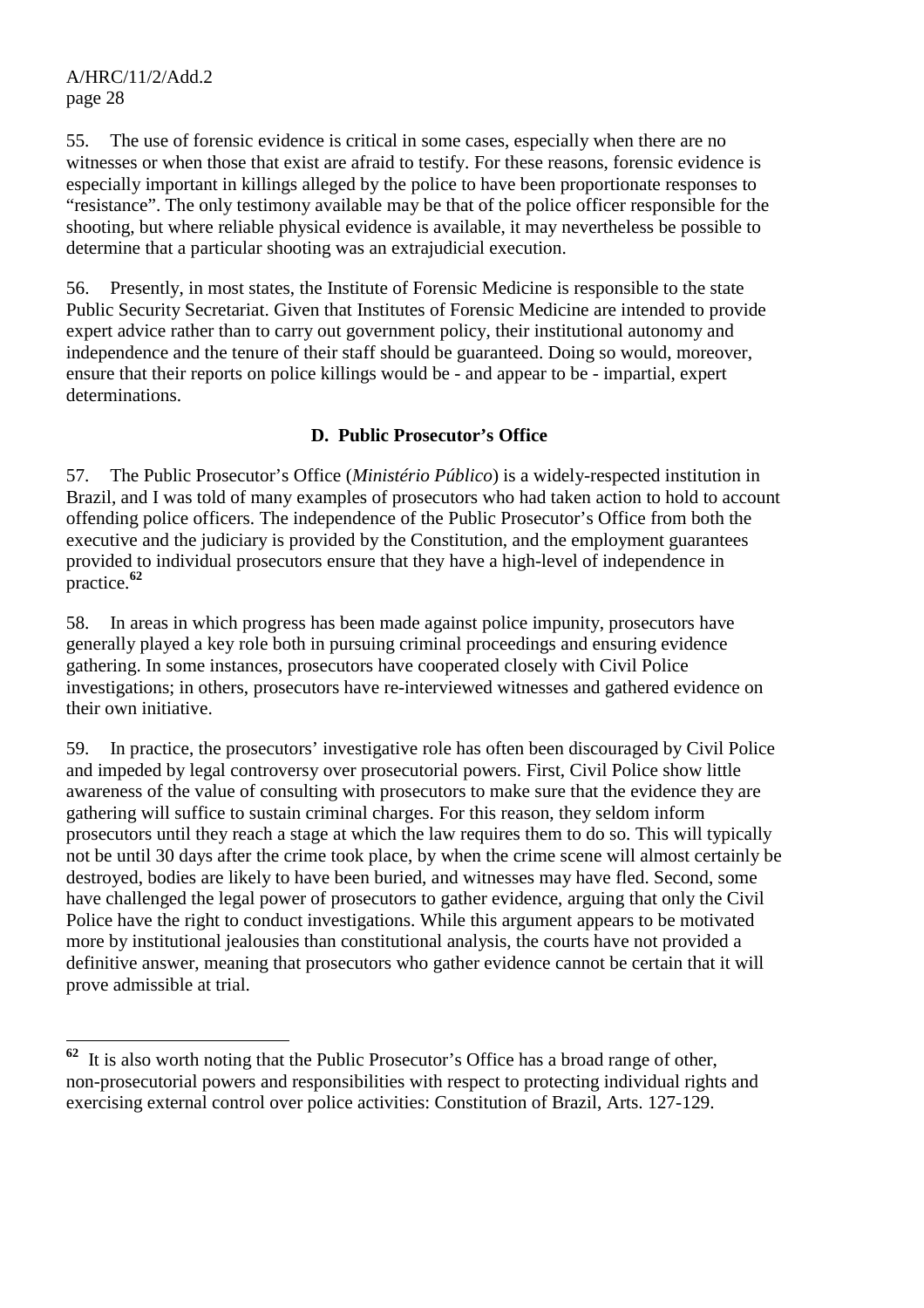60. From the perspective of combating impunity for violations of the right to life, it would be a significant step forward if Civil Police routinely consulted with prosecutors from the beginning of homicide investigations. Moreover - while it goes without saying that the Civil Police will and should remain the main institution carrying out criminal investigations - in cases in which the police are implicated, prosecutors should routinely conduct their own independent inquiries to ensure the appearance and reality of justice. The practice of the Public Prosecutor's Office in São Paulo of having all "resistance" cases handled by a specialist prosecutor is notable in this regard.

#### **E. Witness protection**

61. The high number of homicides in Brazil, together with significant levels of organized crime and police corruption and violence, means that an effective and comprehensive witness protection program is essential in order to protect particularly vulnerable witnesses and to ensure that impunity does not result from widespread witness intimidation. I interviewed many victims' relatives who told me they had spoken with witnesses to the victim's death. But in many cases the witnesses feared police reprisals and refused to come forward publicly. I also spoke to a number of family members taking action to investigate the circumstances of the victim's death who had received death threats.

62. Brazil has recognized the importance of witness protection and has taken positive steps over the past decade to improve its programs. The most important of its witness protection programs, the *Programa de Assistência a Vítimas e a Testemunhas Ameaçadas***<sup>63</sup>** (PROVITA), currently operates in 16 states and the federal district.<sup>64</sup> Between 1998 and 2006, it protected a total of 2265 people (870 witnesses and 1395 family members).**<sup>65</sup>** Between 2003 and 2007, 355 people were protected in relation to executions. PROVITA's structure is defined by federal legislation, it receives a combination of federal and state funding, and is administered at the state level. In each state, a committee that includes judges, prosecutors, and others, provides policy

 $\overline{a}$ 

 In addition to PROVITA, the National Special Secretariat for Human Rights developed the National Programme for the Protection of Human Rights Defenders. However, it currently only operates in a few states, and does not protect many human rights defenders. According to SDDH, the National Program for the Protection of Human Rights Defenders has a list of 90 human rights defenders in Pará threatened with execution, but only 10% of these are under protection.

**<sup>65</sup>** See Presidência da República, Secretaria Especial dos Direitos Humanos, Subsecretaria de Promoção e Defesa dos Direitos Humanos, Coordenação-Geral de Proteção a Testemunhas, "Programa de Assistência a Vítimas e a Testemunhas Ameaçadas" (2007).

 $63$  Law No. 9.807, of the 13<sup>th</sup> of July, 1999. PROVITA was started in 1996 in Pernambuco by the NGO *Gabinete de Assessoria Jurídica às Organizações Populares* (GAJOP).

**<sup>64</sup>** Acre, Amazonas, Bahia, Ceará, Espírito Santo, Goiás, Maranhão, Mato Grosso do Sul, Minas Gerais, Pará, Paraná, Pernambuco, Rio de Janeiro, Rio Grande do Sul, São Paulo, and Santa Catarina. See Presidência da República, Secretaria Especial dos Direitos Humanos, Subsecretaria de Promoção e Defesa dos Direitos Humanos.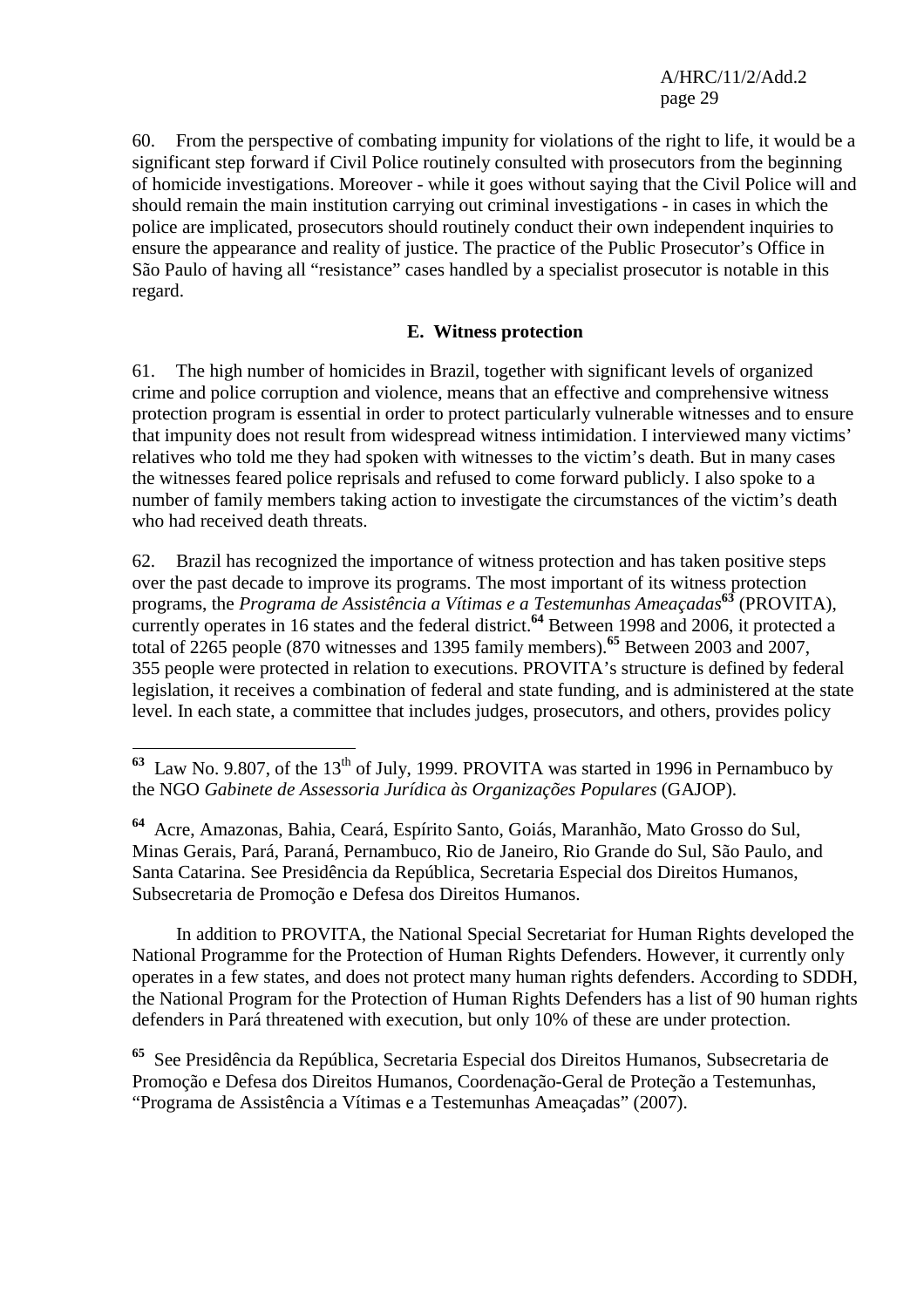direction and makes final decisions on the admission and expulsion of witnesses.**<sup>66</sup>** Day-to-day operations are conducted by the state's secretariat for justice in tandem with an NGO. The NGO receives government funds to relocate witnesses and help them integrate into a new community. This innovative structure, in which government officials are not actually informed of the witness's location, has provided witnesses to crimes committed by Government agents a much higher level of protection than most systems that rely solely on the Government to provide protection. However, some of the NGOs providing protection services to witnesses reported dissatisfaction with the structure of the program and questioned the long-term viability of a program that relies so extensively on NGO implementing partners.

63. In practice, some State Governments have not fulfilled their PROVITA obligations. At the time of my visit, the program in Rio de Janeiro had been operating for over a year without state funding,<sup>67</sup> and the program in Pernambuco had been doing so for 5 months. Another problem identified by officials and NGO representatives responsible for PROVITA was that they face problems when there is a need to escort witnesses to court (the most dangerous time for a witness under protection), and when there is a need for emergency transportation. These services are to be provided by state police forces, but this provides an opportunity for obstruction and intimidation.

## **F. The judiciary and court processes**

64. All intentional homicides are tried by juries in regular, civilian courts.**<sup>68</sup>** But few convictions against police are achieved. I received many complaints from victims, families, police, prosecutors, and Government officials that the judicial system in Brazil is overburdened and slow.

**<sup>67</sup>** See PROVITA Rio: Centro de Defesa dos Direitos Humanos de Petrópolis (9 November 2007). This has had obvious effects on the numbers of people that can be protected by the program. In Rio de Janeiro, at November 2007, 41 people were being protected, while numbers in prior years were notably higher (2000 (70), 2001 (76), 2002 (66), 2003 (78), 2004 (68), 2005 (58), 2006 (75)).

**<sup>68</sup>** This represents significant progress: Prior to a 1996 statute, homicide cases against members of the Military Police were tried by special military courts. Now, jury trials are used, but only in cases involving intentional crimes against life. Law 9.299 (adopted 7 August 1996) amended Art. 9 of the Código Penal Militar and Art. 82 of the Código de Processo Penal Militar so as to remove "intentional crimes against life committed against a civilian" from the military justice system. The system used for jury selection is not designed to produce a "jury of one's peers" as in common law systems. Instead, each year, a judge selects several hundred individuals to compose the jury pool based on his "personal knowledge or reliable information" with the assistance of lists provided by local authorities and professional guilds. The jury for a particular trial is chosen at random from this list. (Código de Processo Penal, Arts. 74, 427, 439.)

 $\overline{a}$ <sup>66</sup> Law No. 9.807 of the 13th of July, 1999, Art. 4; Decree No 3.518, of the 20<sup>th</sup> of June, 2000, s. 1.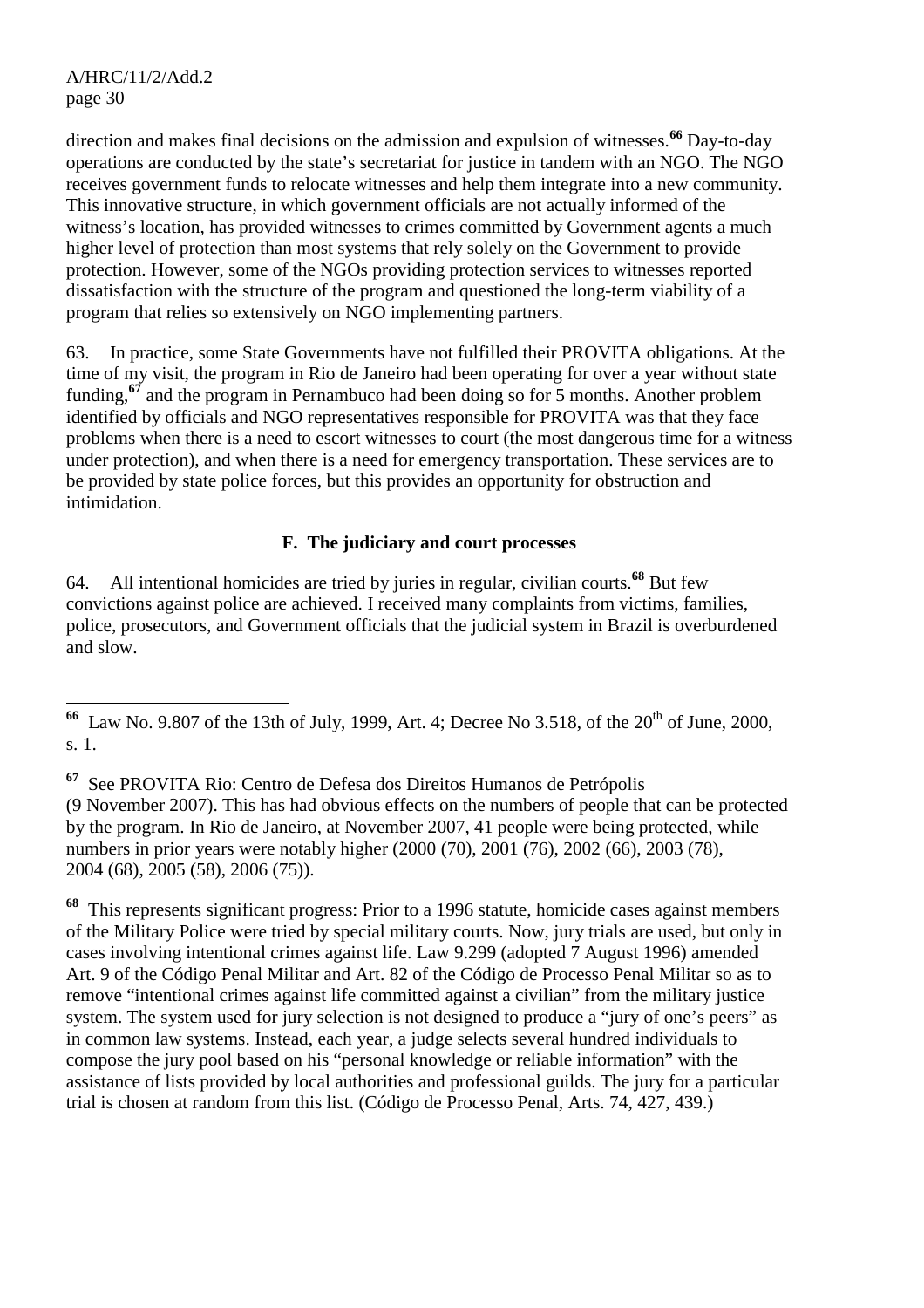65. The period of prescription for intentional homicide is, depending on whether there are aggravating factors, either 12 or 20 years.**<sup>69</sup>** The period of prescription continues to run until all appeals have been completed. (Appeals may be made to higher state courts, to the federal *Superior Tribunal de Justiça* and, if there is a constitutional issue, ultimately to the *Supremo Tribunal Federal*.) In the context of a very slow justice system, this creates impunity for serious crimes. This problem is exacerbated by the tendency of some judges to put off dealing with cases implicating the police and other powerful actors, and to manage their dockets so as to prioritize civil cases over criminal cases.

66. Recent reforms have allowed crimes implicating the State's international human rights obligations to be investigated by the Federal Police and, at the request of the Prosecutor-General, transferred from the state to the federal courts.**<sup>70</sup>** While these reforms hold promise,**<sup>71</sup>** the criteria for jurisdiction to be transferred have been narrowly construed by the courts, and, up to the time of my visit, only one case has actually been transferred.

67. The National Council of Justice was recently established to provide external oversight of the judiciary, and it has the power to propose reforms, monitor judicial activity, and to remove a judge or impose other sanctions. The Council should consider how its rulemaking powers could be used to improve the judiciary's response to impunity. Useful measures would include designating judges who would handle solely cases involving killings by on- or off-duty police and promulgating a protocol for prison inspections by Judges of Penal Execution.

## **VI. POLICE ACCOUNTABILITY: INTERNAL AND EXTERNAL OVERSIGHT MECHANISMS**

68. An effective system of police accountability requires both internal and external oversight mechanisms. In Brazil, both sets of mechanisms should be improved so that they might better play their complementary roles.

**<sup>71</sup>** Following her visit in 2003, my predecessor observed that the anticipated amendment would be a "welcome step forward to combat impunity". Report of the Special Rapporteur on extrajudicial, summary or arbitrary executions, Asma Jahangir, E/CN.4/2004/7/Add.3.

<sup>69</sup> **<sup>69</sup>** Código Penal, Art. 109.

**<sup>70</sup>** Pursuant to a constitutional amendment made in 2004, Art. 109 of the Constitution provides for the involvement of the Prosecutor-General of the Republic and the jurisdiction of the federal courts "[i]n the case of grave violations of human rights . . . with the purpose of ensuring compliance with obligations under international human rights treaties to which Brazil is party". Similarly, the law permits the Federal Police to investigate "criminal offences . . . related to the violation of human rights, that the Federative Republic of Brazil is obligated to repress as a result of international treaties to which it is a party" (Law 10.446 (adopted 8 May 2002), Art. 1; see also Constitution of Brazil, Art. 144(1)).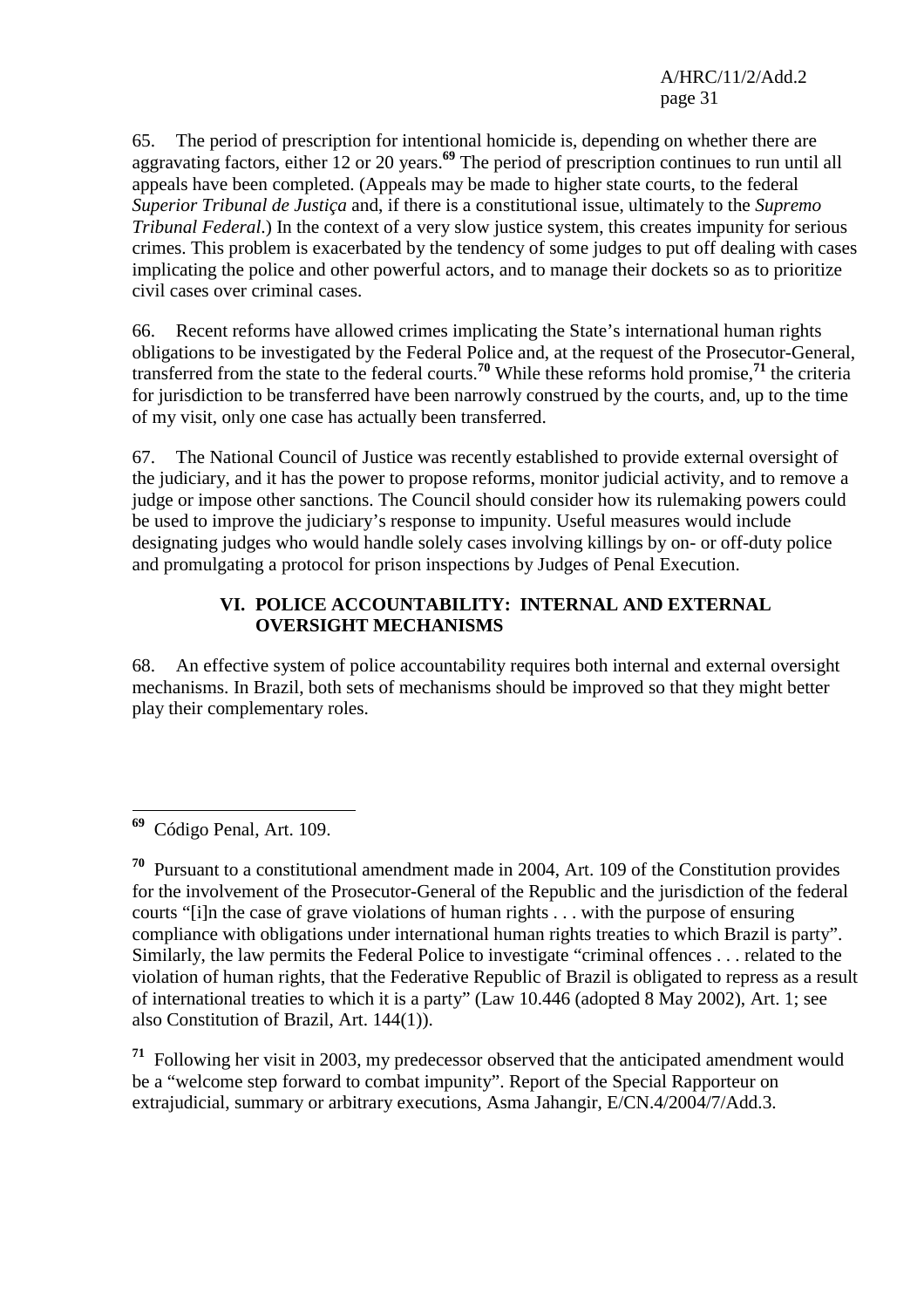$\overline{a}$ 

#### **A. Police internal affairs**

69. In each state, the Military Police and the Civil Police each have an Internal Affairs Department (*Corregedoria*) responsible for conducting administrative proceedings and recommending disciplinary sanctions. (In some states, the two police forces share a single Internal Affairs Department.) In the case of a crime, such as homicide, this internal affairs process will run in parallel to the criminal investigation. However, few police are sanctioned or disciplined, even for serious crimes. And many police accused of serious crimes not only remain free from detention during the course of an investigation but remain on active duty. This permits police to intimidate witnesses and increases community perceptions that impunity exists for police murderers, in turn decreasing the willingness of witnesses to report crimes.

70. According to prosecutors and other informed interlocutors, the quality of work done by Internal Affairs Departments varies widely. Some conduct careful investigations and recommend appropriate sanctions. Others uncritically accept the accounts given by implicated police or simply stall the process. When the new government took office in Pernambuco they found over 300 proceedings against police stalled in Internal Affairs - waiting for the head of department to authorize the continuance of proceedings.

71. One factor contributing to poor performance is that Internal Affairs Departments are not independent of the police chain of command. Thus their effectiveness largely depends on the individual head of department. Reforms are, however, complicated. After all, the principal role of an internal affairs service is to ensure the accountability of police to their chain of command. Nevertheless, such departments should conduct investigations and recommend sanctions in an autonomous and professional manner. Various interlocutors proposed a separate career path for those working in internal affairs. Presently, officers can work in internal affairs investigating allegations of police misconduct and then return to work alongside the officers whom they had previously investigated. Clear procedures and time limits for investigations should also be followed. Another key step would be for the disciplinary sanctions recommended by internal affairs services, including recommendations of expulsion which require the governor's consent to take effect, be fully accessible to Ombudsman Offices and made public by them.

72. In addition, those police implicated in crimes constituting extrajudicial executions must be removed from active duty for the entire period of all internal affairs and criminal investigations.**<sup>72</sup>**

#### **B. Ombudsman offices**

73. Police Ombudsman Offices (*Ouvidorias*) are a relatively new institution in Brazil - the first was set up in 1995 in São Paulo.**<sup>73</sup>** Their precise role and powers differ slightly between the

**<sup>72</sup>** Principle 15, Principles on the Effective Prevention and Investigation of Extra-Legal, Arbitrary and Summary Executions.

**<sup>73</sup>** Decree nº 39,900, of 1 January 1995; Complementary Law nº 826, of 20 June 1997. There are now ombudsmen in 14 states, including Rio de Janeiro and Pernambuco.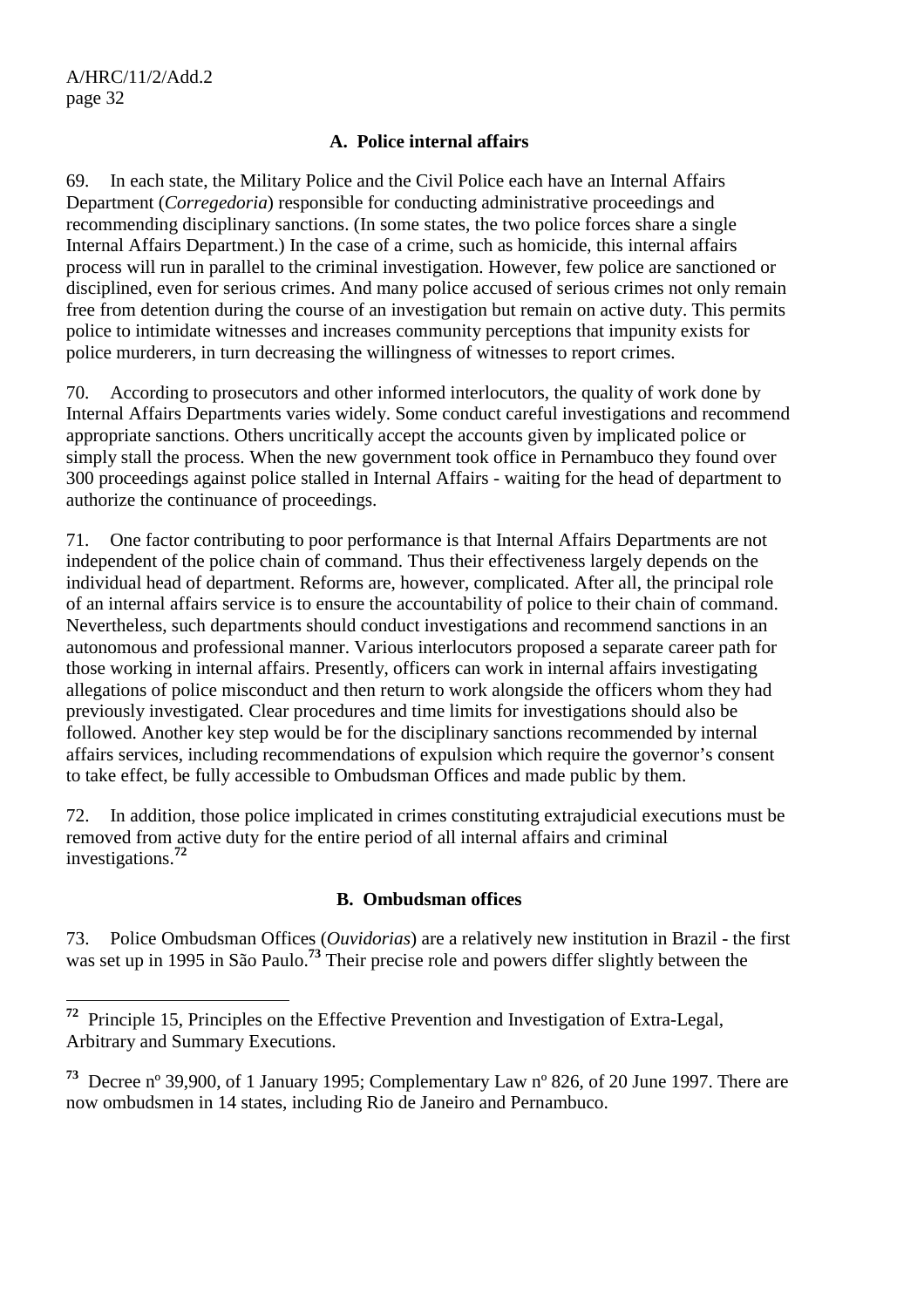states, but in general they are empowered to receive complaints about police from the public, and may forward complaints to police Internal Affairs Departments or the Public Prosecutor's Office. They can also monitor ongoing police investigations and provide information to the public on the progress of investigations.**<sup>74</sup>**

74. The existence of Ombudsman Offices has made it possible for many people to make complaints about police behavior who otherwise would not have done so for fear of having to report such complaints directly to police.**<sup>75</sup>** However, the effectiveness of these offices is hampered by their lack of independence, resources, and investigative powers. Ombudsman Offices are unable to conduct their own investigations and thus rely almost entirely on information provided by the internal affairs services of the police. Both factors undermine the ability of Ombudsman Offices to provide genuinely *external* oversight.

75. Efforts to strengthen the institution of the Ombudsman should keep in mind its place within the overall system of police accountability. It does not need more teeth: The Public Prosecutor's Office already has the power to prosecute police and, more broadly, to "exercise external control over police conduct<sup>", 76</sup> But to provide *external* accountability, it should report directly to the governor rather than to the state secretary of public security.**<sup>77</sup>** In addition, it needs to be better equipped to gather its own information on individual cases and on broad trends and patterns of police abuse. And to provide external *accountability* it does need to better communicate the information it gathers to the general public.

 $\overline{a}$ **<sup>74</sup>** For example, the Ombudsman in São Paulo has been tracking 54 (at least 11 with suspected police involvement) cases involving 89 victims of crimes from May 2006 in which the perpetrator was unknown, and making public the progress of police investigations into each killing.

**<sup>75</sup>** In São Paulo, the Ombudsman received 3668 complaints in 2006. Of these, 476 concerned murders, of which 20% implicated the Civil Police and 68% implicated the Military Police (with the residual implicating either or both). A number of states have also created telephone hotlines (*disque-denúncia*), which have made it easier for anonymous complaints to be made. In São Paulo, for instance, 34% of complaints received in 2006 were made by telephone, with another 15% made by email. The existence of the hotline has also played an important role in information gathering on death squads in Pernambuco.

**<sup>76</sup>** Constitution of Brazil, Art. 129(VII).

**<sup>77</sup>** Additional measures for further ensuring the independence of Ombudsman Offices recommended by the parliamentary commission of inquiry into extermination groups in the Northeast should also be given careful consideration. *See Relatório Final da Comissão Parlamentar de Inquérito do Extermínio no Nordeste.* Criada por meio do Requerimento nº 019/2003 - destinada a "Investigar a ação criminosa das milícias privadas e dos grupos de extermínio em toda a região nordeste" - (CPI - extermínio no nordeste), pp. 565-566.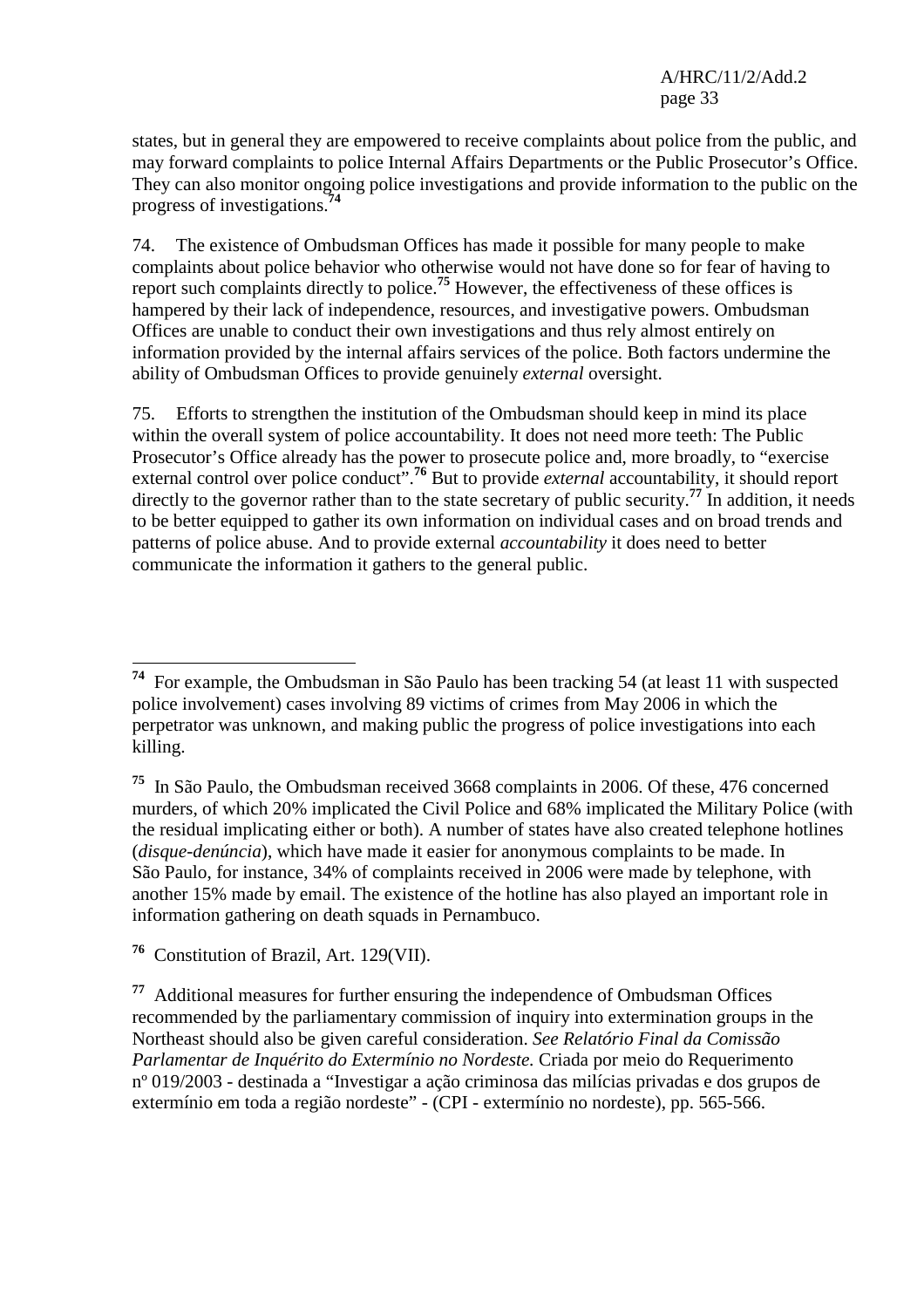#### **VII. RECOMMENDATIONS**

76. **The Brazilian Government has, in the past, been very responsive to the recommendations offered by special rapporteurs. It is to be hoped that the following recommendations are seen as constructive and feasible.** 

#### **A. Policing strategies**

77. **State Governors, Secretaries for Public Security, and Police Chiefs and Commanders should take the lead to make publicly clear that there will be zero tolerance for the use of excessive force and the execution of suspected criminals by police.** 

78. **The State Government of Rio de Janeiro should eschew large-scale, or "mega", operations in favor of systematic and planned progress in reasserting a sustained police presence and government authority in gang-controlled areas. Present policies are killing large numbers of people, alienating those whose support is needed for potential success, wasting precious resources, and failing to achieve the stated objectives. Designing policing strategies solely with electoral objectives in mind does a disservice to the police, the communities affected, and society at large.** 

79. **The use of armoured vehicles should be monitored by equipping them with audio and visual recording equipment. The results should be regularly monitored in cooperation with community groups.** 

80. **In the longer term the Government should work towards abolishing the separate system of military police.** 

81. **The federal Government should implement more effective measures to tie state funding to compliance with measures aimed at reducing the incidence of extrajudicial executions by police.** 

**B. Police involvement in organized crime** 

82. **In each State, the State Secretariat for Public Security should establish a reliable specialized unit to investigate and prosecute police involvement in militias and extermination groups.** 

83. **Off-duty police should under no circumstances be permitted to work for private security firms. To facilitate such changes:** 

 **(a) Police should be paid significantly higher salaries;** 

 **(b) The shift structure of police work should be reformed so that police cannot regularly work for large blocks of time and then receive multiple days off.** 

**C. Police accountability** 

84. **Systems for tracking the use of firearms should be established in all states, and where some procedures already exist, they must be improved, and the Government must ensure**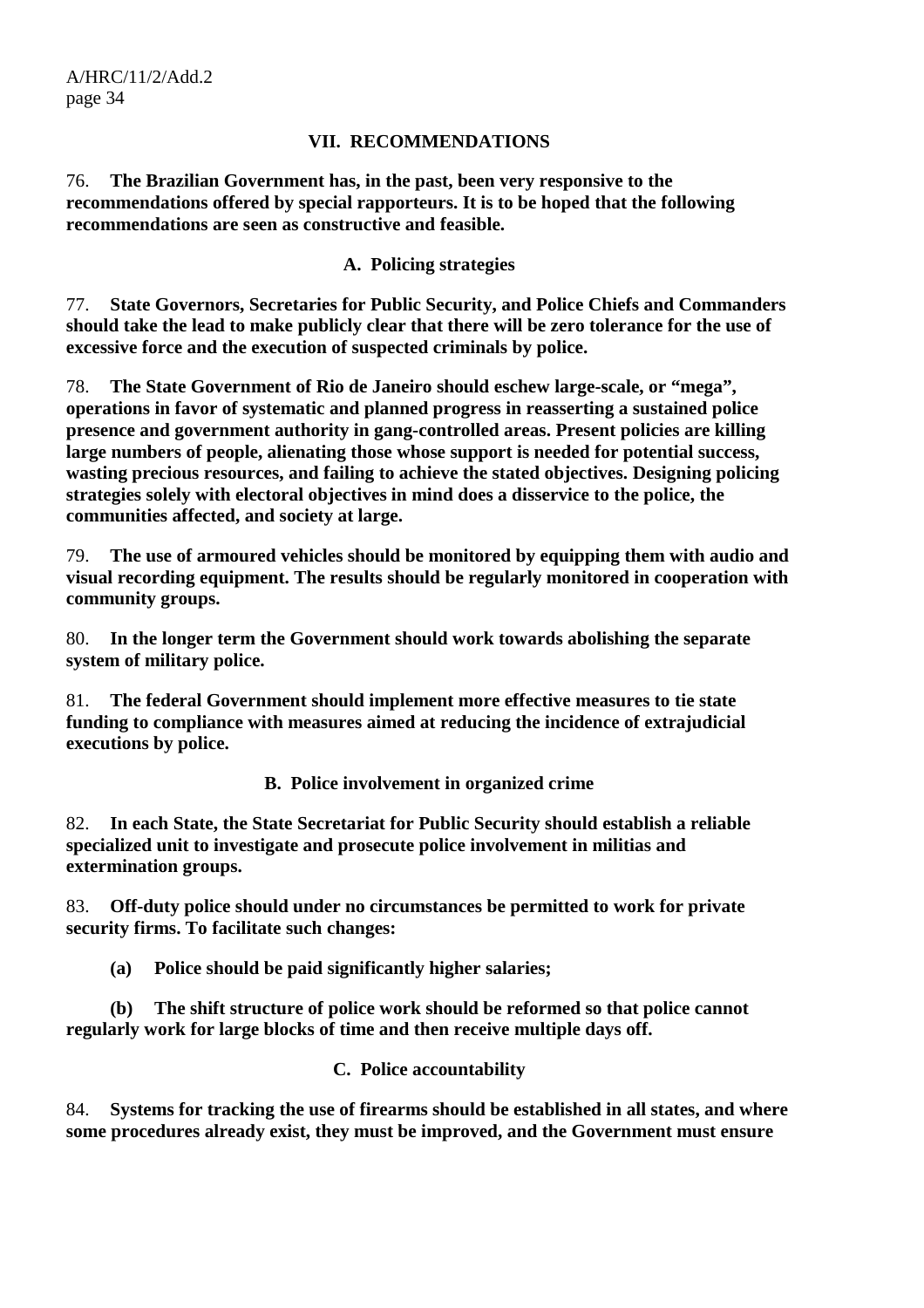**they are followed. The weapon and the quantity of ammunition provided to each policeman should be recorded, and every bullet should regularly be accounted for. Every instance in which a policeman fires his or her weapon should be investigated by internal affairs and recorded in a database. This database should be accessible by police Ombudsman Offices and used by police chiefs and commanders to identify police in need of closer supervision.** 

85. **The current practice of classifying police killings as "acts of resistance" or "resistance followed by death" provides a** *carte blanche* **for police killing and must be abolished. Without prejudicing the outcome of criminal trials, such killings should be included in each state's homicide statistics.** 

86. **The federal Secretariat for Human Rights should keep a detailed database of human rights violations by police.** 

87. **The integrity of work by the internal affairs services of the police should be ensured by:** 

 **(a) Establishing a separate career path for those working in internal affairs;** 

 **(b) Establishing clear procedures and time limits for investigations;** 

 **(c) Making all information regarding investigations and recommended disciplinary sanctions freely accessible to Ombudsman Offices.** 

88. **In cases involving police killings and other allegations of serious abuse, internal affairs services should publicly provide information on the status of individual cases, including the measures recommended to police chiefs and commanders.** 

89. **Police under investigation for crimes constituting extrajudicial executions should be removed from active duty.** 

90. **Offices of police Ombudsman, as they exist in most states, should be reformed so as to be better able to provide external oversight:** 

**(a) They should report directly to the state governor rather than to the state secretary of public security;** 

 **(b) They should be provided with the resources and legal powers necessary to reduce dependence on information from the internal affairs services of the police forces;** 

 **(c) They should issue regular public reports providing accessible information on patterns of police abuse and on the effectiveness of disciplinary and criminal proceedings. This information should be compiled so as to enable meaningful comparisons across time and geographical areas;** 

 **(d) In order for them to provide more reliable information on the strengths and weaknesses of existing policing strategies in terms of both respecting and protecting rights, they should be provided resources to conduct or commission surveys on citizen experiences with crime and the police.**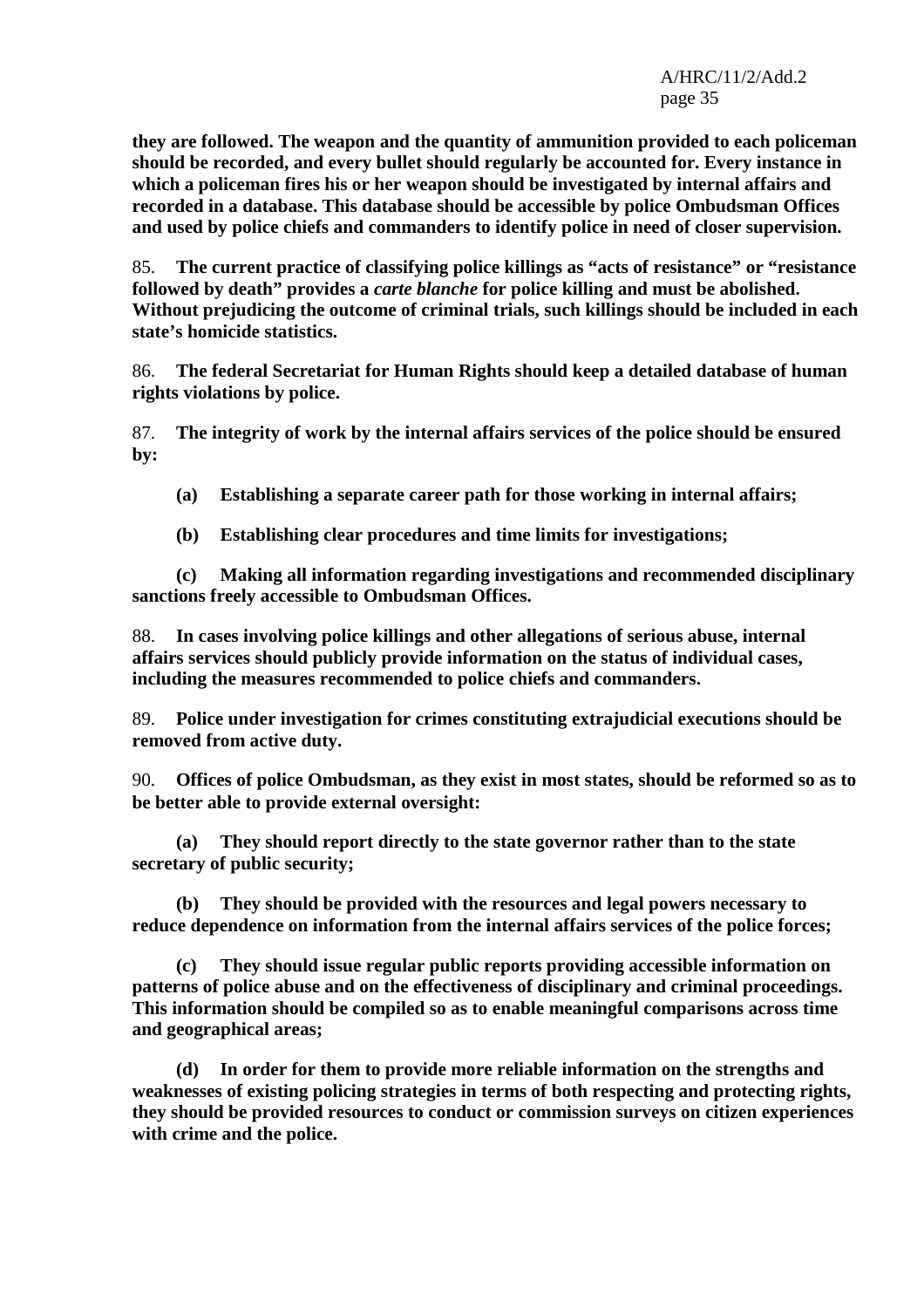## **D. Forensic evidence**

91. **The routine failure of police to preserve crime scenes must end; should problems persist, the Public Prosecutor's Office should use its authority to exercise external control of the police so as to ensure the integrity of its prosecutions.** 

92. **Hospitals should be required to report to police precincts and police internal affairs all cases where the police bring a deceased criminal suspect to hospital.** 

93. **State Institutes of Forensic Medicine should be made fully independent from public security secretariats, and expert staff should receive employment guarantees that ensure the impartiality of their investigations. Additional resources and technical training should also be provided.** 

## **E. Witness protection**

94. **In many respects, the existing witness protection programs constitute a model, but reforms are also needed:** 

 **(a) State governments should provide adequate, timely, and reliable funding;** 

 **(b) State governments should ensure that police cooperate in escorting witnesses to court appearances in a safe and non-threatening manner;** 

 **(c) The federal government should conduct a study on whether there are ways to protect witnesses who are unwilling to comply with the current programs' strict requirements, and on whether the use of NGOs as implementing partners should be phased out or restructured.** 

**F. Public prosecutors** 

95. **The involvement of the Public Prosecutor's Office in building criminal cases must be strengthened:** 

 **(a) State governments should ensure that Civil Police notify public prosecutors at the onset of their investigations so that prosecutors can provide timely guidance on what evidence must be gathered in order to obtain a conviction;** 

 **(b) The legal authority of public prosecutors to independently gather evidence admissible in court should be unequivocally affirmed;** 

 **(c) Public prosecutors should routinely conduct their own investigations into the lawfulness of killings by the police.** 

**G. Judiciary and legal framework** 

96. **The period of prescription (statutory period of limitation) for intentional crimes against life should be abolished.**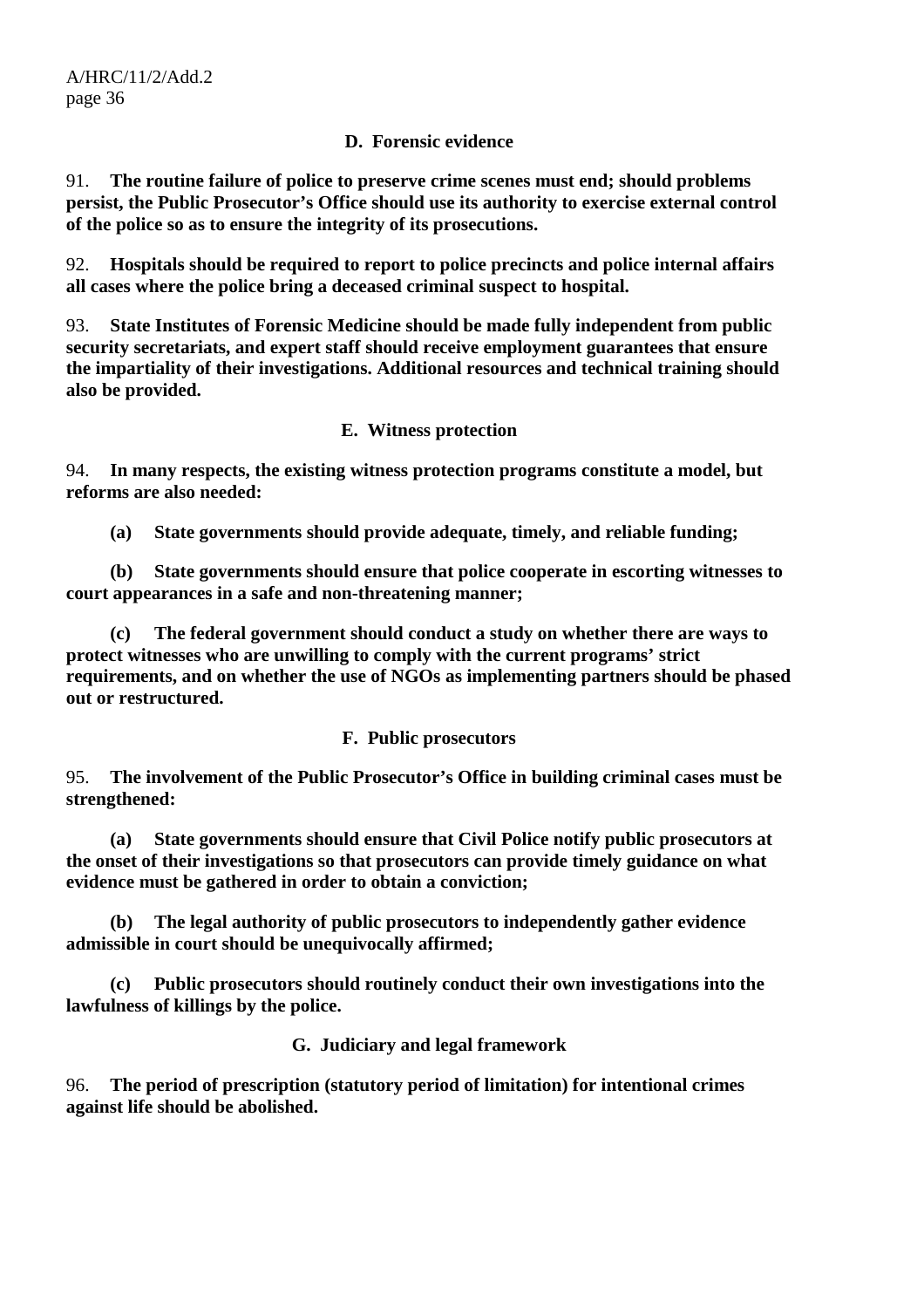97. **Recognizing that permitting persons convicted of murder by a trial court to remain free while their appeal is ongoing facilitates the intimidation of witnesses and fosters a sense of impunity, judges should give careful consideration to alternative interpretations of the norm guaranteeing the "presumption of innocence" found in foreign and international jurisprudence.** 

98. **The National Council of Justice and other appropriate bodies should take measures to ensure that:** 

 **(a) In making docket management decisions, judges do not put off dealing with cases involving killings by powerful actors, including the police, or prioritize civil above criminal cases;** 

 **(b) Judges of penal execution conduct prison inspections pursuant to a written protocol which requires private interviews with prisoners randomly selected by the judge.** 

#### **H. Prisons**

99. **While avoiding steps that would further endanger inmates, the government should take steps to end gang-control of prisons, including:** 

 **(a) All practices that encourage or require new prison inmates to choose a gang affiliation should be discontinued. Inmates should be able to identify as "neutral" and be placed in truly neutral prisons;** 

 **(b) Mobile phones should be eliminated from prisons through the more rigorous use of metal detectors and through the installation of technology that blocks mobile phone signals;** 

 **(c) Prison authorities should reassert day-to-day control of internal prison administration so that prison guards, not inmates, are responsible for internal discipline;** 

 **(d) All inmates' benefits and location in the prison system should be recorded electronically, and prisoners moved from one type of detention to another when they are so entitled. Inmates and judges of penal execution should be able to access the digital record of prisoner entitlements;** 

 **(e) Overcrowding should be reduced through more use of alternative sentences, open prison regimes, and the construction of new prisons.** 

100. **The Government should ensure that this report is disseminated widely to officials at all levels. The federal Secretariat for Human Rights should take responsibility for monitoring the progress of the implementation of these recommendations.**